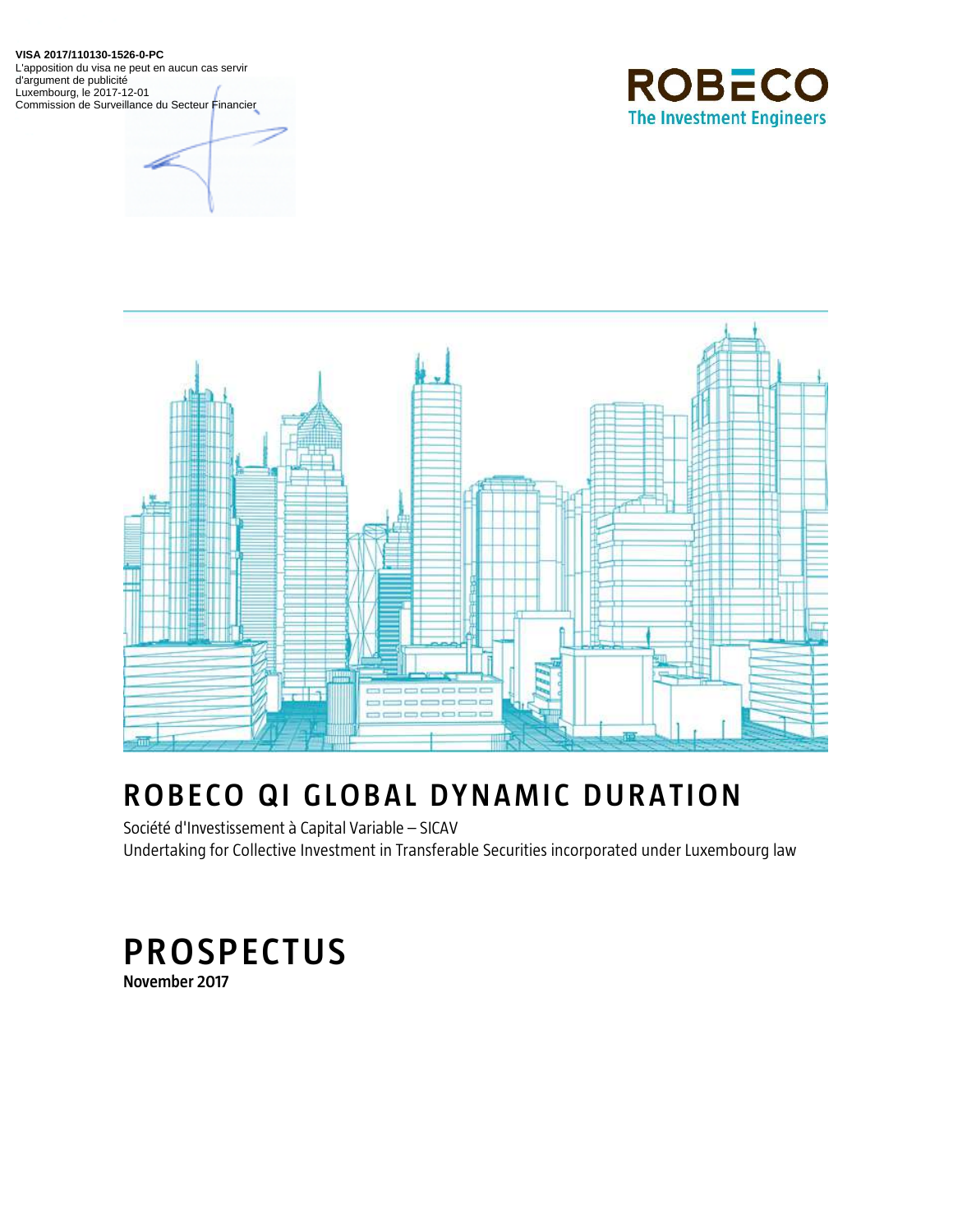THE DIRECTORS OF THE FUND, WHOSE NAMES APPEAR ON PAGE 10 ARE THE PERSONS RESPONSIBLE FOR THE INFORMATION CONTAINED IN THIS PROSPECTUS. TO THE BEST OF THE KNOWLEDGE AND BELIEF OF THE DIRECTORS (WHO HAVE TAKEN ALL REASONABLE CARE TO ENSURE THAT SUCH IS THE CASE), THE INFORMATION CONTAINED IN THIS PROSPECTUS IS IN ACCORDANCE WITH THE FACTS AND DOES NOT OMIT ANYTHING LIKELY TO AFFECT THE IMPORT OF SUCH INFORMATION. THE DIRECTORS ACCEPT RESPONSIBILITY ACCORDINGLY

SUBSCRIPTIONS CAN ONLY BE ACCEPTED IF MADE ON THE BASIS OF THIS PROSPECTUS AND THE KEY INVESTOR INFORMATION DOCUMENT. THE LATEST AVAILABLE ANNUAL REPORT AND THE LATEST SEMI-ANNUAL REPORT, IF PUBLISHED THEREAFTER SHALL BE DEEMED TO FORM PART OF THE PROSPECTUS.

A LIST OF CLASSES OF SHARES IN ISSUE MAY BE OBTAINED AT THE REGISTERED OFFICE OF THE COMPANY ON REQUEST.

THE SHARES REFERRED TO IN THIS PROSPECTUS ARE OFFERED SOLELY ON THE BASIS OF THE INFORMATION CONTAINED HEREIN. IN CONNECTION WITH THE OFFER MADE HEREBY, NO PERSON IS AUTHORISED TO GIVE ANY INFORMATION OR TO MAKE ANY REPRESENTATIONS OTHER THAN THOSE CONTAINED IN THIS PROSPECTUS, THE KEY INVESTOR INFORMATION DOCUMENT AND THE DOCUMENTS MENTIONED HEREIN, AND ANY PURCHASE MADE BY ANY PERSON ON THE BASIS OF STATEMENTS OR REPRESENTATIONS NOT CONTAINED IN OR INCONSISTENT WITH THE INFORMATION CONTAINED IN THIS PROSPECTUS IS UNAUTHORISED AND SHALL BE SOLELY AT THE RISK OF THE PURCHASER.

THIS PROSPECTUS DOES NOT CONSTITUTE AN OFFER OR SOLICITATION TO ANY US-PERSON OR ANYONE IN ANY JURISDICTION IN WHICH SUCH OFFER OR SOLICITATION IS NOT LAWFUL OR IN WHICH THE PERSON MAKING SUCH OFFER OR SOLICITATION IS NOT QUALIFIED TO DO SO OR TO WHOM IT IS UNLAWFUL TO MAKE SUCH OFFER OR SOLICITATION..

SHAREHOLDERS, AND INTERMEDIARIES ACTING FOR PROSPECTIVE SHAREHOLDERS, SHOULD TAKE PARTICULAR NOTE THAT IT IS THE EXISTING POLICY OF THE COMPANY THAT US PERSONS (AS DEFINED ON PAGE 8) MAY NOT INVEST IN THE FUND, AND THAT INVESTORS WHO BECOME US PERSONS MAY BECOME SUBJECT TO COMPULSORY REDEMPTION OF THEIR HOLDINGS.

SHAREHOLDERS, AND INTERMEDIARIES ACTING FOR PROSPECTIVE SHAREHOLDERS, SHOULD ALSO TAKE PARTICULAR NOTE THAT THE COMPANY IS REQUIRED UNDER LUXEMBOURG LAW TO REPORT CERTAIN INFORMATION OF INVESTORS WHO ARE TAX RESIDENTS IN A JURISDICTION THAT JOINED THE OECD INITIATIVE UNDER THE COMMON REPORTING STANDARDS, WHO ARE "SPECIFIED US PERSONS" (AS DEFINED IN THE SECTION GLOSSARY OF DEFINED TERMS) UNDER THE FOREIGN ACCOUNT TAX COMPLIANCE ACT OR INVESTORS OR INTERMEDIARIES WHO ARE NOT COMPLYING WITH FATCA.

SHARES IN THE COMPANY MAY NEITHER BE OFFERED NOR SOLD TO ANY US AMERICAN BENEFIT PLAN INVESTOR. FOR THIS PURPOSE, A "BENEFIT PLAN INVESTOR" MEANS ANY (I) "EMPLOYEE BENEFIT PLAN" WITHIN THE MEANING OF SECTION 3(3) OF THE US EMPLOYEE RETIREMENT INCOME SECURITY ACT OF 1974, AS AMENDED ("ERISA") THAT IS SUBJECT TO THE PROVISIONS OF PART 4 OF TITLE I OF ERISA, (II) INDIVIDUAL RETIREMENT ACCOUNT, KEOGH PLAN OR OTHER PLAN DESCRIBED IN SECTION 4975(E)(1) OF THE US INTERNAL REVENUE CODE OF 1986, AS AMENDED,(III) ENTITY WHOSE UNDERLYING ASSETS INCLUDE "PLAN ASSETS" BY REASON OF 25% OR MORE OF ANY CLASS OF EQUITY INTEREST IN THE ENTITY BEING HELD BY PLANS DESCRIBED IN (I) AND (II) ABOVE, OR (IV) OTHER ENTITY (SUCH AS SEGREGATED OR COMMON ACCOUNTS OF AN INSURANCE COMPANY, A CORPORATE GROUP OR A COMMON TRUST) WHOSE UNDERLYING ASSETS INCLUDE "PLAN ASSETS" BY REASON OF AN INVESTMENT IN THE ENTITY BY PLANS DESCRIBED IN (I) AND (II) ABOVE."

IF YOU ARE IN ANY DOUBT ABOUT THE CONTENTS OF THIS PROSPECTUS OR THE RISKS INVOLVED IN INVESTING IN THE COMPANY, YOU SHOULD CONSULT YOUR STOCKBROKER, BANK MANAGER, SOLICITOR, ACCOUNTANT OR OTHER INDEPENDENT FINANCIAL ADVISER.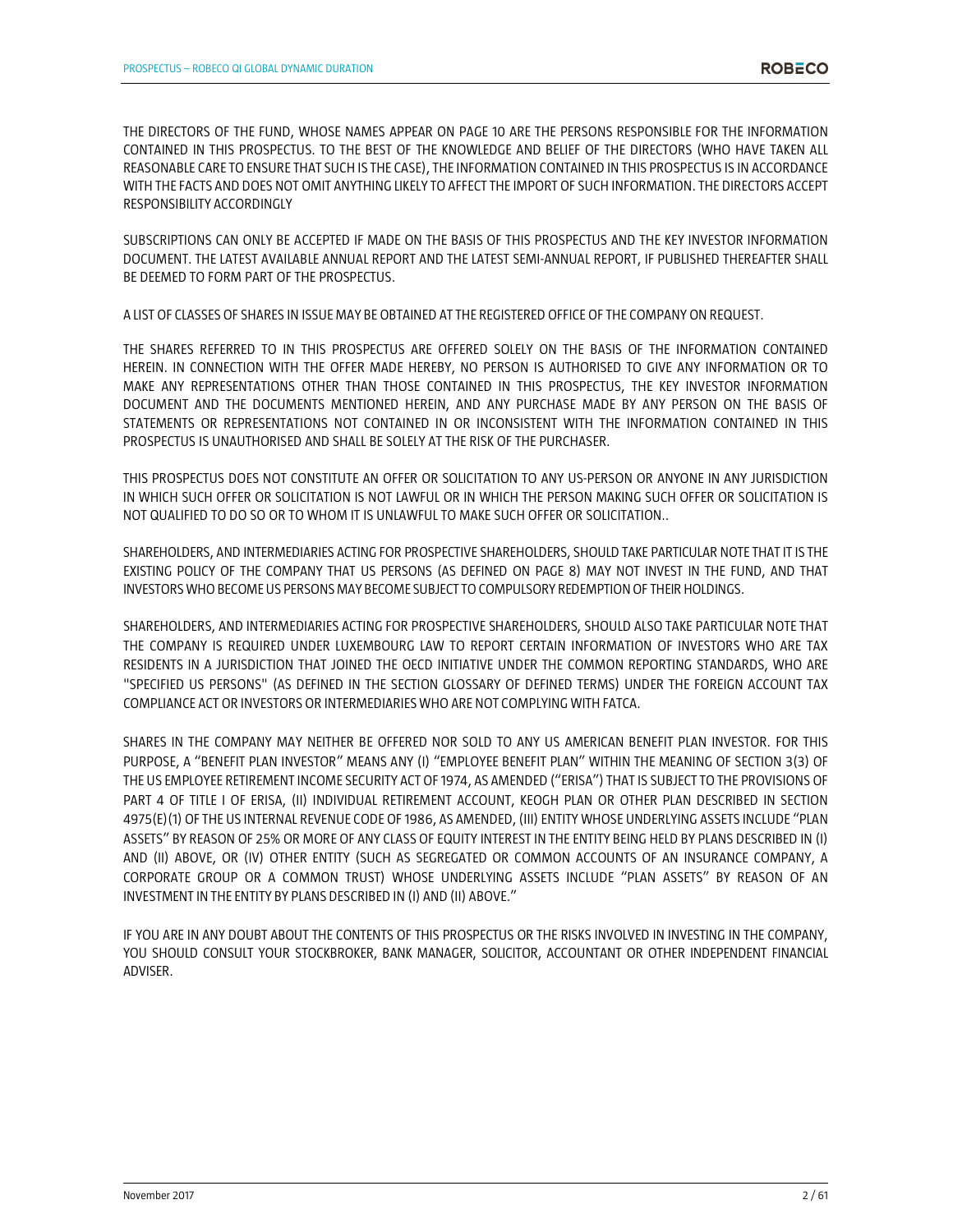|         | <b>TABLE OF CONTENTS</b>                                         | Page |
|---------|------------------------------------------------------------------|------|
|         | <b>GLOSSARY OF DEFINED TERMS</b>                                 | 5    |
|         | <b>DIRECTORS AND ADMINISTRATION</b>                              | 10   |
|         | <b>SECTION 1 - THE FUND</b>                                      | 11   |
| 1.1.    | <b>SUMMARY</b>                                                   | 11   |
|         | <b>SECTION 2 - THE SHARES</b>                                    | 12   |
| 2.1.    | <b>CLASSES OF SHARES</b>                                         | 12   |
| 2.2.    | <b>ISSUE OF SHARES</b>                                           | 14   |
| 2.3.    | <b>SWITCH OF SHARES</b>                                          | 15   |
| 2.4.    | <b>REDEMPTION OF SHARES</b>                                      | 16   |
| 2.5.    | <b>CALCULATION OF THE NET ASSET VALUE</b>                        | 16   |
| 2.6.    | TEMPORARY SUSPENSION OF THE DETERMINATION OF THE NET ASSET VALUE | 18   |
| 2.7.    | <b>DIVIDEND POLICY</b>                                           | 18   |
| 2.8.    | <b>TAXATION</b>                                                  | 19   |
|         | <b>SECTION 3 - GENERAL INFORMATION</b>                           | 25   |
| 3.1     | <b>FEES AND EXPENSES</b>                                         | 25   |
| 3.2     | LATE TRADING OR MARKET TIMING                                    | 26   |
| 3.3     | POOLING AND CO-MANAGEMENT                                        | 26   |
| 3.4     | <b>MANAGEMENT COMPANY</b>                                        | 27   |
| 3.5     | <b>INVESTMENT ADVISER</b>                                        | 28   |
| 3.6     | STRUCTURE AND PURPOSE                                            | 28   |
| 3.7     | DEPOSITARY, PAYING AGENT, LISTING AGENT AND DOMICILIARY AGENT    | 29   |
| 3.8     | <b>ADMINISTRATION AGENT AND REGISTRAR</b>                        | 30   |
| 3.9     | <b>MEETINGS AND REPORTS</b>                                      | 31   |
| 3.10    | <b>LIQUIDATION OF THE COMPANY</b>                                | 31   |
| 3.11    | <b>MERGER OF CLASSES OF SHARES</b>                               | 31   |
| 3.12    | <b>TRANSACTIONS WITH CONNECTED PERSONS</b>                       | 32   |
| 3.13    | DATA PROTECTION AND VOICE RECORDING                              | 32   |
| 3.14    | DOCUMENTS AVAILABLE FOR INSPECTION                               | 33   |
|         | <b>SECTION 4 - RISK CONSIDERATIONS</b>                           | 35   |
| A)      | <b>GENERAL INVESTMENT RISK</b>                                   | 35   |
| B)      | <b>COUNTERPARTY RISK</b>                                         | 38   |
| C)      | <b>LIQUIDITY RISK</b>                                            | 39   |
| D)      | RISK OF USE OF FINANCIAL DERIVATIVE INSTRUMENTS                  | 39   |
| E)      | RISK OF LENDING FINANCIAL INSTRUMENTS                            | 40   |
| F)      | RISK OF (REVERSE) REPURCHASE AGREEMENTS                          | 40   |
| G)      | SOVEREIGN RISK (OR COUNTRY RISK)                                 | 40   |
| H)      | <b>VALUATION RISK</b>                                            | 41   |
| $\vert$ | <b>FISCAL RISK</b>                                               | 41   |
| J)      | <b>OPERATIONAL RISK</b>                                          | 41   |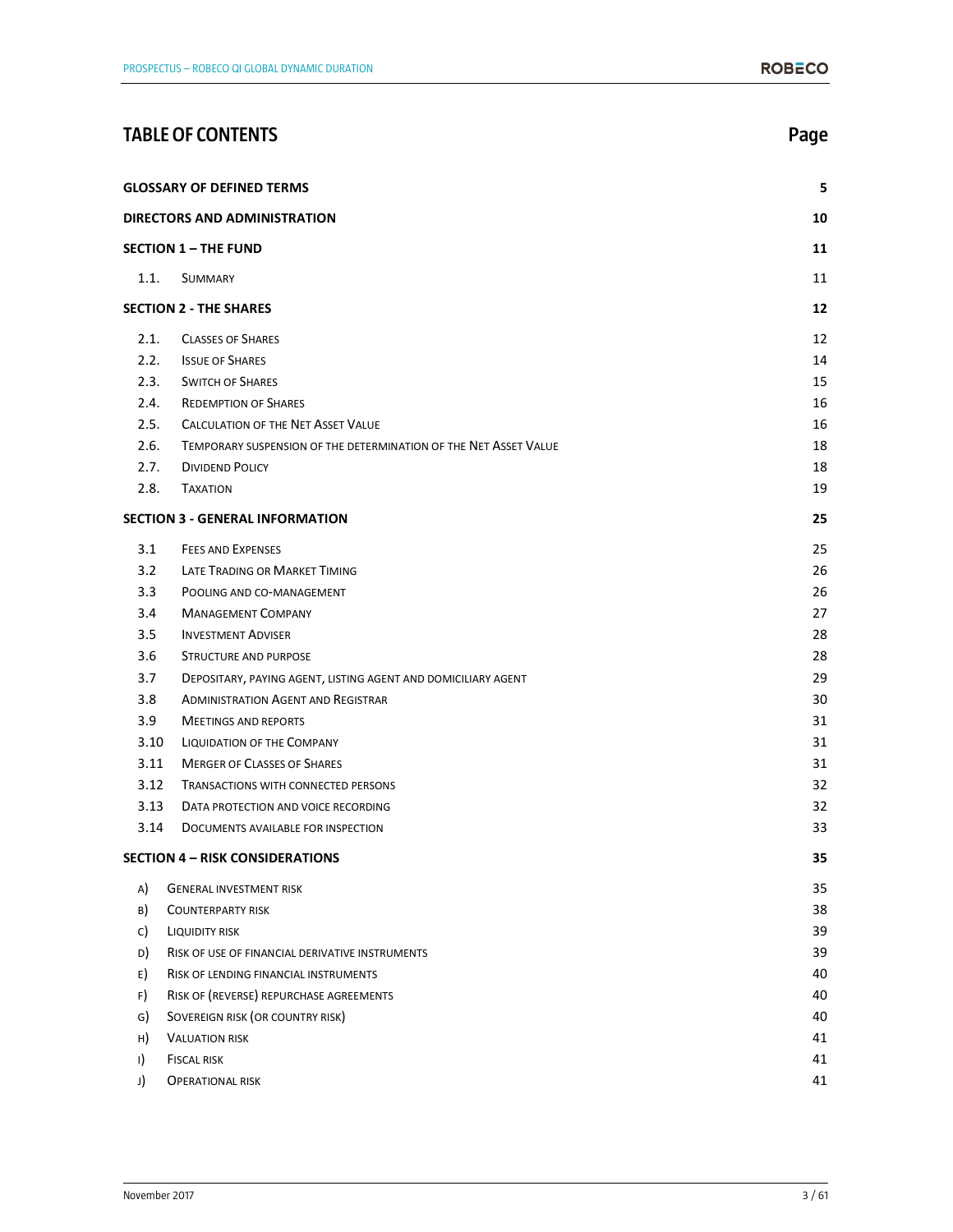| K) | <b>OUTSOURCING RISK</b>                                                                                             | 41 |
|----|---------------------------------------------------------------------------------------------------------------------|----|
| L) | <b>MODEL RISK</b>                                                                                                   | 41 |
| M) | <b>FATCA RELATED RISKS</b>                                                                                          | 41 |
|    | APPENDIX I – INVESTMENT POLICY AND RISK PROFILE                                                                     | 43 |
|    | APPENDIX II – INVESTMENT RESTRICTIONS                                                                               | 45 |
|    | APPENDIX III – FINANCIAL RISK MANAGEMENT                                                                            | 51 |
|    | APPENDIX IV – FINANCIAL DERIVATIVE INSTRUMENTS, EFFICIENT PORTFOLIO MANAGEMENT TECHNIQUES AND<br><b>INSTRUMENTS</b> | 53 |
|    | APPENDIX V - OVERVIEW PAYING AGENTS, REPRESENTATIVE OFFICES, FACILITY AGENTS                                        | 60 |
|    | <b>AUSTRIA - PAYING AGENT</b>                                                                                       | 60 |
|    | <b>BELGIUM - PAYING AGENT</b>                                                                                       | 60 |
|    | <b>GERMANY - INFORMATION AGENT</b>                                                                                  | 60 |
|    | <b>FRANCE - CENTRALISING AND FINANCIAL AGENT</b>                                                                    | 60 |
|    | <b>IRELAND - FACILITY AGENT</b>                                                                                     | 60 |
|    | <b>ITALY - PAYING AGENT</b>                                                                                         | 60 |
|    | <b>SPAIN - INFORMATION OFFICE</b>                                                                                   | 60 |
|    | UNITED KINGDOM - REPRESENTATIVE AGENT                                                                               | 61 |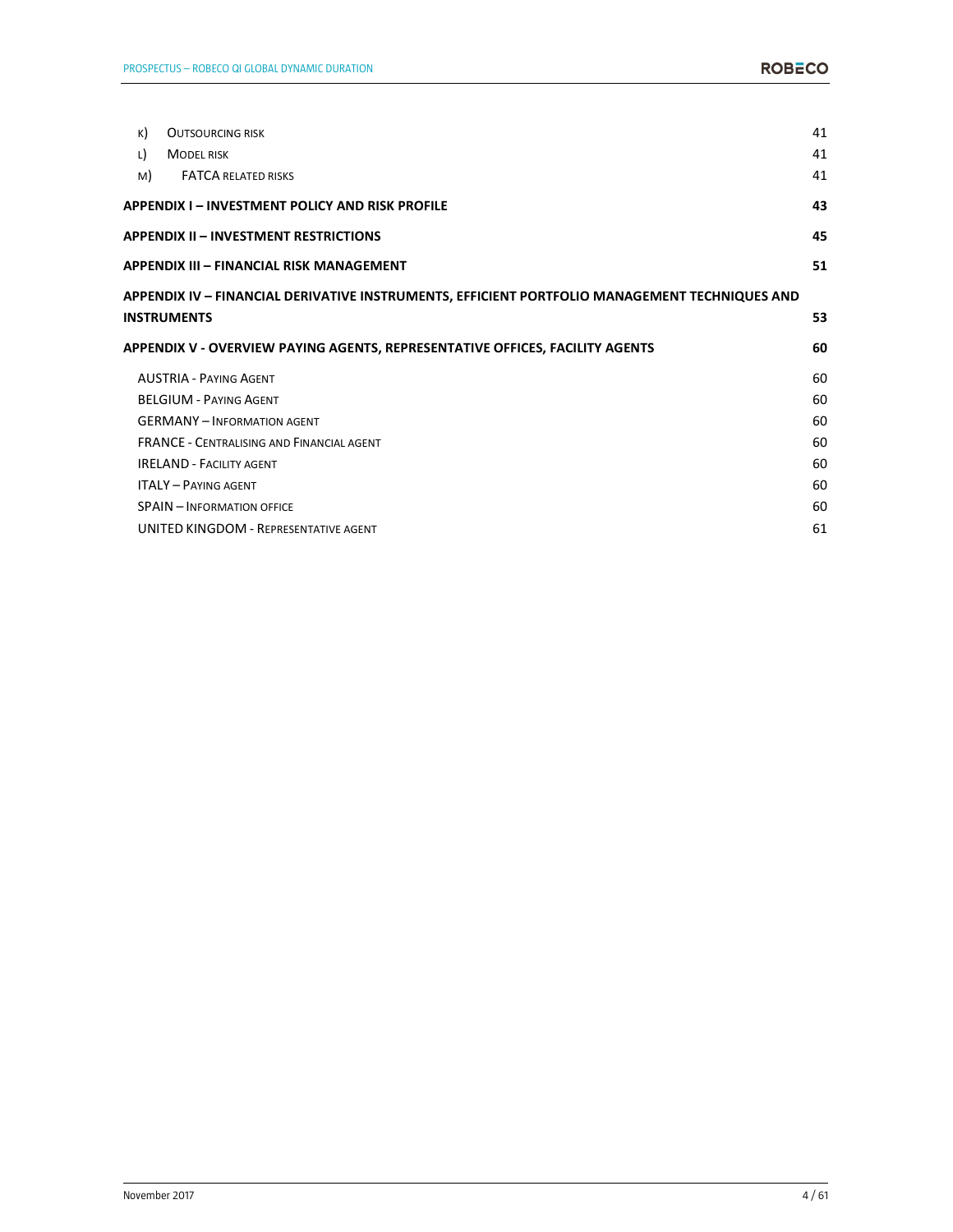# **GLOSSARY OF DEFINED TERMS**

The following summary is qualified in its entirety by reference to the more detailed information included elsewhere in this Prospectus.

# **Administration Agent**

RBC Investor Services Bank S.A. appointed by the Management Company to perform the administration functions.

# **AUD**

Australian Dollar

#### **Auditor**

KPMG Luxembourg, *société coopérative*, appointed by the Company as approved statutory auditor of the Company.

#### **Bank Business Day**

A Bank Business Day is each bank business day in Luxembourg which does not fall within a period of suspension of calculation of the Net Asset Value of the Company and each Bank Business Day that the Board of Directors elects as a Bank Business Day taking into account that stock exchanges and regulated markets where the Company principally invests are open to permit sufficient trading and liquidity. A list of expected non-Bank Business Days shall be available at the registered office of the Company upon request and is also available on www.robeco.com/luxembourg.

**BRL**  Brazilian Real

**CAD**  Canadian Dollar

**CHF**  Swiss Franc

# **Classes of Shares (or Share Classes or Classes)**

The Fund offers investors a choice of investment in one or more Classes of Shares. The assets of the Classes of Shares will be commonly invested, but between Classes of Shares a different sale or redemption charge structure, fee structure, minimum subscription amount, currency or dividend policy may be applied

# **Company**

Robeco QI Global Dynamic Duration(also referred to as the "Fund") is a Luxembourg domiciled *"Société d'investissement à capital variable"* pursuant to the law of 10 August 1915 on commercial companies and to part I of the law of 17 December 2010 on undertakings for collective investment, as amended (the "Law"). The Company may have one or more Classes of Shares

# **CRS**

Common Reporting Standard as set out in Section 2.8 "Taxation"

#### **Cut-off time**

A particular point in time specified in the Prospectus. Requests for Subscription, switch or Redemption of Shares received not later than the specified Cut-off time on the Bank Business Day before the Valuation Day will be dealt with at the appropriate Net Asset Value per Share calculated on the Valuation Day. Requests received after the Cut-off time shall be processed on the next following Bank Business Day

#### **Depositary**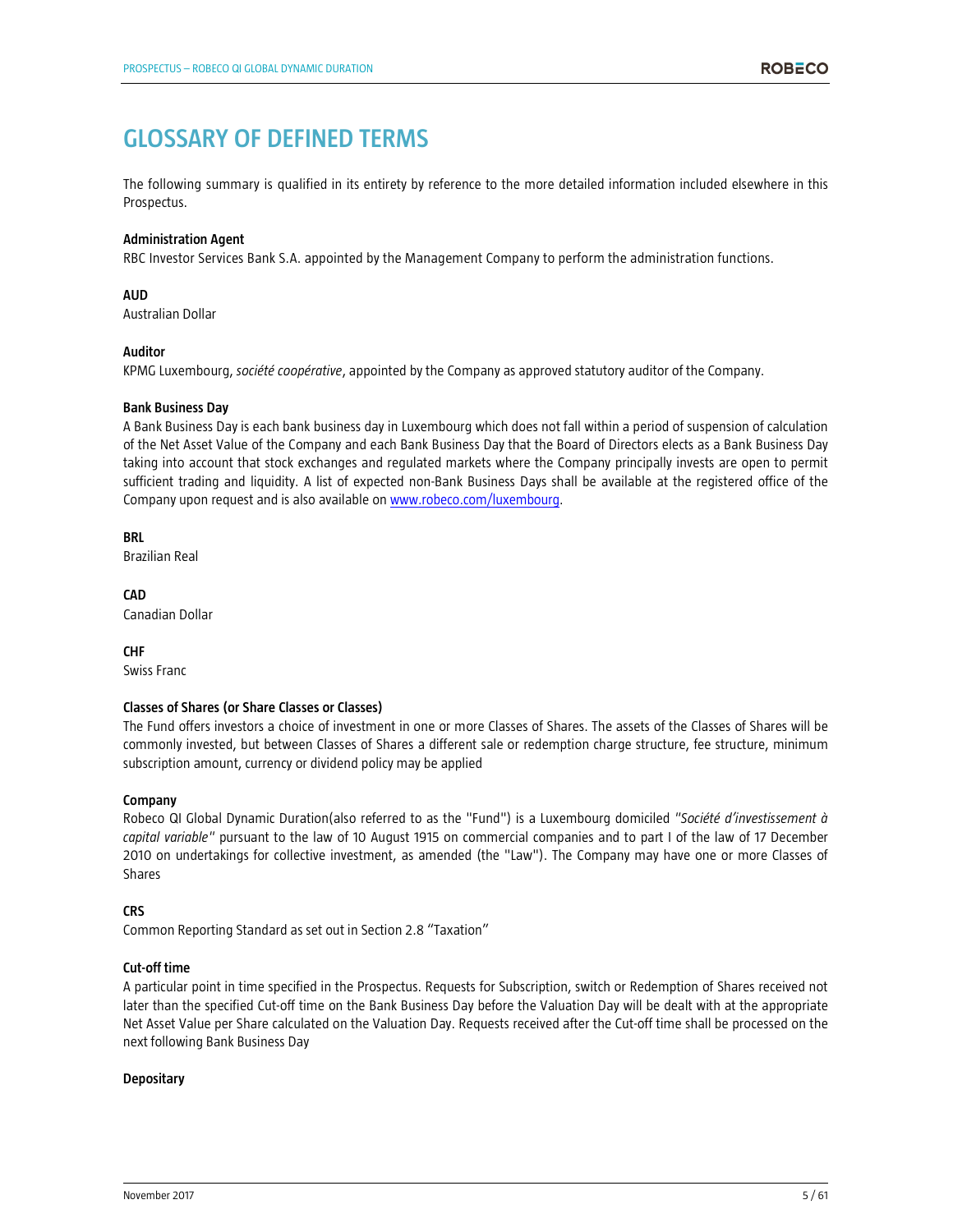The assets of the Fund are held under the custody control of the Depositary, RBC Investor Services Bank S.A.

#### **Directors**

The Board of Directors of the Fund (also the "Board", the "Directors" or the "Board of Directors")

# **DKK**

Danish Krone

### **EUR/Euro**

The official single European currency adopted by a number of EU Member States participating in the Economic and Monetary Union (as defined in European Union legislation). This definition also includes any possible future individual currencies of countries that currently adopt the Euro

#### **Financial Year**

The business year of the Fund. The Financial Year of the Fund ends on the last day of December of each year.

#### **Fund**

Robeco QI Global Dynamic Duration (also referred to as the "Company") is a Luxembourg domiciled *"Société d'investissement à capital variable"* pursuant to the law of 10 August 1915 on commercial companies and to part I of the Law. The Fund may have one or more Classes of Shares

#### **GBP**

United Kingdom Pound Sterling

#### **HKD**

Hong Kong Dollar

#### **Investment Adviser**

Robeco Institutional Asset Management B.V., appointed by the Management Company to handle the day-to-day management of part or all of the Fund's assets

### **Investor**

A subscriber for Shares

#### **JPY**

Japanese Yen

#### **Key Investor Information Document(s) or KIID(s)**

The key investor information document(s) as defined by the Law and applicable regulations, as may be amended from time to time

#### **Management Company**

Robeco Luxembourg S.A. has been appointed by the Board of Directors as Management Company to be responsible on a dayto-day basis for providing administration, marketing, investment management and investment advisory services in respect of the Fund. The Management Company has the possibility to delegate part of such functions to third parties

#### **Minimum investment**

The minimum investment levels for initial and subsequent investments are specified in the Prospectus

# **MXN**

Mexican Peso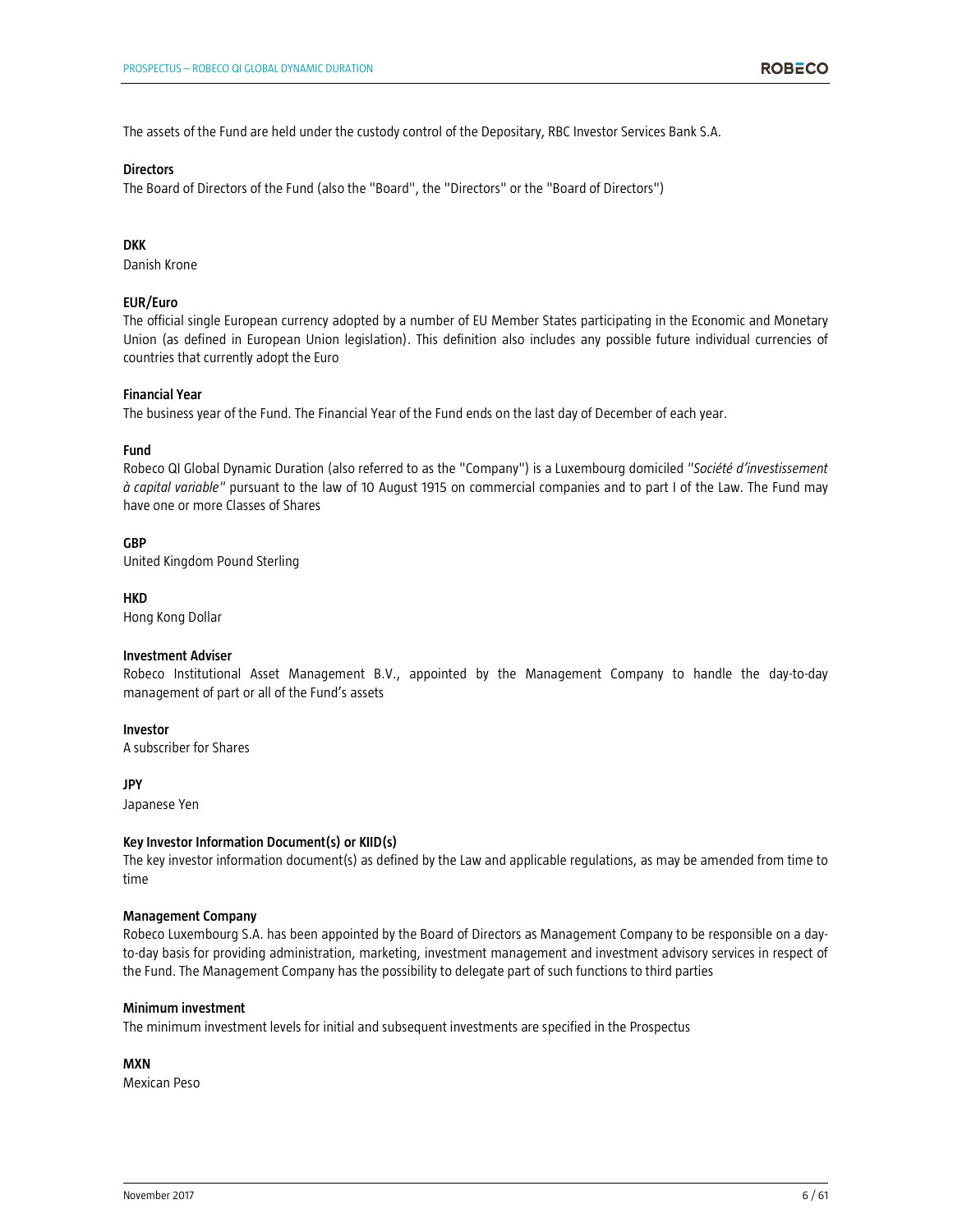#### **Net Asset Value per Share**

The Net Asset Value (or "NAV") of the Shares of each Class of Shares is determined as set out in Section 2.4 "Calculation of the Net Asset Value"

### **NOK**

Norwegian Krone

**OECD** 

Organisation for Economic Cooperation and Development

# **Paying Agent**

RBC Investor Services Bank S.A., appointed by the Fund to perform the paying agent functions

#### **Prospectus**

This document, the Prospectus of Robeco QI Global Dynamic Duration

#### **Redemption of Shares**

Shares can at any time be redeemed and the redemption price per Share will be based upon the Net Asset Value per (Class of) Share. Redemptions of Shares are subject to the conditions and restrictions laid down in the Company's articles of incorporation (the "Articles of Incorporation") and in any applicable law

#### **QI**

Quant Investing. QI in the name of a Class of Shares illustrates that it is part of the quantitatively managed fund range of Robeco

# **Registrar**

RBC Investor Services Bank S.A., appointed by the Management Company to maintain the register of Shareholders and to process the issue, switch and Redemption of Shares

# **Regulated Market**

A market within the meaning of Article 4.1.14 of Directive 2004/39/EC or any directive updating or replacing Directive 2004/39/EC and any other market which is regulated, operates regularly and is recognised and open to the public in an Eligible State

#### **Regulations**

A regulation of the Securities Act, as defined below, that provides an exclusion from the registration obligations imposed under Section 5 of the Securities Act for securities offerings made outside the United States by both U.S. and foreign issuers. A securities offering, whether private or public, made by an issuer outside of the United States in reliance on this Regulation S need not be registered under the Securities Act

#### **Securities Act**

Refers to the US Securities Act of 1933, as may be amended from time to time

# **SEK**

Swedish Krona

# **Settlement Day**

A day on which the relevant settlement system is open for settlement

#### **SFTR Regulation**

Regulation (EU) 2015/2365 on transparency of securities financing transactions and of reuse and amending Regulation (EU)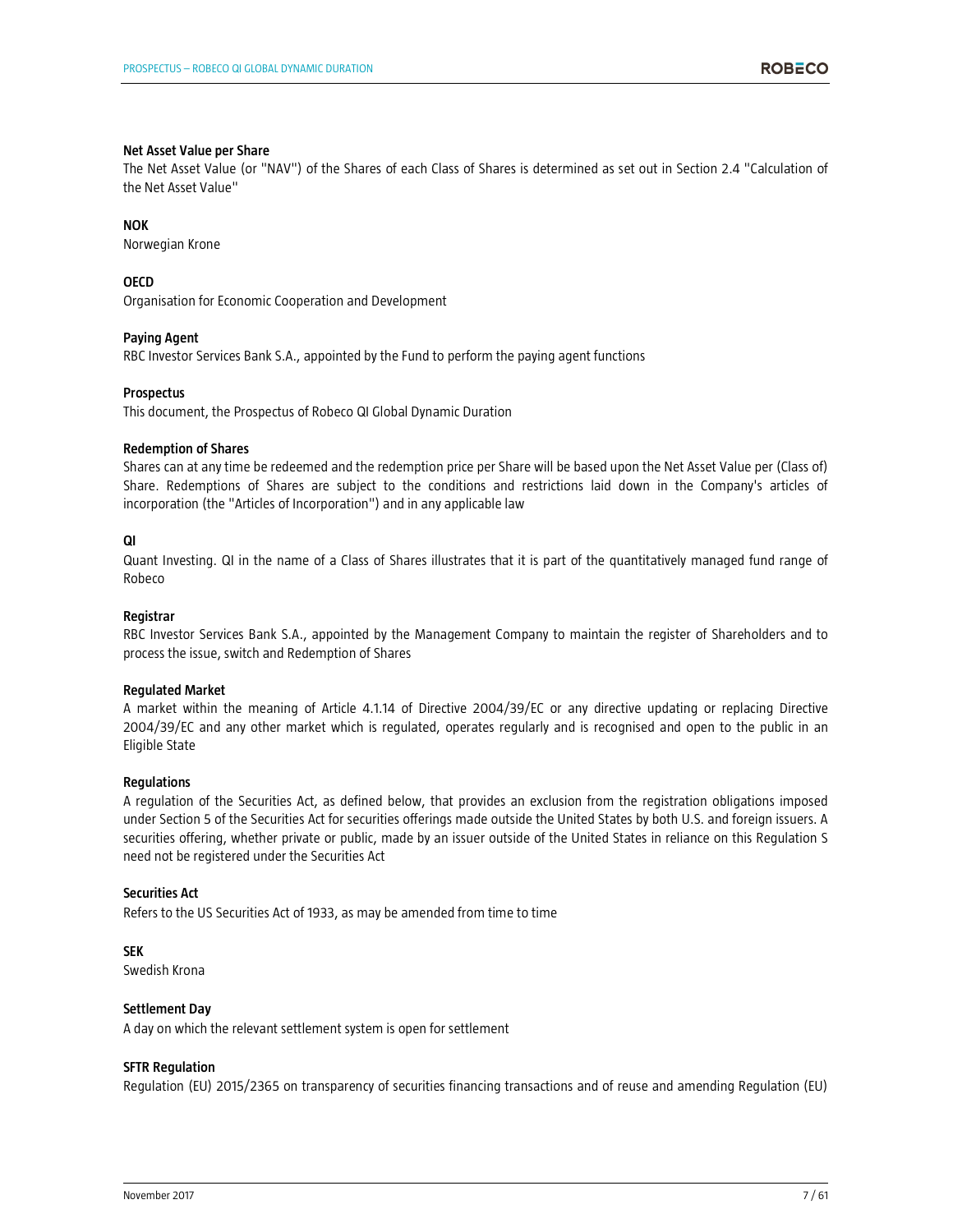# No 648/2012

#### **Shares**

Shares of the Fund will be offered in registered form. Shares may be issued in fractions

### **Shareholder**

A holder (person or entity) of Shares

# **SGD**

Singapore Dollar

# **Specified US Person**

The term "Specified US Person" shall have the same meaning as defined under the Foreign Account Tax Compliance provisions of the U.S. Hiring Incentives to Restore Employment Act enacted in March 2010 (FATCA).

#### **Subscription for Shares**

Shares will be issued on any Valuation Day at the offer price per Share, which will be based on the Net Asset Value per (Class of) Share calculated in accordance with the Articles of Incorporation of the Company, plus any applicable sales charge

#### **Switch of Shares**

Any Shareholder may request the switch of all or part of his Shares to Shares of another Class of Shares of the Company

# **UCI**

An Undertaking for Collective Investment

# **UCITS**

An Undertaking for Collective Investment in Transferable Securities

# **USD**

United States Dollar

# **US Person**

The term "US Person" shall have the same meaning as in Regulation S as defined above which is the following:

- i) any natural person resident in the United States;
- ii) any partnership or corporation organised or incorporated under the laws of the United States;
- iii) any estate of which any executor or administrator is a US Person;
- iv) any agency or branch of a foreign entity located in the United States;
- v) any non-discretionary account or similar account (other than an estate or trust) held by a dealer or other fiduciary for the benefit or account of a US Person;
- vi) any discretionary account or similar account (other than an estate or trust) held by a dealer or other fiduciary organised, incorporated, or (if an individual) resident in the United States;
- vii) any partnership or corporation if:
	- A) organised or incorporated under the laws of any foreign jurisdiction; and
	- B) formed by a US Person principally for the purpose of investing in securities not registered under the Act, unless it is organised or incorporated, and owned, by accredited investors who are not natural persons, estates or trusts.

# **Valuation Day**

The day on which the Net Asset Value per Share of a Class of Shares of each Class of Shares and the issue, switch or redemption price of the Shares is determined. Each Bank Business Day (as defined above) will be a Valuation Day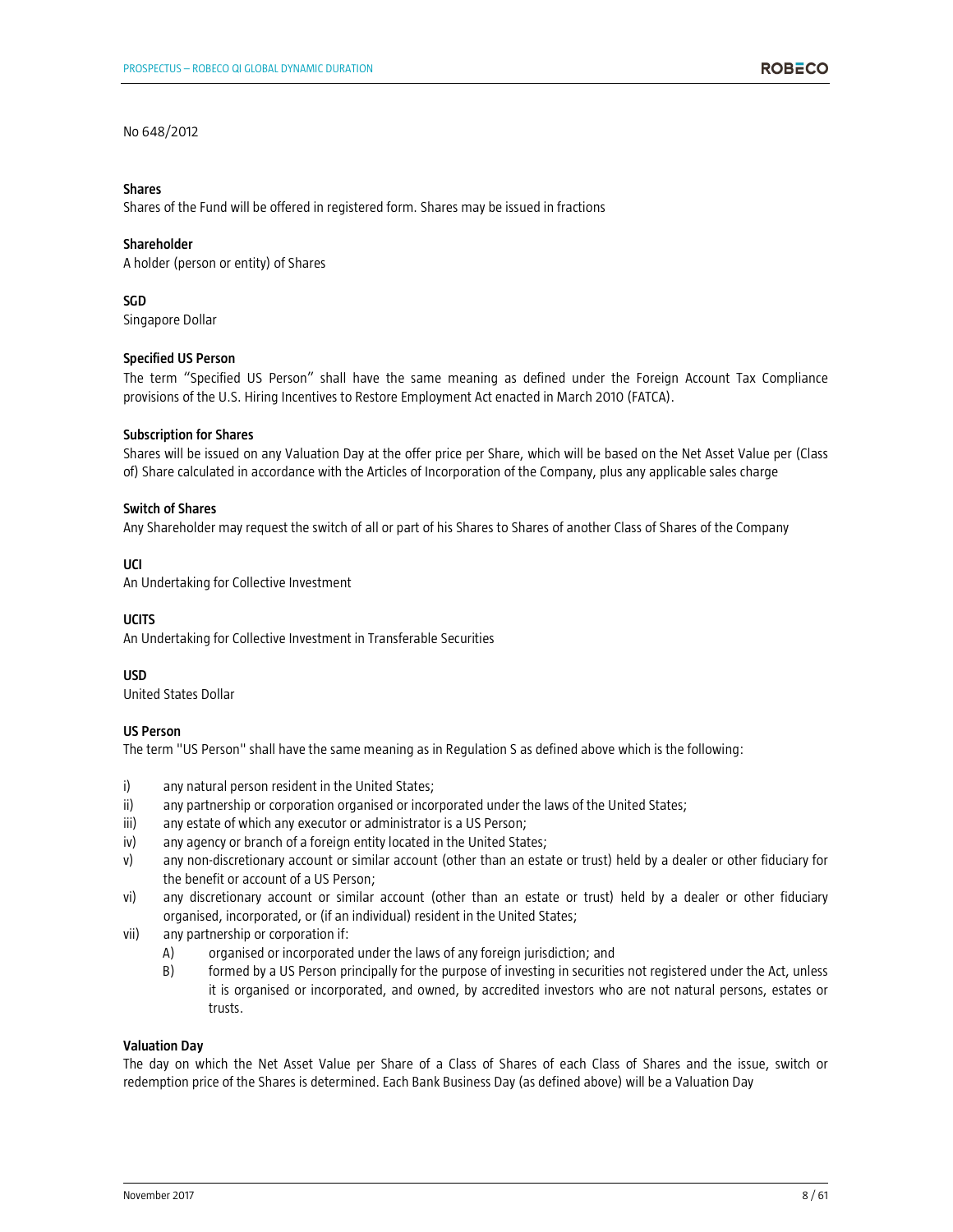# **ZAR**

South African Rand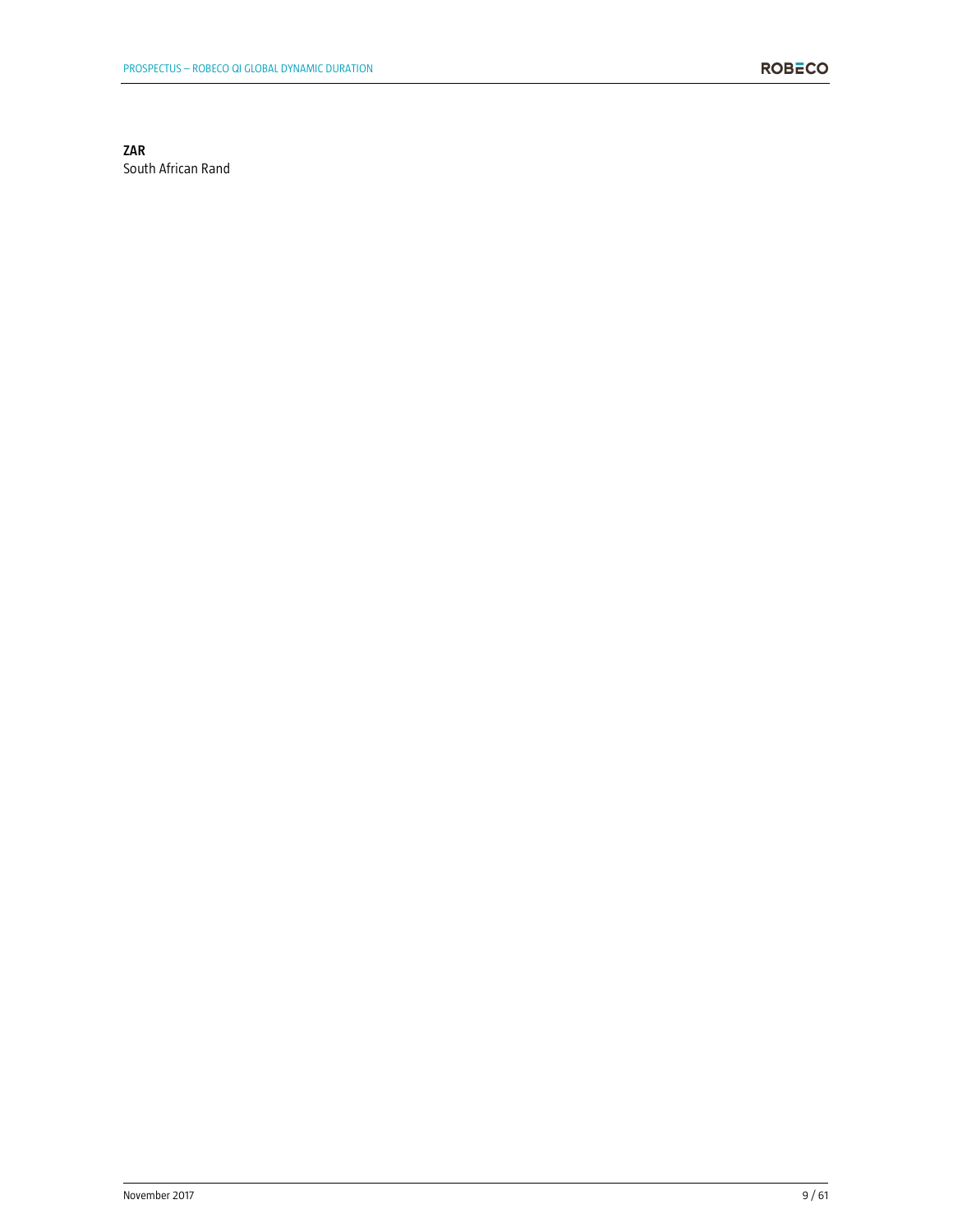# **DIRECTORS AND ADMINISTRATION**

| Directors:                                                               | Dirk R. van Bommel<br><b>Managing Director</b><br>Robeco<br>Rotterdam, The Netherlands |
|--------------------------------------------------------------------------|----------------------------------------------------------------------------------------|
|                                                                          | J.H. van den Akker<br>Director<br>Robeco<br>Rotterdam, The Netherlands                 |
|                                                                          | H.P. de Knijff<br>Director<br>Robeco<br>Rotterdam, The Netherlands                     |
| <b>Registered Office:</b>                                                | 11/13, Boulevard de la Foire<br>L-1528 Luxembourg                                      |
| <b>Management Company:</b>                                               | Robeco Luxembourg S.A.<br>5, Rue Heienhaff<br>L-1736 Senningerberg                     |
| Auditor:                                                                 | KPMG Luxembourg société coopérative<br>39, avenue J.F. Kennedy<br>L-1855 Luxembourg    |
| Depositary, Paying Agent, Listing Agent and<br><b>Domiciliary Agent:</b> | RBC Investor Services Bank S.A.<br>14, Porte de France<br>L-4360 Esch-sur-Alzette      |
| <b>Administration Agent and Registrar:</b>                               | RBC Investor Services Bank S.A.<br>14, Porte de France<br>L-4360 Esch-sur-Alzette      |
| <b>Investment Adviser:</b>                                               | Robeco Institutional Asset Management B.V.<br>Weena 850<br>NL-3014 DA Rotterdam        |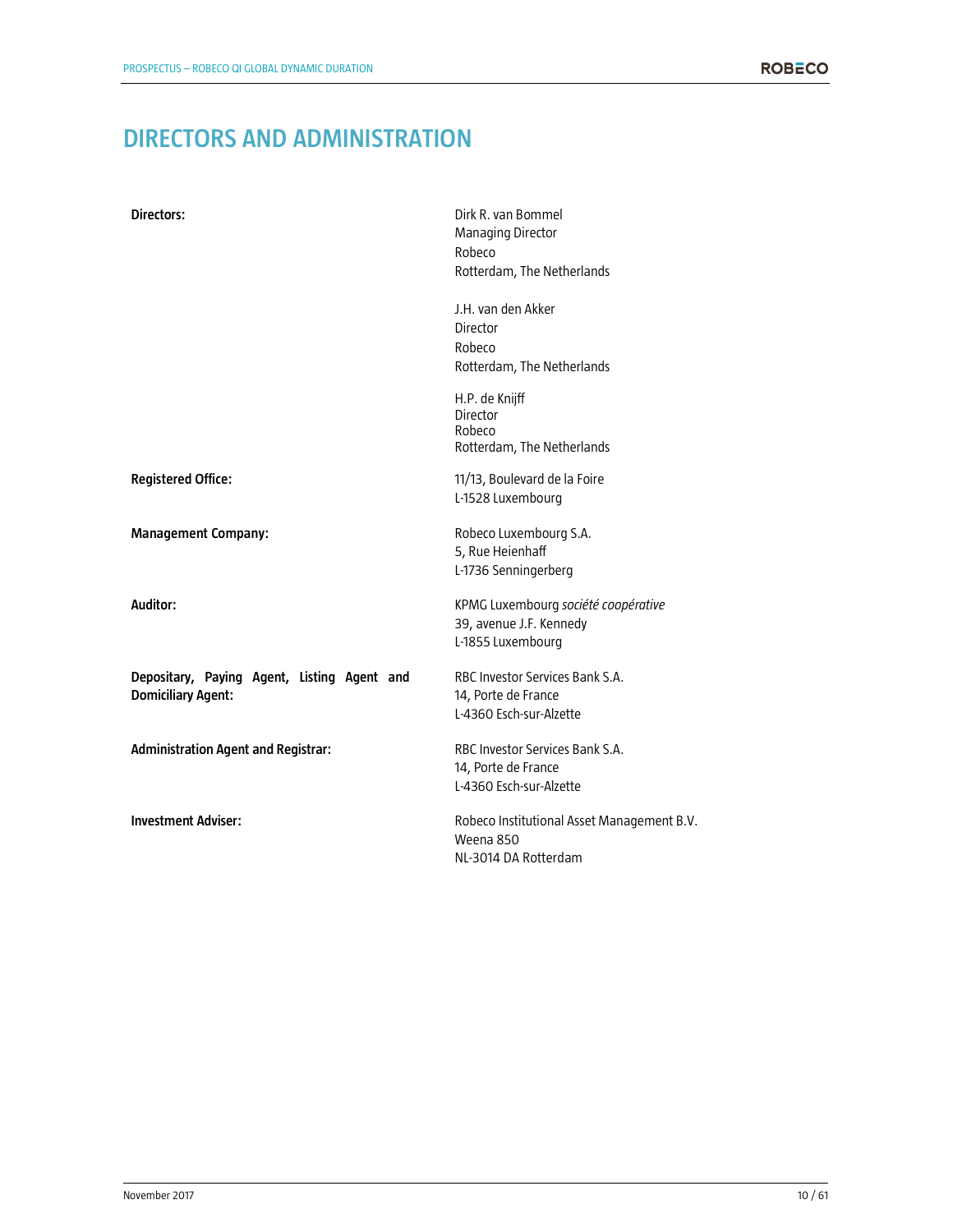# **SECTION 1 – THE FUND**

#### **1.1. Summary**

Robeco QI Global Dynamic Duration is established for an unlimited period of time as an open-ended investment company, a société d'investissement à capital variable, based in Luxembourg, issuing and redeeming its Shares on demand at prices based on the respective Net Asset Values. Shares will be issued in registered form. The name Robeco Lux-0-rente was changed into Robeco QI Global Dynamic Duration with effect from 31 March 2017.

The Directors of the Company may at any time decide upon the issue of the following Classes of Shares:

| <b>Regular Classes of Shares</b> | <b>Accumulating Classes of</b><br><b>Shares</b> |                   |                          | <b>Distributing Classes of Shares</b> |                 |
|----------------------------------|-------------------------------------------------|-------------------|--------------------------|---------------------------------------|-----------------|
| <b>Additional attributes</b>     | <b>Normal</b>                                   | <b>Variant</b>    | Quarterly                | <b>Monthly</b>                        | <b>Annually</b> |
| <b>Hedged Currency</b>           | DH                                              | AH/MH/D2<br>H/M2H | $BH/$ A1H $/$<br>D3H/M3H | <b>BxH</b>                            | EH              |

| <b>Privileged Classes of Shares</b> | <b>Accumulating Classes of A</b><br><b>Shares</b> |         |           | <b>Distributing Classes of Shares</b> |                 |
|-------------------------------------|---------------------------------------------------|---------|-----------|---------------------------------------|-----------------|
| <b>Additional attributes</b>        | <b>Normal</b>                                     | Variant | Quarterly | <b>Monthly</b>                        | <b>Annually</b> |
| <b>Hedaed Currency</b>              | FH                                                |         | CН        | CxH                                   | GН              |

| <b>Institutional Classes of Shares</b> | Accumulating Classes of<br><b>Shares</b> |         | <b>Distributing Classes of Shares</b> |           |                 |
|----------------------------------------|------------------------------------------|---------|---------------------------------------|-----------|-----------------|
| <b>Additional attributes</b>           | Normal                                   | Variant | Quarterly                             | Monthly   | <b>Annually</b> |
| <b>Hedged Currency</b>                 | ΙH                                       | ZH/IMH  | IBH/ZBH                               | IBxH/IExH | IEH/ZEH         |

The aforementioned Classes of Shares in this Prospectus may be denominated in one or more of the following currencies: EUR, USD, GBP, CHF, JPY, CAD, MXN, HKD, SGD, SEK, NOK, DKK, AUD, ZAR and BRL. The fees of aforementioned Classes of Shares will be set independently of the denomination of the Class of Shares. For example, a D EUR Class of Shares will have the same fee structure as a D USD Class of Shares. In appendix I a complete overview of the available Classes of Shares as at the date of the Prospectus is provided. The Directors of the Company may at any time decide to issue additional Classes of Shares as above described and denominated in one of these currencies. A complete list of all available Classes of Shares may be obtained, free of charge and upon request, from the registered office of the Company in Luxembourg.

The Directors of the Company will determine the investment policy of the Fund. The Directors of the Company have delegated to the Management Company the implementation of the policy as further detailed hereinafter.

Shares will be issued at a price based on the Net Asset Value per Class of Shares plus a sales charge as determined in the chapter "Issue of Shares". Shares, upon request, will be redeemed at a price based upon the Net Asset Value per Class of Shares. Shares will be issued in registered form only. The latest offer and redemption prices are available at the registered office of the Company.

Certain Classes of Shares are or will be listed on the Luxembourg Stock Exchange.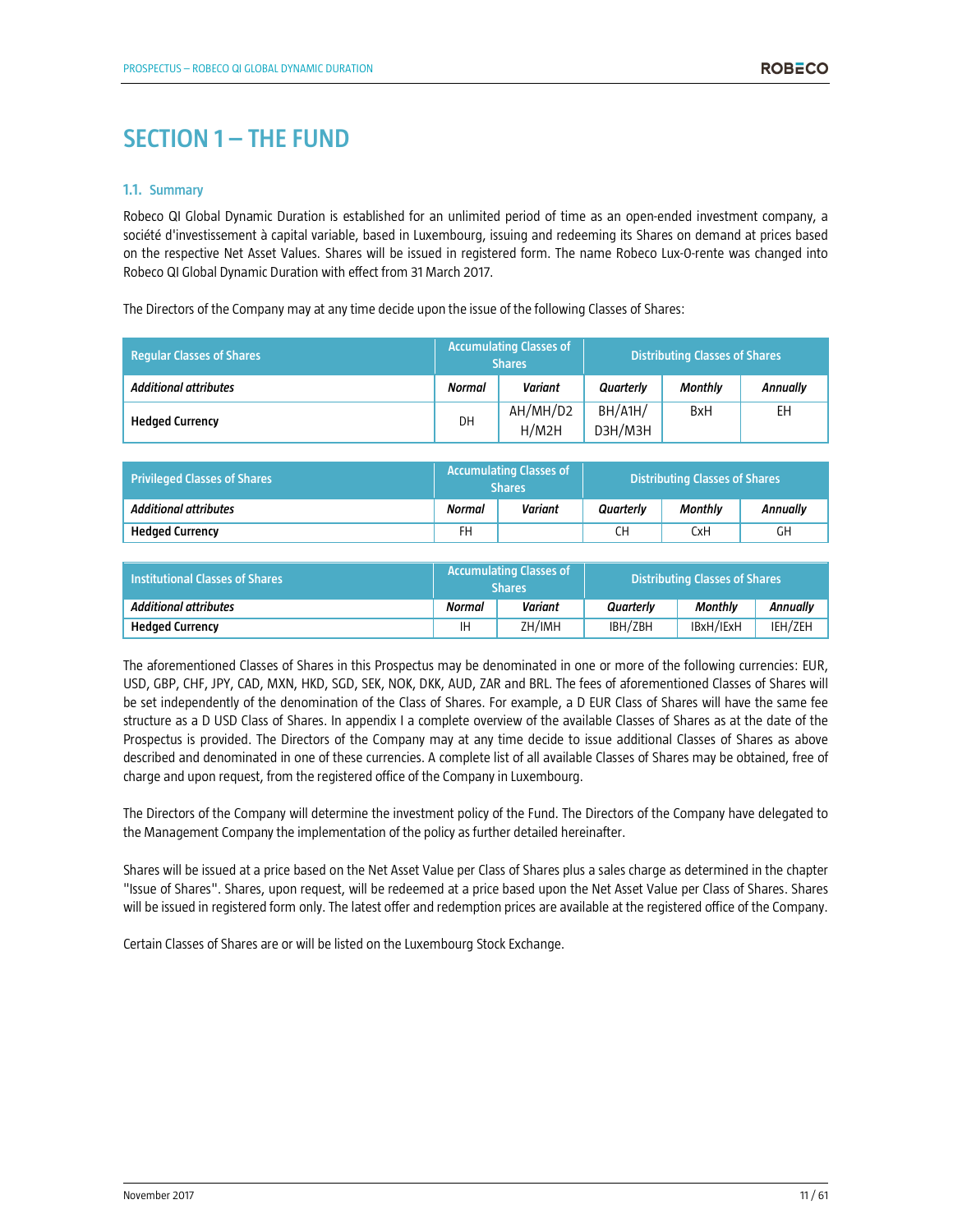# **SECTION 2 - THE SHARES**

# **2.1. Classes of Shares**

The Board of Directors of the Company has the authority to issue different Classes of Shares in the Company. Details of the characteristics of such Classes of Shares offered by the Company will be determined by the Board of Directors. In case of the creation of additional Classes of Shares, this Prospectus will be updated.

All Shares of the same Class of Shares have equal rights and privileges. Each Share is, upon issue, entitled to participate equally in assets of the relevant Class of Shares to which it relates on liquidation and in dividends and other distributions as declared for the Company. The Shares will carry no preferential or pre-emptive rights and each whole Share will be entitled to one vote at all meetings of Shareholders.

Details on the Classes of Shares issued by the Company are disclosed in Appendix I.

#### **Regular Classes of Shares**

Class of Shares 'DH' and 'EH' Shares are available to all Investors. All other Shares are available in certain countries, subject to the relevant regulatory approval, through specific distributors, selected by the Board of Directors.

| <b>Regular Classes of Shares</b> | <b>Accumulating Classes of</b><br><b>Shares</b> |                   |                    | <b>Distributing Classes of Shares</b> |                 |
|----------------------------------|-------------------------------------------------|-------------------|--------------------|---------------------------------------|-----------------|
| <b>Additional attributes</b>     | <b>Normal</b>                                   | <b>Variant</b>    | Quarterly          | <b>Monthly</b>                        | <b>Annually</b> |
| <b>Hedged Currency</b>           | DH                                              | AH/MH/<br>D2H/M2H | BH/A1H/<br>D3H/M3H | <b>B</b> xH                           | EН              |

# **Privileged Classes of Shares**

All privileged Classes of Shares will be available, subject to the relevant regulatory approval, through specific distributors in the framework of the services they provide, where the acceptance of retrocession fees is not allowed according to regulatory requirements or based on contractual arrangements with their clients.

Privileged Classes of Shares will be share classes on which the Company will not pay distribution fees.

| <b>Privileged Classes of Shares</b> | <b>Accumulating Classes of a</b><br><b>Shares</b> |         |           | <b>Distributing Classes of Shares</b> |          |
|-------------------------------------|---------------------------------------------------|---------|-----------|---------------------------------------|----------|
| Additional attributes               | Normal                                            | Variant | Quarterly | Monthly                               | Annuallv |
| <b>Hedged Currency</b>              | FH                                                |         | CН        | CxH                                   | GH       |

#### **Institutional Classes of Shares**

The possession, redemption and transfer of Institutional Classes of Shares is limited to institutional Investors as defined from time to time by the Luxembourg supervisory authority. Currently the following investors are classified as institutional investors: pension funds, insurance companies, credit institutions, Collective investment undertakings and other professional institutions of the financial sector; Credit institutions and other professionals of the financial sector investing in their own name but on behalf of another party on the basis of a discretionary management relationship are also considered as institutional investors, even if the third party on behalf of which the investment is undertaken is not itself an institutional investor. The Company will not issue Institutional Classes of Shares or contribute to the transfer of Institutional Classes of Shares to non-institutional Investors. If it appears that Institutional Classes of Shares are being held by non-institutional Investors the Company will redeem these Shares.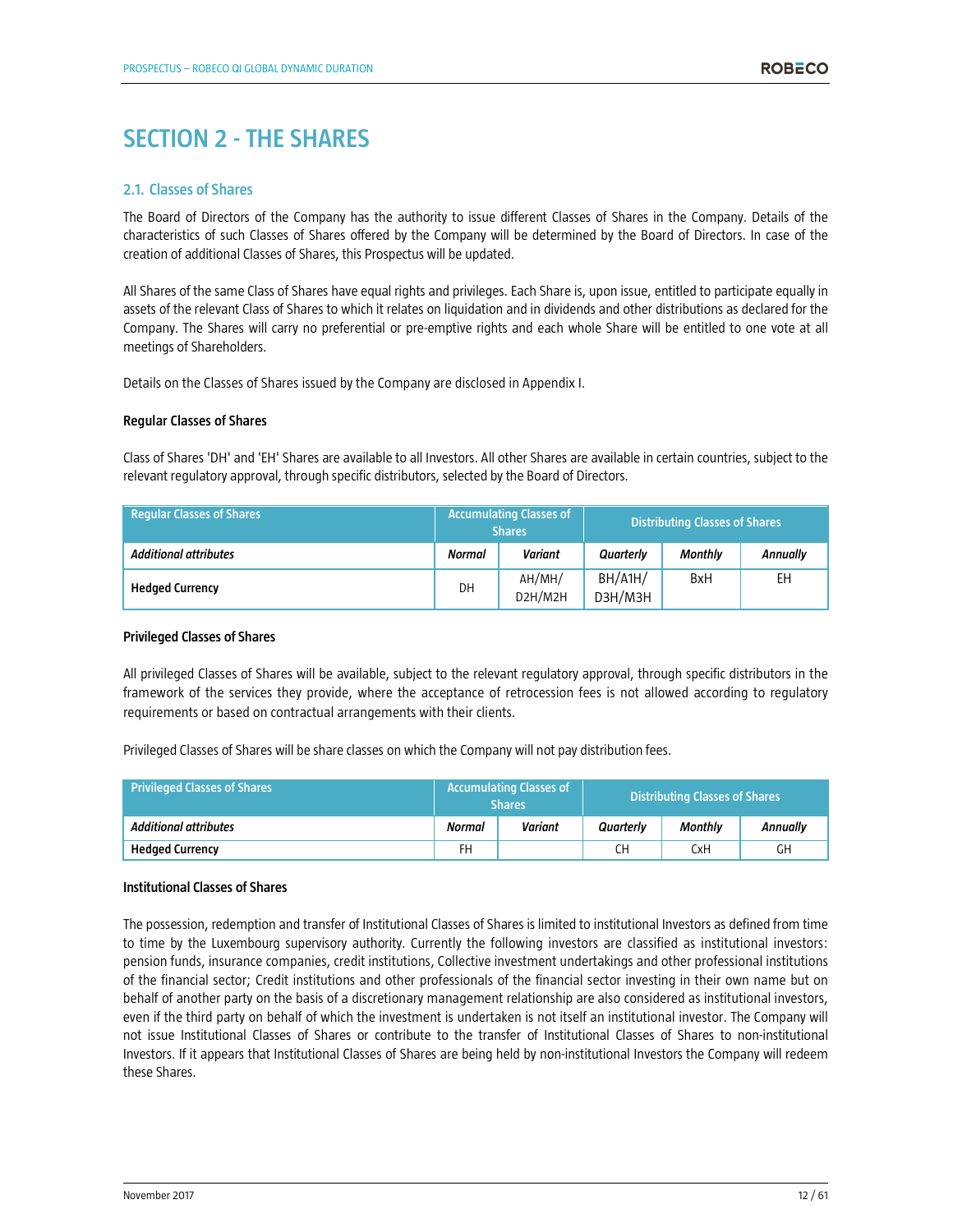| <b>Institutional Classes of Shares</b> | Accumulating Classes of<br><b>Shares</b> |         | <b>Distributing Classes of Shares</b> |         |          |
|----------------------------------------|------------------------------------------|---------|---------------------------------------|---------|----------|
| Additional attributes                  | Normal                                   | Variant | Quarterly                             | Monthly | Annuallv |
| <b>Hedged Currency</b>                 | ΙH                                       | ZΗ      | IBH/ZBH                               | IExH    | IEH/ZEH  |

Institutional Classes of Shares can only be placed through a direct account of the Shareholders with the Registrar.

All Institutional Classes of Shares, except 'ZH', 'ZEH' and 'ZBH' have a minimum subscription amount of EUR 500,000. The Board of Directors can waive this minimum subscription amount at its discretion.

Class of Shares 'ZH', 'ZEH' and 'ZBH' Shares are available to:

- (i) Institutional Investors who are (in)directly wholly or partly owned by Robeco Groep N.V. ("Members of the Robeco Group");
- (ii) Institutional Investors which consist of investment fund(s) and/or investment structure(s) which are (co-) managed and/or (sub)advised by Members of the Robeco Group;
- (iii) Institutional Investors who are institutional clients of Members of the Robeco Group and are as such subject to separate (management, advisory or other) fees payable to such Members of the Robeco Group.

The ultimate decision whether an institutional Investor qualifies for Class of Shares 'ZH', 'ZEH' and 'ZBH' Shares is at the discretion of the Board of Directors of the Company.

Class of Shares 'ZH', 'ZEH' and 'ZBH' Shares are designed to accommodate an alternative charging structure whereby a management and/or service fee normally charged to the Company and then reflected in the Net Asset Value is instead administratively levied and collected by such Member of the Robeco Group directly from the Shareholder.

Additional information can be obtained at the registered office of the Company.

#### **Hedging Transactions for certain Classes of Shares**

Currency Hedged Classes of Shares:

| <b>Currency Hedged Classes of Shares (H)</b> | <b>Classes of</b><br><b>Shares</b> | <b>Accumulating Classes of</b><br><b>Shares</b> |                   |                   | <b>Distributing Classes of Shares</b> |          |
|----------------------------------------------|------------------------------------|-------------------------------------------------|-------------------|-------------------|---------------------------------------|----------|
| <b>Additional attributes</b>                 |                                    | <b>Normal</b>                                   | <b>Variant</b>    | Quarterly         | <b>Monthly</b>                        | Annually |
| <b>Hedged Currency</b>                       | Retail                             | DH                                              | AH/MH/<br>D2H/M2H | BH/AH/<br>D3H/M3H | <b>B</b> xH                           | EH       |
| <b>Hedged Currency</b>                       | Privileged                         | FH                                              |                   | CН                | <b>CxH</b>                            | GН       |
| <b>Hedged Currency</b>                       | Institutional                      | ΙH                                              | ZΗ                | IBH/ZBH           | IBxH/IExH                             | IEH/ZEH  |

All Currency Hedged Classes of Shares (collectively or individually "Currency Hedged Class(es) of Shares "), engage in currency hedging transactions to preserve, to the extent possible, the currency of expression value of the Currency Hedged Class of Shares assets against the fluctuations of the currencies, with a substantial weight, in which the assets allocable to the Currency Hedged Class of Shares are denominated. The benchmark for the Hedged Classes of Shares will be adjusted accordingly.

The Company intends in normal circumstances to hedge not less than 95% and not more than 105% of such currency exposure. Whenever changes in the value of such assets or in the level of Subscriptions for, or Redemptions of, Shares the above named Classes of Shares may cause the hedging coverage to fall below 95% or exceed 105% of such assets, the Company intends to engage in transactions in order to bring the hedging coverage back within those limits.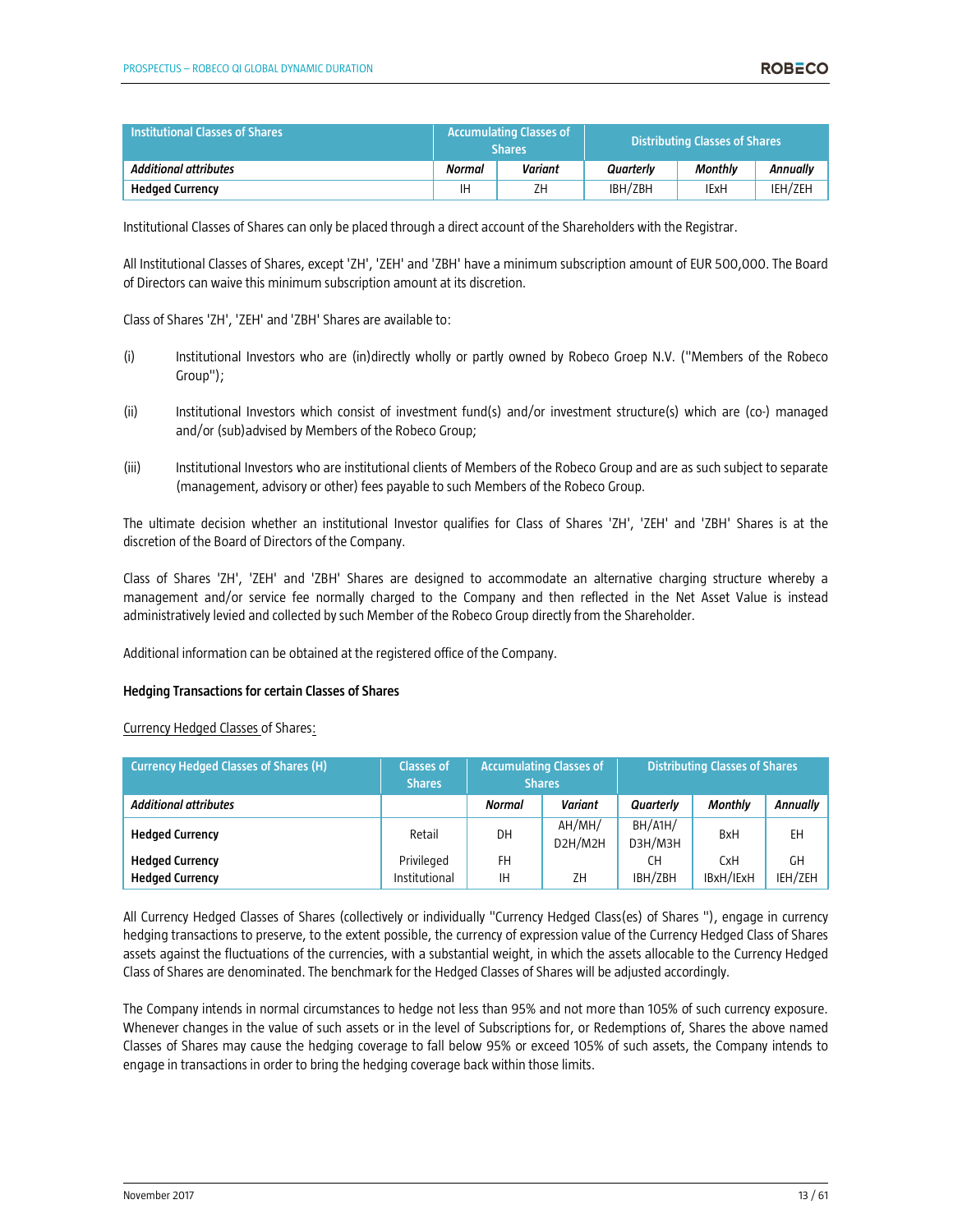# **2.2. Issue of Shares**

Shares will be issued on any Valuation Day at the offer price per Share, which will be based on the Net Asset Value calculated in accordance with the Articles of Incorporation of the Company and Section 2.5 Calculation of the Net Asset Value, plus a sales commission for the benefit of those having placed the Shares of maximum 3%, except for Shares that are only available to institutional Investors for which the maximum sales commission will be 0.50%. Sales commissions may not be applied to Privileged Classes of Shares and Class 'M2H', 'M3H', 'ZH', 'ZEH' or 'ZBH' Classes of Shares. The percentages represent a percentage of the total subscription amount.

Applicants for Shares should complete an application form and send it to a sales agent or to the Registrar by mail or by facsimile.

Shares may be subscribed directly at the office of the Registrar in Luxembourg or through the sales agents. If, in a jurisdiction in which Shares are sold, any issue or sales taxes become payable to the relevant tax administration, the subscription price will increase by that amount. The allotment of Shares is conditional upon receipt of subscription monies. Any confirmation statement and any monies returnable to the Investor will be retained by the Company pending clearance of remittance. The Company reserves the right to refuse any subscription request at any time.

If, in a jurisdiction in which Shares are sold, any issue or sales taxes become payable to the relevant tax administration, the subscription price will increase by that amount.

Applications for Classes of Shares received by the Registrar at its registered office not later than 3.00 p.m. (Luxembourg time) the Bank Business Day before the Valuation Day (T-1) will, if accepted, be dealt with at the offer price based on the Net Asset Value calculated on the Valuation Day (T). Requests received after 3.00 p.m. (Luxembourg time) shall be handled on the next following Bank Business Day. Settlement must be made within two Settlement Days after the Valuation Day. If the settlement cannot take place due to the closure of payment systems as a result of a general closure of currency settlement system in the country of the currency of settlement, the settlement will then take place on the next following Settlement Day. The payment must be made by bank transfer to - RBC Investor Services Bank S.A., reference: Robeco QI Global Dynamic Duration (and the name of the applicant) in the currency in which the relevant Class of Shares is denominated. .

Notwithstanding any section in the Prospectus, the settlement currency for subscriptions and redemptions relating to the BRL (Hedged) Share Classes is USD. In accordance with the terms of Prospectus, the Net Asset Value of the BRL (Hedged) Share Classes shall be published in BRL. With respect to the BRL (Hedged) Share Classes, the Company intends to limit the Shareholder's currency risk by reducing the effect of exchange rate fluctuations between the BRL and currency exposures of the Fund.

The Company reserves the right to cancel the application if full payment is not made within the above specified time. In such circumstances the Company has the right to bring an action against the defaulting Investor to obtain compensation for any loss directly or indirectly resulting from the failure by the Investor to make good settlement by the due date. The payment must be made in the currency in which the relevant Class of Shares is denominated.

The Company reserves the right to refuse any Subscription request at any time in the interest of the Company and its Shareholders, if the Board of Directors believes that exceptional circumstances constitute compelling reasons for doing so.

The Company may, from time to time, reach a size above which it may, in the view of the Company, become difficult to manage in an optimal manner. If this occurs, no new Shares in the Company will be issued by the Company. Shareholders should contact their local Robeco Distributor or the Company to enquire on opportunities for ongoing Subscriptions (if any).

Shares will only be issued in registered form. The ownership of registered Shares will be established by an entry in the Register of shareholders maintained by the Registrar. The Investor will receive confirmation of the entry in the register of Shareholders signed by the Registrar.

Shares may be issued in fractions up to four decimal places. Rights attached to fractions of Shares are exercised in proportion to the fraction of a Share held except that fractions of Shares do not confer any voting rights.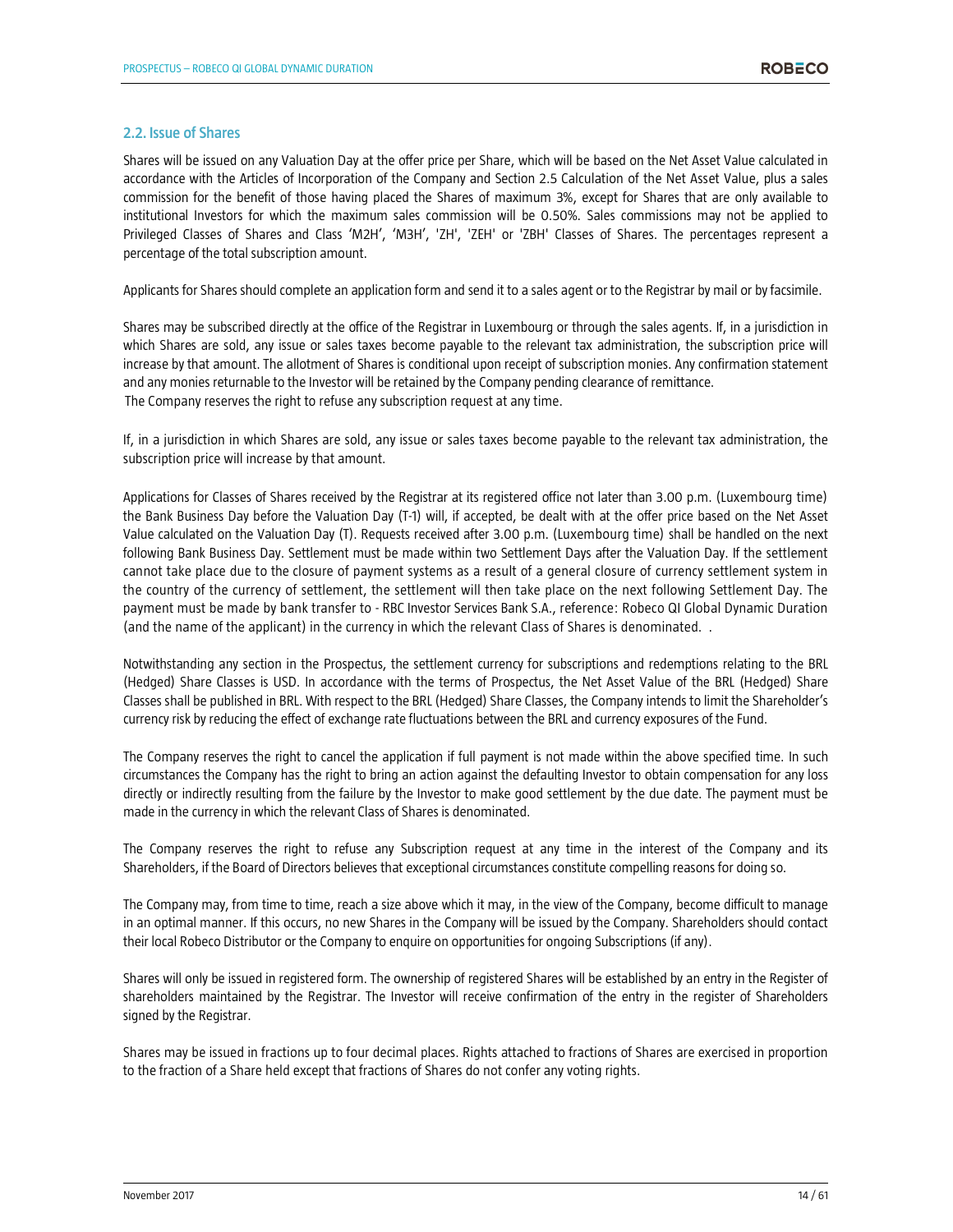Investors may also purchase Shares by using nominee services offered by a distributor operating in compliance with applicable laws and regulations on the fight against money laundering and financing of terrorism. The relevant distributor will subscribe and hold the Shares as a nominee in its own name but for the account of the Investor. The Company draws the Investors' attention to the fact that any Investor should only be able to fully exercise his Shareholder rights directly against the Company, notably the right to participate in general shareholders' meetings if the Investor is registered himself and in his own name in the Shareholders' register of the Company. In cases where an Investor invests in the Company through an intermediary investing into the Company in its own name but on behalf of the Investor, it may not always be possible for the Investor to exercise certain Shareholder rights directly against the Company. In that case investors should be aware that they cannot fully exercise their rights against the Company without the cooperation of the distributor. Investors who use a nominee service may however issue instructions to the distributor acting as nominee regarding the exercise of votes conferred by their Shares as well as request direct ownership by submitting an appropriate request in writing to the distributor. Investors are advised to take advice on their rights.

# **2.3. Switch of Shares**

Any Shareholder may request the switch of all or part of his Shares to Shares of another Class of Shares of the Company available to him by advising the Registrar by letter or fax.

A switch request may not be accepted unless any previous transaction involving the Shares to be switched has been fully settled by the relevant Shareholder.

A Shareholder may not hold less than one Share as a result of a switch request. Unless waived by the Management Company, if, as a result of a switch request, a Shareholder holds less than one Share in a Class of Shares, his switch request will be treated as an instruction to switch his total holding in the relevant Class of Shares.

Barring a suspension of the calculation of the Net Asset Value, the switch will be carried out on the Valuation Day in conformity with the conditions as outlined in the Chapters "Issue of Shares" and "Redemption of Shares", at a rate calculated with reference to the Net Asset Value of the Shares on that day.

Switch requests received by the Registrar at its registered office not later than 3.00 p.m. (Luxembourg time) the Bank Business Day before the Valuation Day (T-1) will, if accepted, be dealt with at the appropriate Net Asset Value calculated on the Valuation Day (T). Requests received after 3.00 p.m. (Luxembourg time) shall be handled on the next Valuation Day.

The rate at which all or part of the Shares in a given Class of Shares (the "original Class of Shares ") are switched into another Class of Shares (the "new Class of Shares") shall be determined according to the following formula:

$$
A = \frac{B \times C \times E}{D}
$$

- $A =$  the number of Shares from the new Class of Shares;
- B = the number of Shares from the original Class of Shares;
- $C =$  the Net Asset Value per Share of the original Class of Shares on the day in question;
- D = the Net Asset Value per Share from the new Class of Shares on the day in question; and
- $E =$  the average exchange rate, used by the Administration Agent, on the day in question between the currency of the original Class of Shares and the currency of the new Class of Shares.

A maximum commission of 1% (of the total conversion amount) for the benefit of those having placed the Shares may be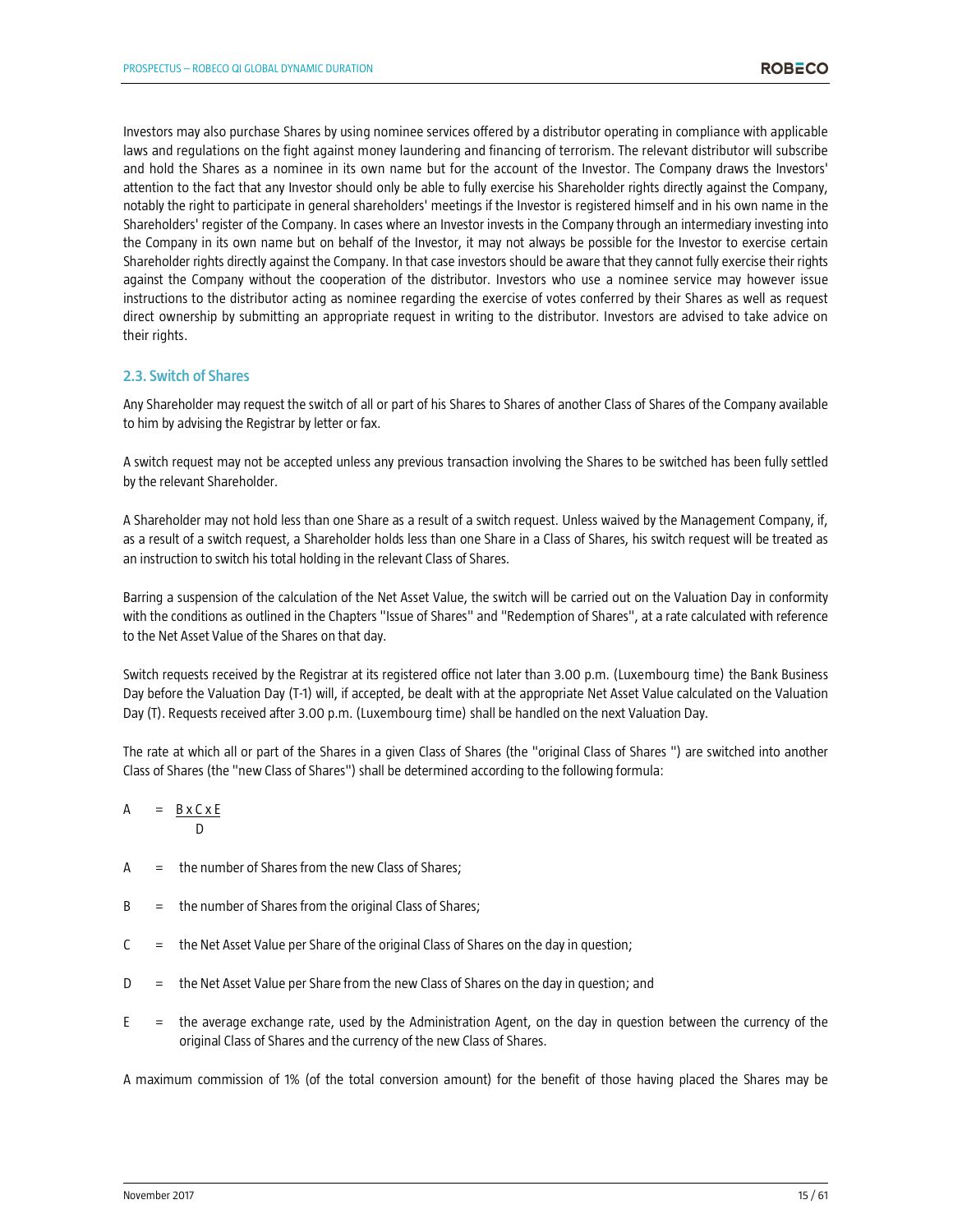charged in case of a switch. After the switch, Shareholders will be informed by the Registrar or their sales agents of the number and price of the Shares from the new Class of Shares which they have obtained from the switch.

# **2.4. Redemption of Shares**

Each Shareholder may at any time request the Company to redeem his Shares subject to the conditions and restrictions laid down in the Company's Articles of Incorporation and in any applicable law.

Shareholders wishing to redeem part or all of their holding(s) should send a request to the Registrar by letter or fax or facsimileing any other agreed format.

A request for Redemption may not be accepted unless any previous transaction involving the Shares to be redeemed has been fully settled by the relevant Shareholder.

The redemption price per Share will be based on the Net Asset Value per Share calculated in accordance with the Articles of Incorporation of the Company and Section 2.4 Calculation of the Net Asset Value.

On the request of a Shareholder the Board of Directors may authorize the Shares of the Company to be redeemed in kind by a transfer of securities, if it is on an equitable basis and not conflicting with the interests of the other Shareholders. The redeeming Shareholder or a third party will bear the costs associated with such redemption in kind (including the costs for the establishment of a valuation report by the Auditor, as required by Luxembourg law), unless the Board of Directors considers the redemption in kind to be in the interest of the Company or to protect the interests of the Company.

Shareholders may request Redemption of their Shares at the office of the Registrar in Luxembourg or through a sales agent and such redemption request received not later than 3.00 p.m. (Luxembourg time) the Bank Business day before the Valuation Day (T-1) will, if accepted, be dealt with at the appropriate Net Asset Value calculated on the Valuation Day. Requests received after 3.00 p.m. (Luxembourg time) will be dealt with on the next Valuation Day). Requests for Redemption of Institutional Classes of Shares can only be placed with the Registrar. Redemption proceeds will be paid within two Bank Business Days after the applicable Valuation Day.

Information regarding the Net Asset Value of the different Classes of Shares can be obtained from the registered office of the Company. The Net Asset Value shall be published regularly.

The Shares redeemed by the Company are cancelled. Payment for redeemed Shares will be made in the currency the relevant Class of Shares is denominated in within two Bank Business Days after the day on which the redemption price of the Shares is calculated by transfer to an account held in the name of the shareholders. The redemption price of Shares may be more or less than the issue price thereof depending on the Net Asset Value at the time of Subscription and that at the time of Redemption.

The Shares can be redeemed through the sales agents, a bank or a stockbroker. Shares in the Company can be held through several account systems in accordance with the conditions of these systems. A redemption charge and a custody fee could be charged by these intermediaries.

# **2.5. Calculation of the Net Asset Value**

The Net Asset Value per Share of each Class of Shares of the Company is calculated in the currency of expression of the Class of Shares under the responsibility of the Board of Directors by the Administration Agent on each Bank Business Day.

To the extent feasible, expenses, fees and income will be accrued on a daily basis.

The assets and liabilities of the Company will be valued, in accordance with the general principles, provided in the Articles of Incorporation as follows:

a) Securities and/or financial derivative instruments listed on a stock exchange or on other Regulated Markets, which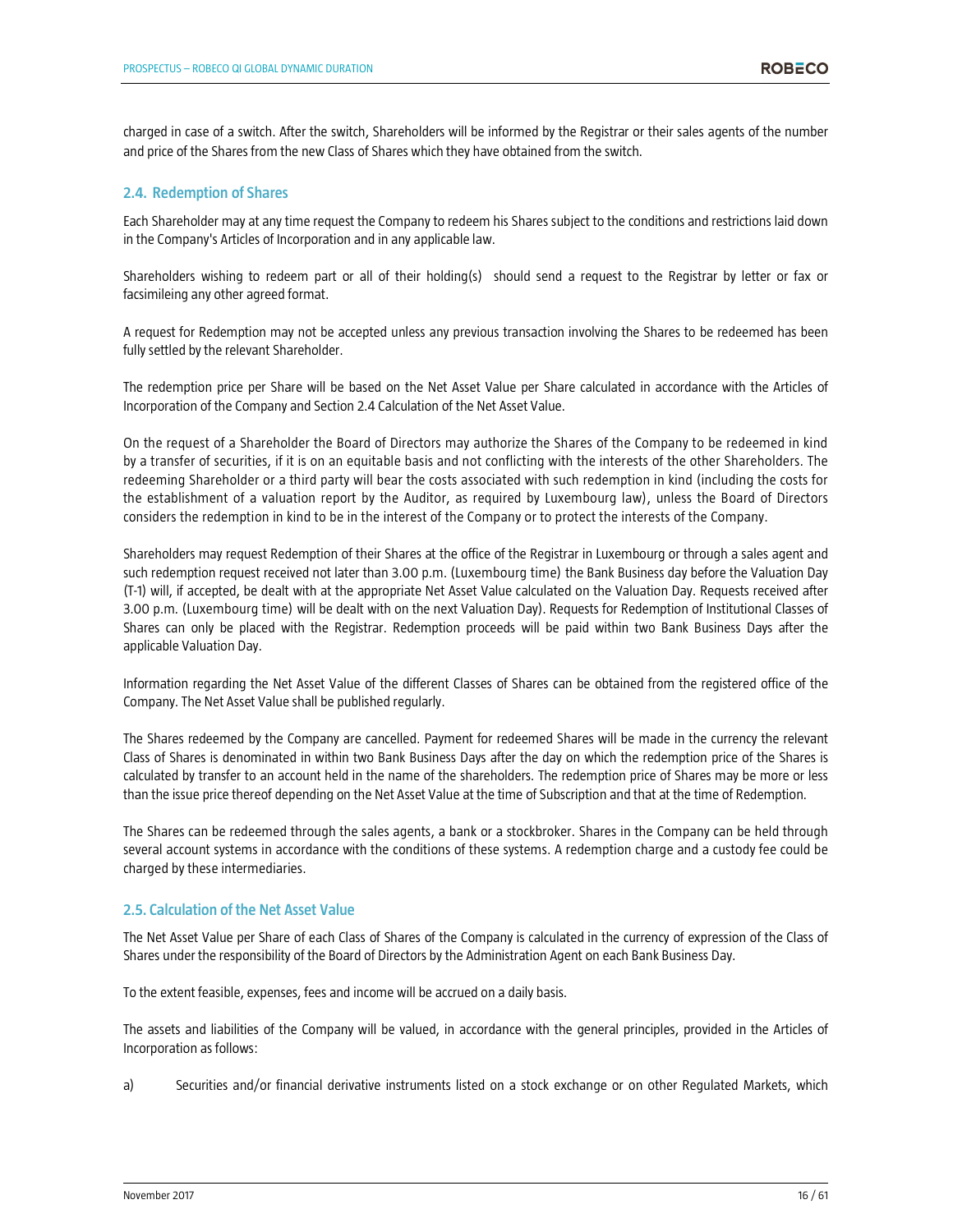operate regularly and are recognised and open to the public, will be valued at the last available market price; in the event that there should be several such markets, on the basis of the last available market price of the principal market for the relevant security. Should the last available market price for a given security not truly reflect its fair market value, then the considered security shall be valued on the basis of the probable sales price which the Board of Directors deems prudent to assume.

- b) Securities not listed on a stock exchange or on other Regulated Markets, which operate regularly and are recognised and open to the public, will be valued on the basis of the last available market price. Should there be no such market price, such securities will be valued by the Board of Directors on the basis of the probable sales price which the Board of Directors deems prudent to assume.
- c) Financial derivative instruments which are not listed on a Regulated Market will be valued in a reliable and verifiable manner on a daily basis in accordance with market practice.
- d) Shares or units in underlying open-ended investment funds shall be valued at their latest available net asset value, reduced by any applicable charges.
- e) Liabilities will be valued at market value.
- f) Assets or liabilities denominated in other currencies than Euro will be converted into this currency at the rate of exchange ruling on the relevant Bank Business Day in Luxembourg.
- g) In the event that the above mentioned calculation methods are inappropriate or misleading, the Board of Directors may adapt any other appropriate valuation principles for the assets of the Company.
- h) Investments of the Company in markets which are closed for business at the time the Company is valued, are normally valued using the prices at the previous close of business. Market volatility may result in the latest available prices not accurately reflecting the fair value of the Company's investments. This situation could be exploited by Investors who are aware of the direction of market movement, and who might deal to exploit the difference between the next published Net Asset Value and the fair value of the Company's investments. By these Investors paying less than the fair value for Shares on issue, or receiving more than the fair value on redemption, other Shareholders may suffer a dilution in the value of their investment. To prevent this, the Company may, during periods of market volatility, adjust the Net Asset Value per Share prior to publication to reflect more accurately the fair value of the Company's investments.

#### **Swing pricing**

Shares will be issued and redeemed on the basis of a single price (the "Price" for the purpose of this paragraph). The Net Asset Value per Share may be adjusted on any Valuation Day in the manner set out below depending on whether or not the Company is in a net subscription position or in a net redemption position on such Valuation Day to arrive at the Price. Where there is no dealing on a Class of Shares on any Valuation Day, the Price will be the unadjusted Net Asset Value per Share.

The basis on which the assets of the Company are valued for the purposes of calculating the Net Asset Value per Share is set out above. However, the actual cost of purchasing or selling assets and investments for the Company may deviate from the latest available price or Net Asset Value used, as appropriate, in calculating the Net Asset Value per Share due to e.g. fiscal charges, foreign exchange costs, market impact, broker commissions, custody transaction charges and spreads from buying and selling prices of the underlying investments ("Spreads"). These costs ("The Cash Flow Costs") have an adverse effect on the value of the Company and are known as "dilution".

To mitigate the effects of dilution, the Directors may, at their discretion, make a dilution adjustment to the Net Asset Value per Share.

The Directors will retain the discretion in relation to the circumstances under which to make such a dilution adjustment.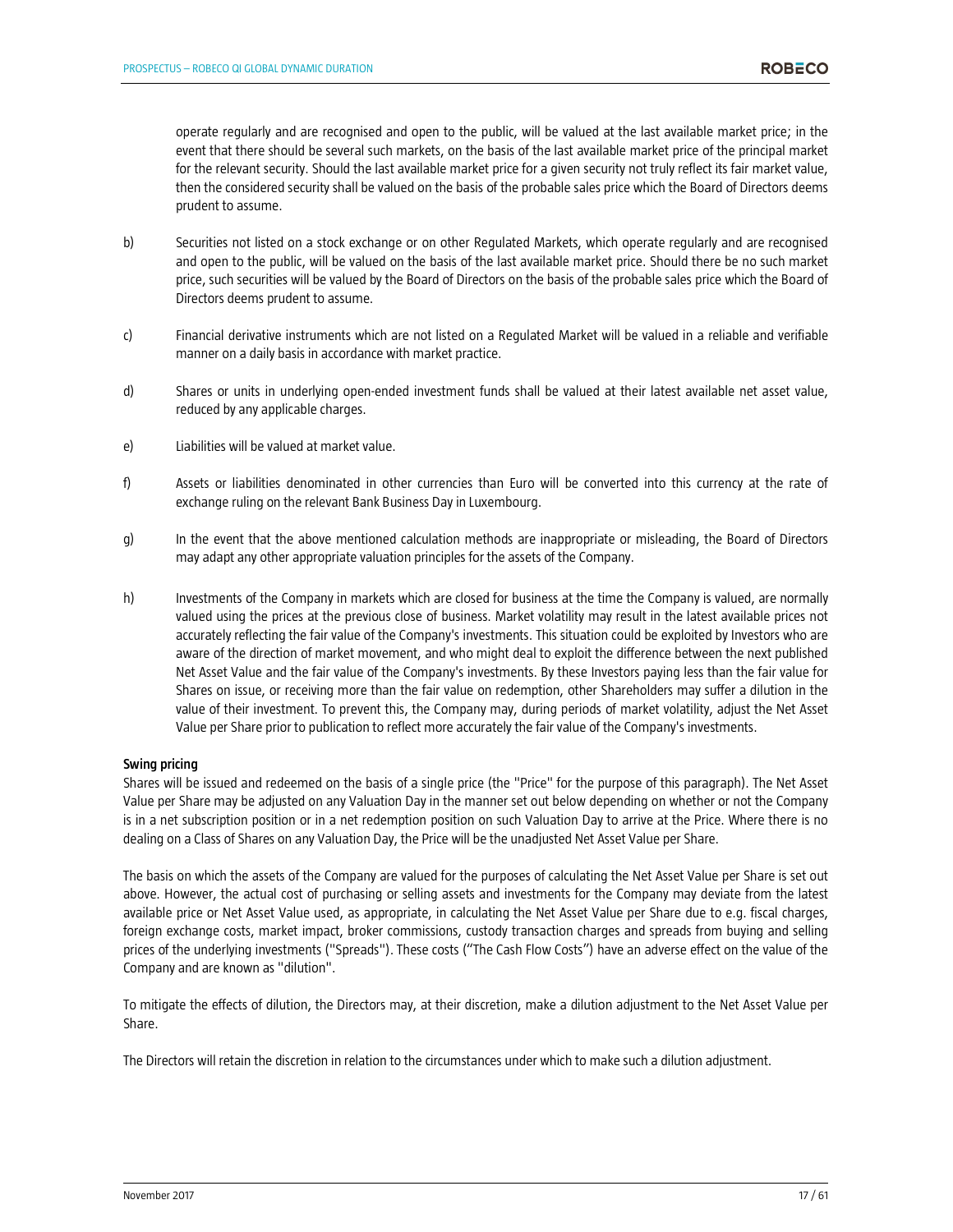The requirement to make a dilution adjustment will depend upon the volume of Subscriptions or Redemptions of Shares in the Company. The Directors may at their discretion make a dilution adjustment if, in their opinion, the existing Shareholders (in case of subscriptions) or remaining Shareholders (in case of redemptions) might otherwise be adversely affected. In particular, the dilution adjustment may be made where:

- a) the Company is in continual decline (i.e. is experiencing a net outflow of Redemptions);
- b) the Company is experiencing large levels of net Subscriptions relevant to its size;
- c) the Company is experiencing a net Subscription position or a net Redemption position on any Valuation Day;
- d) in any other case where the Directors are of the opinion that the interests of Shareholders require the imposition of a dilution adjustment

The dilution adjustment will involve adding to, when the Company is in a net Subscription position, and deducting from, when the Company is in a net Redemption position, the Net Asset Value per Share such figure as the Directors consider represents an appropriate figure to meet the Cash Flow Costs. The resultant amount will be the Price rounded to such number of decimal places as the Directors deem appropriate. For the avoidance of doubt, Shareholders placed in the same situation will be treated in an identical manner.

Where a dilution adjustment is made, it will increase the Price where the Company is in a net Subscription position and decrease the Price where the Company is in a net Redemption position. The Price of each Class of Shares will be calculated separately but any dilution adjustment will in percentage terms affect the Price of each Class of Shares in an identical manner.

On the occasions when the dilution adjustment is not made there may be an adverse impact on the total assets of the Company.

# **2.6. Temporary suspension of the determination of the Net Asset Value**

The determination of the Net Asset Value and hence the issues, switches and Redemptions of Shares, may be limited or suspended in the interest of the Company and its Shareholders if, at any time, the Board of Directors of the Company believes that exceptional circumstances constitute forcible reasons for doing so, for instance:

- a) if any exchange or Regulated Market, on which a substantial portion of the Company's investments is quoted or traded, being closed other than for ordinary holidays, or trading on any such exchange or market are restricted or suspended;
- b) if the disposal of investments cannot be effected normally or without seriously prejudicing the interests of the Shareholders or the Company;
- c) during any breakdown in the communications normally employed in valuing any of the Company's assets or when for any reason the price or value of any of the Company's assets cannot promptly and accurately be ascertained; or
- d) during any period when the Company is unable to repatriate funds for the purpose of making payments on Redemption of Shares or during which any transfer of funds involved in the realisation or acquisition of investments or payments due on Redemption of Shares cannot, in the opinion of the Board of Directors, be effected at normal rates of exchange.

Notice of the suspension and lifting of any such suspension will - if appropriate - be published in such newspapers of the countries where the Company's Shares are offered for sale, as decided by the Board of Directors.

Shareholders who have applied to purchase, switch or redeem Shares will be notified of any such suspension and promptly informed when it has ceased. During such a period, Shareholders may withdraw their requests to purchase, switch or redeem.

# **2.7. Dividend Policy**

The general policy regarding the appropriation of net income and capital gains is as follows: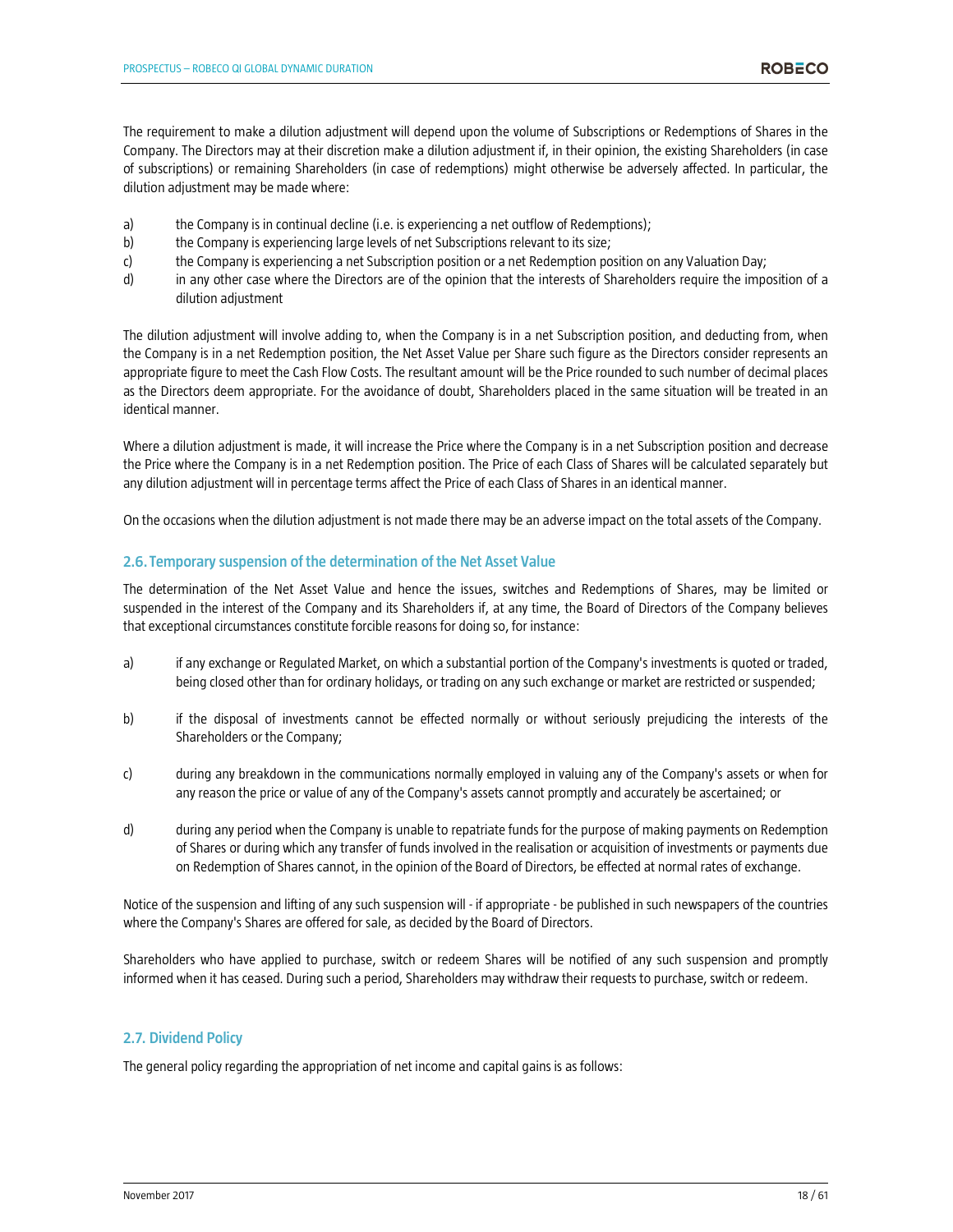- **1.** For the *accumulating Classes of Shares* (collectively or individually "Capital Growth Classes of Shares "). Income will be automatically reinvested and added to the relevant Class and will thus contribute to a further increase in value of the total net assets.
- **2.** For the *distribution Classes of Shares* (collectively or individually "Distributing Classes of Shares ").

After the end of the Financial Year, the Company can recommend what distribution shall be made from the net investment income and net capital gains attributable to the Distributing Classes of Shares. The annual general meeting of Shareholders will determine the dividend payment. The Board of Directors of the Company may decide to distribute interim dividends, in accordance with Luxembourg law.

# **3. General remarks**

The Company may at its discretion pay dividend out of the capital attributable to the Distributing Classes of Shares.

Payment of dividends out of capital amounts to a return or withdrawal of part of an investor's original investment or from any capital gains attributable to that original investment. Any distributions of dividends may result in an immediate reduction of the Net Asset Value per Share.

As provided by law, the Company may decide to distribute dividends with no other limit than the obligation that any such dividend distribution does not reduce the Net Asset Value of the Company below the legal minimum amount.

Similarly, the Company may distribute interim dividends and may decide to pay dividends in Shares.

If dividends are distributed, payments of cash dividends to registered Shareholders will be made in the currency of the relevant Class of Shares to such Shareholders at the addresses they have given to the Registrar.

Dividend announcements (including names of paying agents) shall be published on www.robeco.com/luxembourg. Dividends not collected within five years will lapse and accrue for the benefit of the Company in accordance with Luxembourg law.

# **2.8. Taxation**

A. Taxation of the Company

There are no Luxembourg income, withholding or capital gains taxes payable by the Company.

The Company is not subject to net wealth tax in Luxembourg.

No stamp duty, capital duty or other tax will be payable in Luxembourg upon the issue of the Shares of the Company.

The Company is, however, liable in Luxembourg to a subscription tax ("*taxe d'abonnement*") at the rate of 0.05% per annum (0.01% in case of Institutional Classes of Shares) of its net assets calculated and payable at the end of each quarter. The value of assets represented by units held in other UCIs benefit from an exemption from the *taxe d'abonnement*, provided such units have already been subject to this tax. Income received by the Company on its investments may be subject to non-recoverable withholding taxes in the countries of origin.

The Company may further be subject to tax on the realised or unrealised capital appreciation of its assets in the countries of origin. The Company may benefit from double tax treaties entered into by Luxembourg, which may provide for exemption from withholding tax or reduction of withholding tax rate. In addition the Company may be subject to transfer taxes on the sale and/or purchase of securities and may also be subject to subscription taxes in countries were shares of the Company are distributed.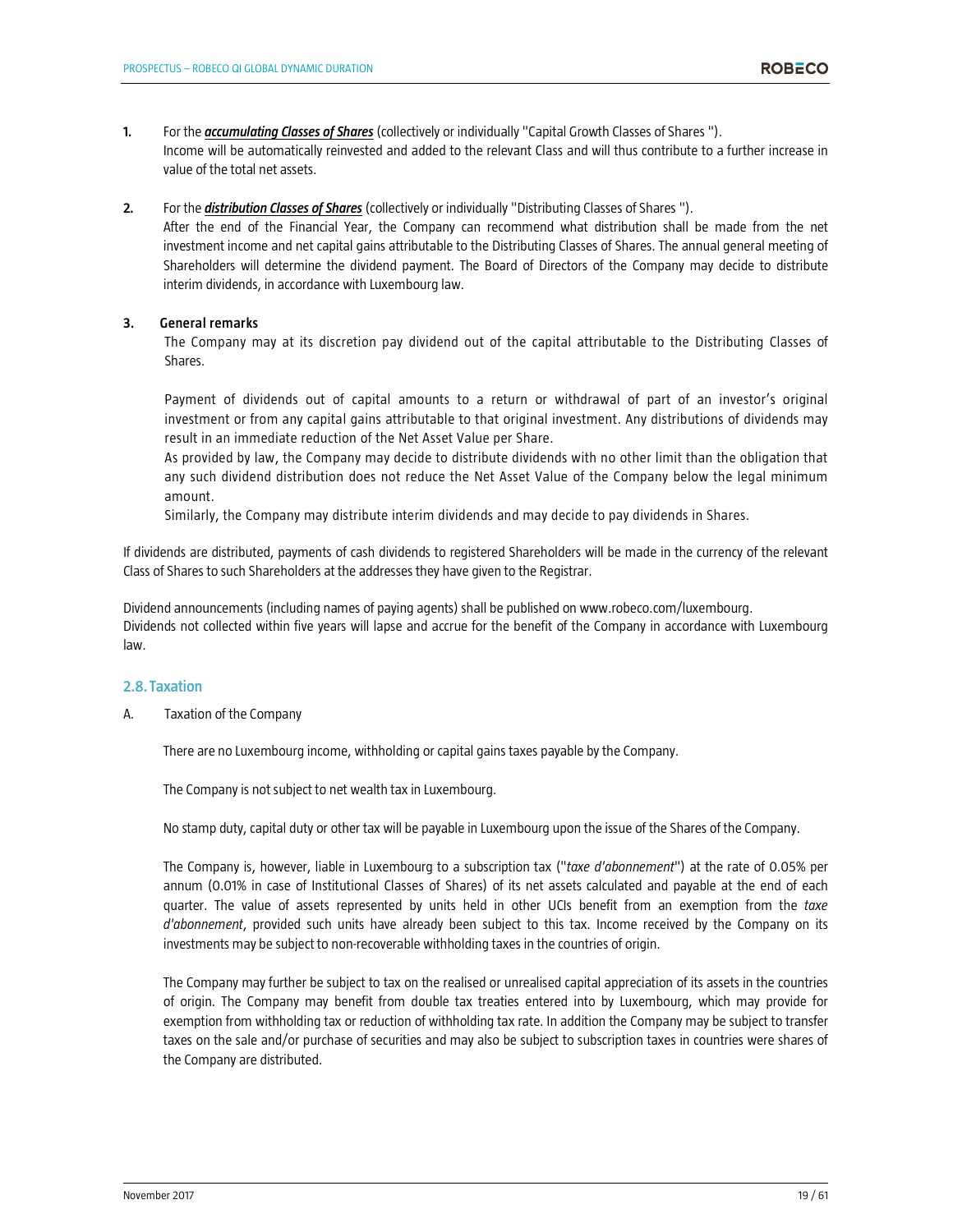Distributions made by the Company are not subject to withholding tax in Luxembourg.

*This information is based on the current Luxembourg law, regulations and practice and is subject to changes therein.* 

*As the Company is only eligible to benefit from a limited number of Luxembourg tax treaties, dividends and interest received by the Company as a result of its investments may be subject to withholding taxes in the countries of their origin which are generally irrecoverable as the Company itself is exempt from income tax. Recent European Union case law may, however, reduce the amount of such irrecoverable tax.* 

B. Taxation of the Shareholders

#### *Luxembourg resident individuals*

Capital gains realised on the sale of the Shares by Luxembourg resident individuals Investors who hold the Shares in their personal portfolios (and not as business assets) are generally not subject to Luxembourg income tax except if:

- (i) the Shares are sold within 6 months from their subscription or purchase; or
- (ii) if the Shares held in the private portfolio constitute a substantial shareholding. A shareholding is considered as substantial when the seller holds or has held, alone or with his/her spouse and underage children, either directly or indirectly at any time during the five years preceding the date of the disposal, more than 10% of the share capital of the company.

Distributions made by the Company will be subject to Luxembourg income tax. Luxembourg personal income tax is levied following a progressive income tax scale, and increased by the solidarity surcharge (*contribution au fonds pour l'emploi*) giving an effective maximum marginal tax rate of 45,78% in 2017.

#### *Luxembourg resident corporate*

Luxembourg resident corporate Investors will be subject to corporate taxation at the rate of 27,08% (in 2017 for entities having the registered office in Luxembourg-City) on capital gains realised upon disposal of Shares and on the distributions received from the Company.

Luxembourg corporate resident Investors who benefit from a special tax regime, such as, for example, (i) an UCI subject to the law of 17 December 2010 on undertakings for collective investment, as amended, (ii) specialised investment funds subject to the amended law of 13 February 2007 on specialised investment funds, (iii) reserved alternative investment funds subject to the law of 23 July 2016 on reserved alternative investment funds (to the extent that they have not opted to be subject to general corporation taxes) or (iv) family wealth management companies subject to the amended law of 11 May 2007 related to family wealth management companies, are exempt from income tax in Luxembourg, but instead subject to an annual subscription tax (*taxe d'abonnement*) and thus income derived from the Shares, as well as gains realised thereon, are not subject to Luxembourg income taxes.

The Shares shall be part of the taxable net wealth of the Luxembourg resident corporate Investors except if the holder of the Shares is (i) an UCI subject to the law of 17 December 2010 on undertakings for collective investment, as amended, (ii) a vehicle governed by the amended law of 22 March 2004 on securitisation, (iii) an investment company governed by the amended law of 15 June 2004 on the investment company in risk capital, (iv) a specialised investment fund subject to the amended law of 13 February 2007 on specialised investment funds, (v) a reserved alternative investment fund subject to the law of 23 July 2016 on reserved alternative investment funds or (vi) a family wealth management company subject to the amended law of 11 May 2007 related to family wealth management companies. The taxable net wealth is subject to tax on a yearly basis at the rate of 0.5%. A reduced tax rate of 0.05% is due for the portion of the net wealth tax exceeding EUR 500 million.

#### *Non-Luxembourg residents*

Non-resident individuals or collective entities who do not have a permanent establishment in Luxembourg to which the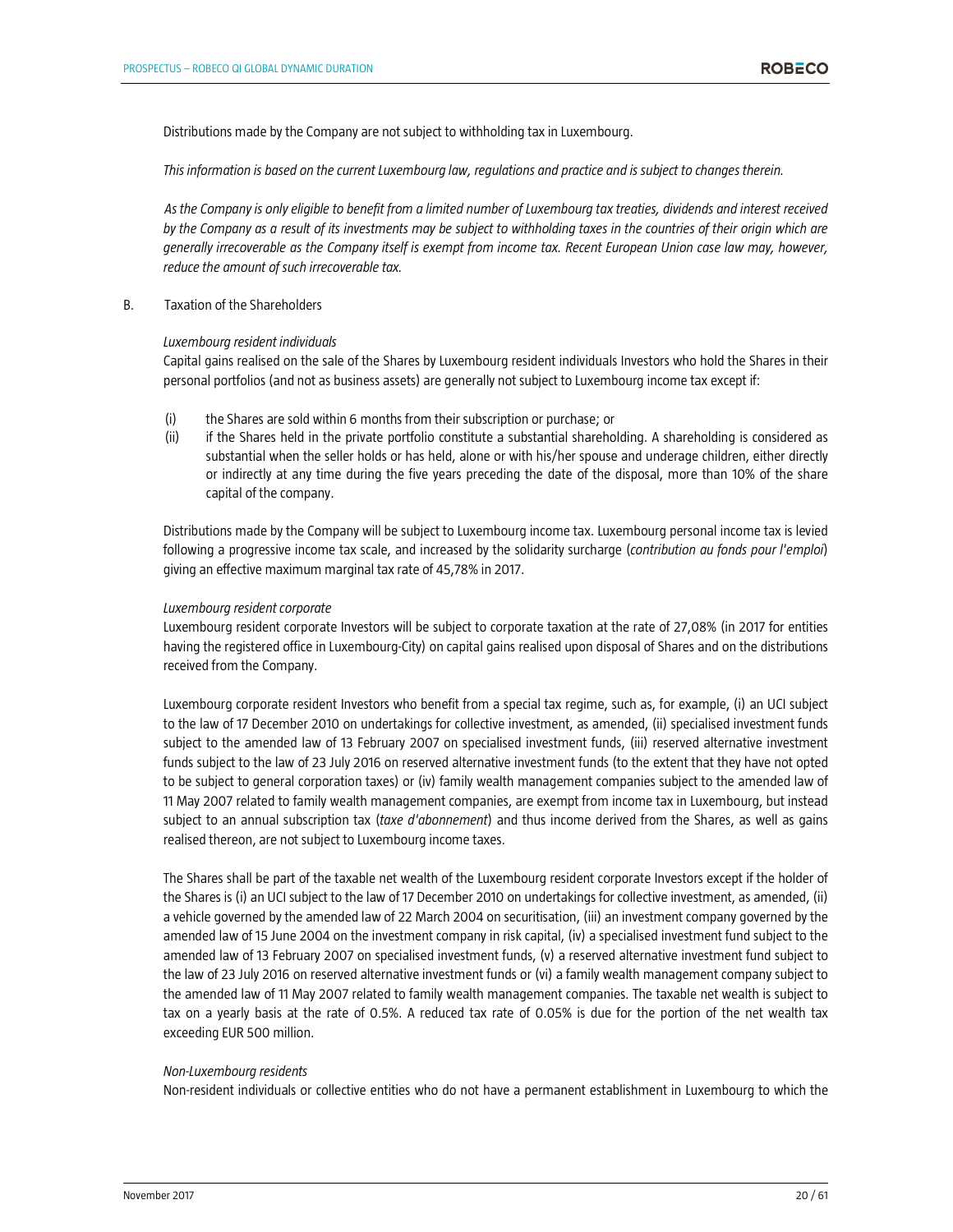Shares are attributable are not subject to Luxembourg taxation on capital gains realised upon disposal of the Shares nor on the distribution received from the Company and the Shares will not be subject to net wealth tax.

### *Automatic Exchange of Information*

The Organisation for Economic Co-operation and Development ("OECD") has developed a common reporting standard ("CRS") to achieve a comprehensive and multilateral automatic exchange of information ("AEOI") on a global basis. On 9 December 2014, Council Directive 2014/107/EU amending Directive 2011/16/EU as regards mandatory automatic exchange of information in the field of taxation (the "Euro-CRS Directive") was adopted in order to implement the CRS among the Member States.

The Euro-CRS Directive was implemented into Luxembourg law by the law of 18 December 2015 on the automatic exchange of financial account information in the field of taxation ("CRS Law"). The CRS Law requires Luxembourg financial institutions to identify financial assets holders and establish if they are fiscally resident in countries with which Luxembourg has a tax information sharing agreement. Luxembourg financial institutions will then report financial account information of the financial account holder (including certain entities and their controlling persons) to the Luxembourg tax authorities, which will thereafter automatically transfer this information to the competent foreign tax authorities on a yearly basis.

Accordingly, the Company may require the Investors to provide information in relation to the identity and fiscal residence of financial account holders (including certain entities and their controlling persons) in order to ascertain their CRS status and report information regarding a shareholder and his/her/its account to the Luxembourg tax authorities (*Administration des Contributions Directes*), if such account is deemed a CRS reportable account under the CRS Law. Please note that (i) the Company is responsible for the treatment of the personal data provided for in the CRS Law; (ii) the personal data will only be used for the purposes of the CRS Law; (iii) the personal data may be communicated to the Luxembourg tax authorities (*Administration des Contributions Directes*); (iv) responding to CRS-related questions is mandatory and accordingly the potential consequences in case of no response whereby the Company is required to report information to the Luxembourg tax authorities (*Administration des Contributions Directes*) based on the indications of tax residency in another CRS country; and (v) the Investor has a right of access to and rectification of the data communicated to the Luxembourg tax authorities (*Administration des Contributions Directes*).

Under the CRS Law, the first exchange of information will be applied by 30 September 2017 for information related to the calendar year 2016. Under the Euro-CRS Directive, the first AEOI must be applied by 30 September 2017 to the local tax authorities of the Member States for the data relating to the calendar year 2016.

In addition, Luxembourg signed the OECD's multilateral competent authority agreement ("Multilateral Agreement") to automatically exchange information under the CRS. The Multilateral Agreement aims to implement the CRS among non-Member States; it requires agreements on a country-by-country basis.

The Company reserves the right to refuse any application for Shares if the information provided or not provided does not satisfy the requirements under the CRS Law.

By investing (or continuing to invest) in the Company, investors shall be deemed to acknowledge that:

(i) the Company (or its agent) may be required to disclose to the Luxembourg tax authorities (*Administration des Contributions Directes*) certain confidential information in relation to the investor, including, but not limited to, the investor's name, address, tax identification number (if any), social security number (if any) and certain information relating to the investor's investment;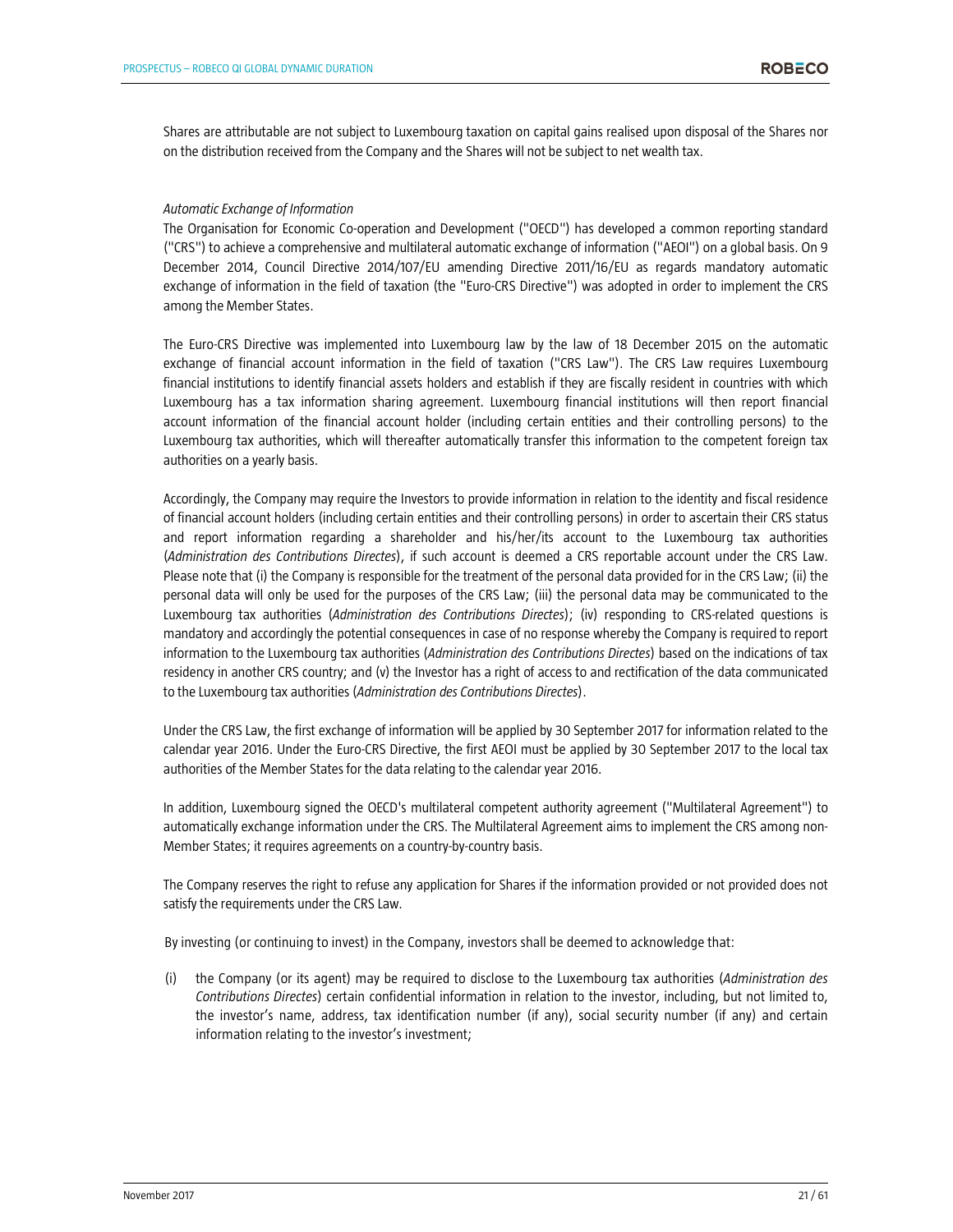- (ii) the Luxembourg tax authorities (*Administration des Contributions Directes*) may be required to automatically exchange information as outlined above with the competent tax authorities of other states in or outside the EU that also have implemented CRS ;
- (iii) the Company (or its agent) was and in the future may be required to disclose to Luxembourg tax authorities (*Administration des Contributions Directes*), to the extent permitted by applicable laws certain confidential information when registering with such authorities and if such authorities contact the Company (or its agent) with further enquiries;
- (iv) the Company may require the investor to provide additional information and/or documentation which the Company may be required to disclose to the Luxembourg tax authorities (*Administration des Contributions Directes*);
- (v) in the event an investor does not provide the requested information and/or documentation, whether or not that actually leads to compliance failures by the Company, or a risk of the Company or its investors being subject to withholding tax under the relevant legislative or inter-governmental regime, the Company reserves the right to take any action and/or pursue all remedies at its disposal including, without limitation, compulsory redemption or withdrawal of the investor concerned, to the extent permitted by applicable laws, regulations and the Articles of Incorporation and the Company shall observe relevant legal requirements and shall act in good faith and on reasonable grounds; and
- (vi) no investor affected by any such action or remedy shall have any claim against the Company (or its agent) for any form of damages or liability as a result of actions taken or remedies pursued by or on behalf of the Company in order to comply with any of the CRS or any of the relevant underlying legislation.

Investors should consult their professional advisors on the possible tax and other consequences with respect to the implementation of the CRS.

C. Foreign Account Tax Compliance Act ("FATCA")

The Hiring Incentives to Restore Employment Act (the "Hire Act") was signed into US law in March 2010. It includes provisions generally known as FATCA. The intention of FATCA is that details of investors subject to US income tax holding assets outside the US will be reported by financial institutions outside the US ("FFIs") to the U.S. Internal Revenue Services (the "IRS") on an annual basis, as a safeguard against US tax evasion. A 30% withholding tax is imposed on certain US source income of any FFIs that fail to comply with this requirement. This regime became effective in phases starting as from 1 July 2014.

In order to enable Luxembourg Financial Institutions to comply, on 28 March 2014 Luxembourg concluded a Model 1 Intergovernmental Agreement ("IGA") with the U.S. and a memorandum of understanding in respect thereof, to improve international tax compliance and provide for the implementation of FATCA based on domestic reporting and reciprocal automatic exchange pursuant to the convention between the Luxembourg and the U.S. for the Avoidance of Double Taxation and the Prevention of Fiscal Evasion with respect to Taxes on Income and Capital as amended by the Protocol of 20 May 2009. This IGA was approved by, and therefore transposed into, the Luxembourg Law of 24 July 2014 relating to FATCA.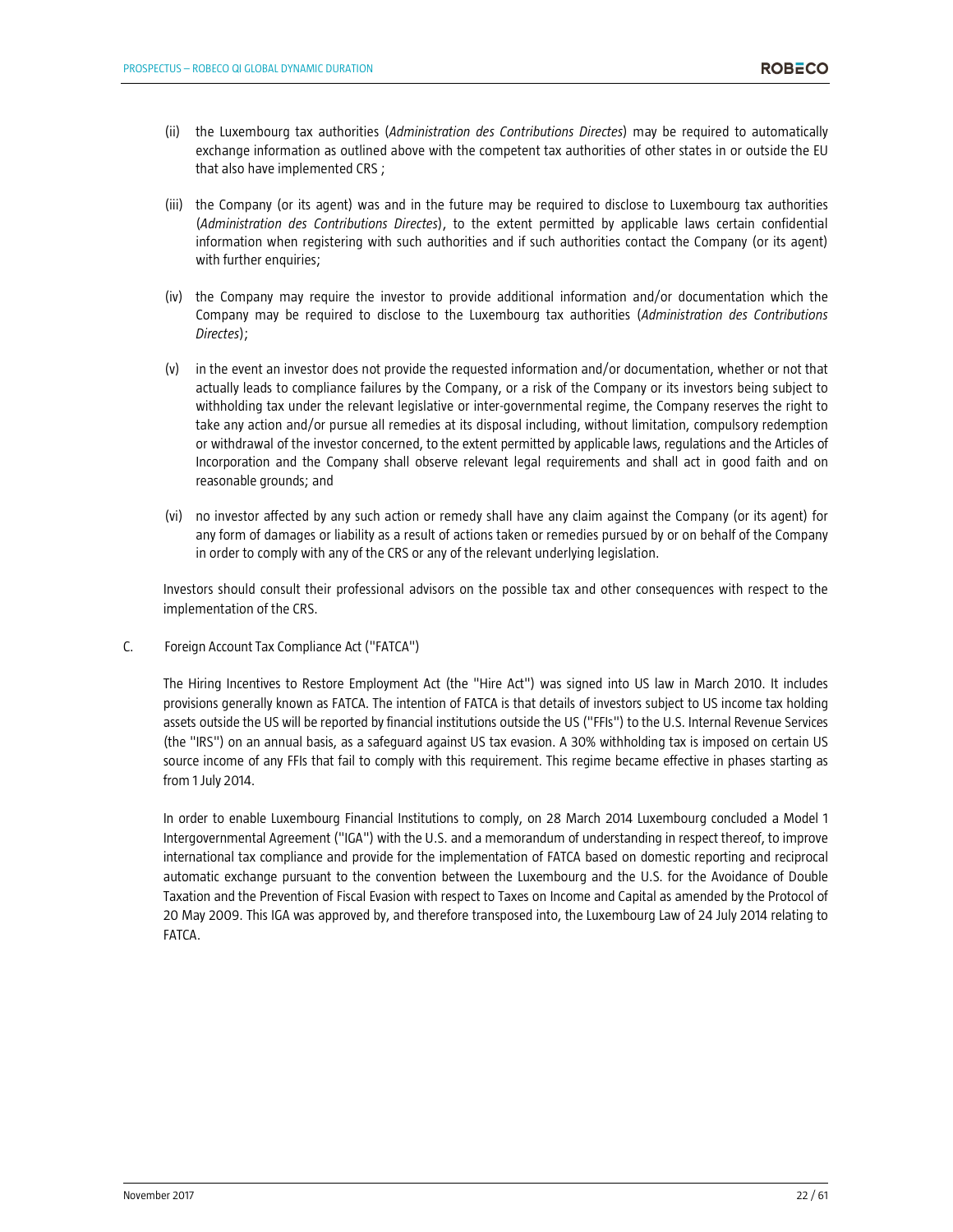As a result of this IGA, Luxembourg has issued Luxembourg regulation to implement the terms and conditions set forth under the IGA. Under these Luxembourg regulations Reporting Luxembourg Financial Institutions need to comply with certain registration requirements, need to register with the IRS, need to identify U.S. reportable accounts and accounts held by Nonparticipating Financial Institutions and report certain information regarding these accounts to the Luxembourg competent authorities. The Luxembourg competent tax authorities will automatically exchange this information to the IRS.

Under the Luxembourg law of 24 July 2015 relating to FATCA (the "FATCA Law") and the Luxembourg IGA, the Company is required to collect information aiming to identify its direct and indirect shareholders that are Specified US Persons for FATCA purposes ("FATCA reportable accounts"). Any such information on FATCA reportable accounts provided to the Company will be shared with the Luxembourg tax authorities which will exchange that information on an automatic basis with the Government of the United States of America pursuant to Article 28 of the convention between the Government of the United States of America and the Government of the Grand-Duchy of Luxembourg for the Avoidance of Double Taxation and the Prevention of Fiscal Evasion with respect to Taxes in Income and Capital, entered into in Luxembourg on 3 April 1996. The Company is required to comply with the provisions of the FATCA Law and the Luxembourg IGA to be compliant with FATCA and will thus not be subject to the 30% withholding tax with respect to its share of any such payments attributable to actual and deemed U.S. investments of the Company. The Company will continually assess the extent of the requirements that FATCA and notably the FATCA Law place upon it.

The Company is a Reporting Luxembourg Financial Institution and is registered as such before 5 May 2014. Subsequently, in order to comply, the Company will require shareholders to provide mandatory documentary evidence of their tax residence or their compliance with FATCA as a financial institution.

Shareholders, and intermediaries acting for prospective shareholders, should therefore take particular note that the Company will be required to report to the Luxembourg competent tax authorities certain information of investors who become Specified US Persons or investors who are non-U.S. entities with one or more Controlling Persons that are a Specified US Person or payments to entities that are Nonparticipating Financial Institutions within the meaning of the IGA.

By investing (or continuing to invest) in the Fund, investors shall be deemed to acknowledge that:

- (i) the Company (or its agent) may be required to disclose to the Luxembourg competent tax authorities certain confidential Information in relation to the investor, including, but not limited to, the investor's name, address, tax identification number (if any), social security number (if any) and certain information relating to the investor's investment;
- (ii) the Luxembourg competent tax authorities may be required to automatically exchange information as outlined above with the IRS;
- (iii) the Company (or its agent) was and in the future may be required to disclose to the IRS to the extent permitted by applicable laws or to the Luxembourg competent tax authorities certain confidential information when registering with such authorities and if such authorities contact the Company (or its agent) with further enquiries;
- (iv) the Company may require the investor to provide additional information and/or documentation which the Company may be required to disclose to the Luxembourg competent tax authorities;
- (v) in the event an investor does not provide the requested information and/or documentation, whether or not that actually leads to compliance failures by the Company, or a risk of the Company or its investors being subject to withholding tax under the relevant legislative or inter-governmental regime, the Company reserves the right to take any action and/or pursue all remedies at its disposal including, without limitation, compulsory redemption or withdrawal of the investor concerned, to the extent permitted by applicable laws, regulations and the Articles of Incorporation and the Company shall observe relevant legal requirements and shall act in good faith and on reasonable grounds; and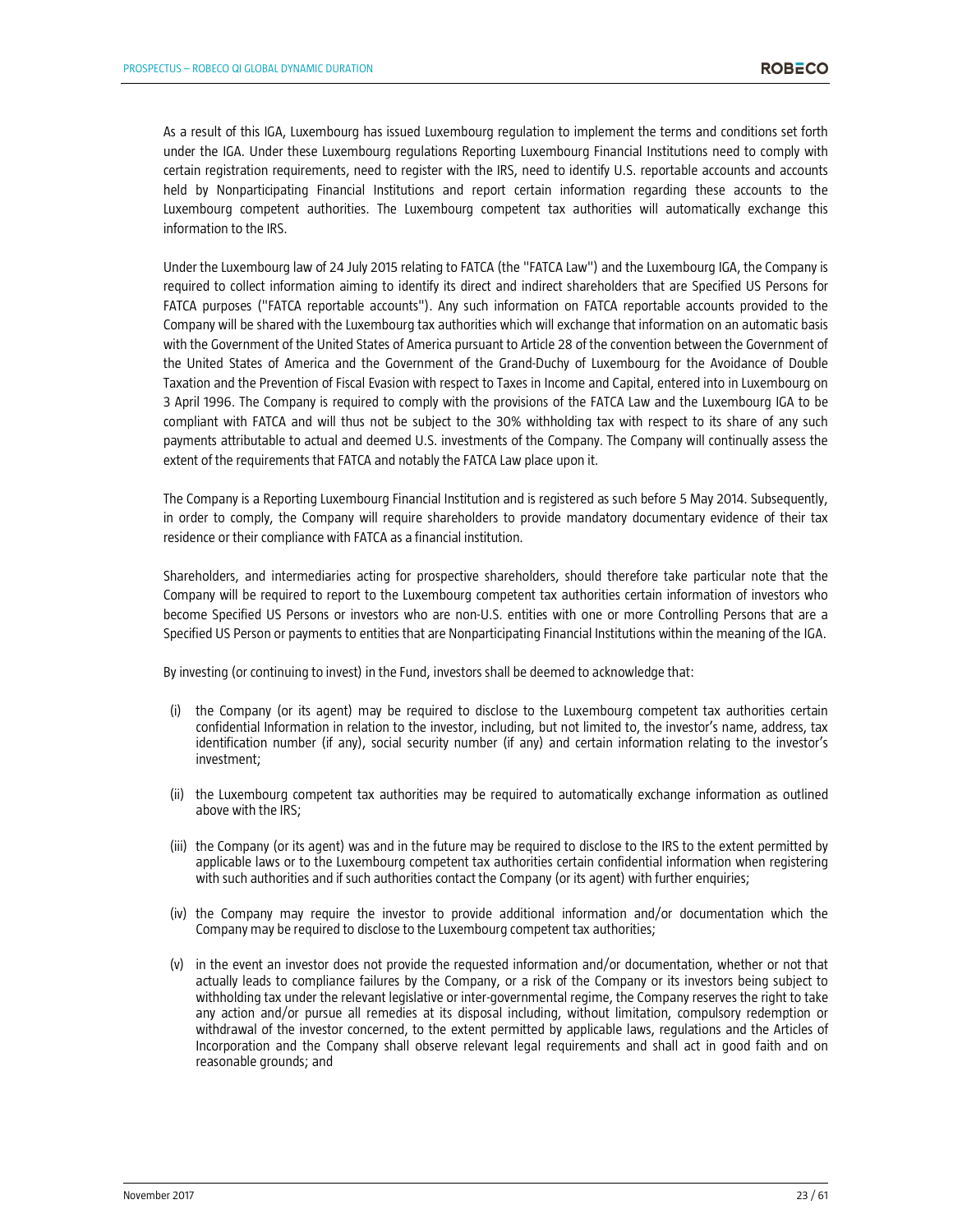(vi) no investor affected by any such action or remedy shall have any claim against the Company (or its agent) for any form of damages or liability as a result of actions taken or remedies pursued by or on behalf of the Company in order to comply with any of the IGA or any of the relevant underlying legislation.

In cases where investors invest in the Company through an intermediary, investors are reminded to check whether such intermediary is FATCA compliant. If you are in any doubt, you should consult your tax adviser, stockbroker, bank manager, solicitor, accountant or other financial adviser regarding the possible implications of FATCA on an investment in the Company and/or any Class(es) of Shares.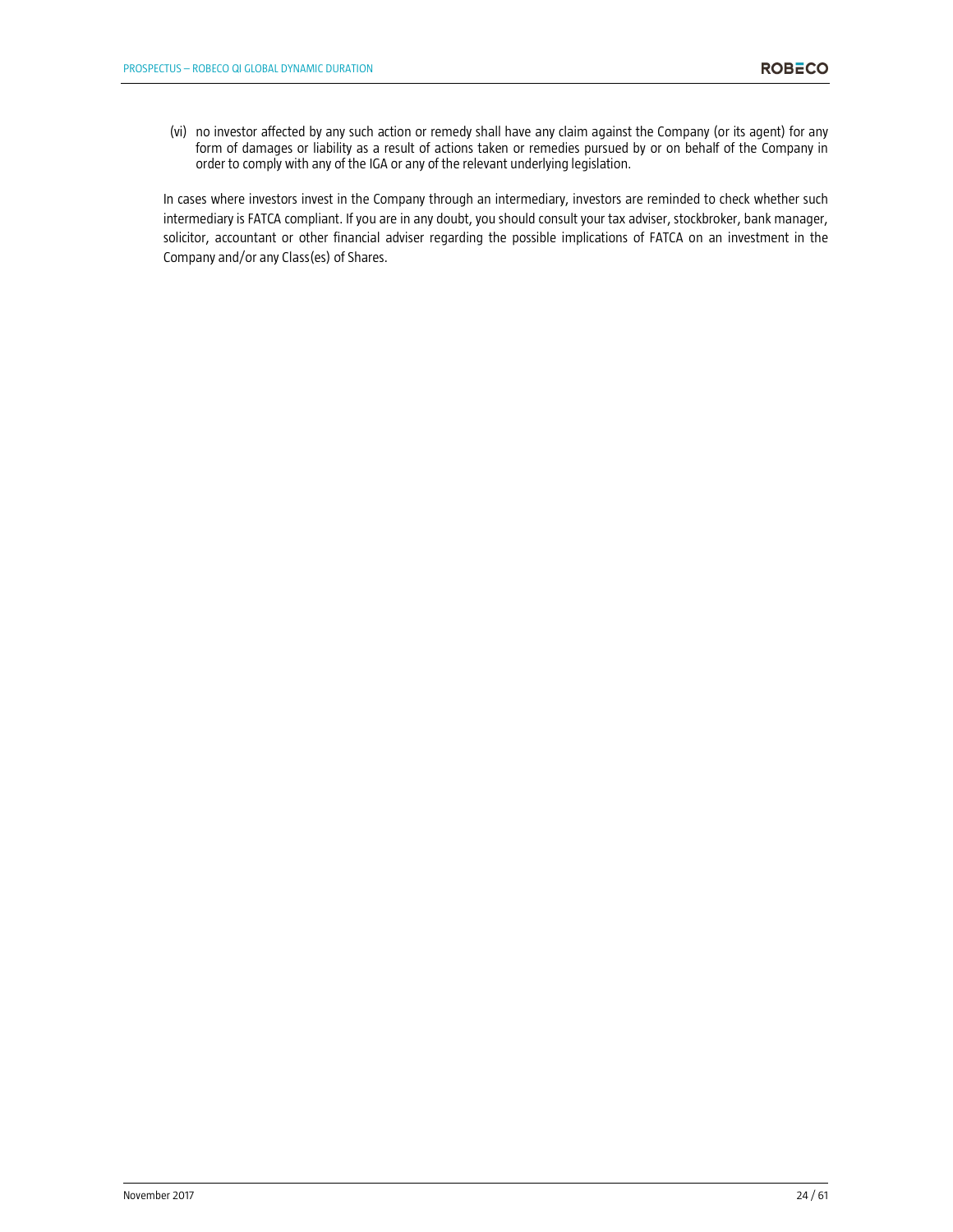# **SECTION 3 - GENERAL INFORMATION**

# **3.1 Fees and Expenses**

# 1. Expenses

The Company and its different Classes of Shares pay directly:

- the Paying Agent and the Depositary which receive from the Company combined fees that amount to an average of 0.02% per annum of the total net assets of the Classes of Shares of the Company for the provision of their services. Depending on the net assets of the Company and the transactions made, such combined fees may however be higher or lower than the combined average fees indicated above;
- the normal commissions on transactions and banking and brokerage fees relating to the assets of the Company or expenses incurred in respect thereof, such as proxy voting costs and costs related to debt restructuring such as legal advice;
- the costs of establishing the Company. These costs have been fully paid by the company. In case where further Classes of Shares are created in future, these Classes of Shares will bear, in principle, their own formation expenses;
- the *taxe d'abonnement* as described in chapter "Taxation" and taxes in relation to the investments (such as withholding taxes) and transactions (such as stamp duties).

# 2. Management fee

The different Classes of Shares will incur an annual management fee which reflects all expenses related to the management of the Company which is payable to the Management Company. The Management Company will be responsible for the fees of the Investment Adviser.

# 3. Service fee

Furthermore, the Company or the different Classes of Shares will incur a fixed annual service fee payable to the Management Company reflecting all remaining expenses such as the fees of the Domiciliary and Listing Agent, the Administration Agent, the Registrar, auditors, legal and tax advisers, the costs of preparing, printing and distributing all prospectuses, memoranda, reports and other necessary documents concerning the Company, any fees and expenses involved in the registration of the Company with any governmental agency and stock exchange, the costs of publishing prices and the operational expenses, and the cost of holding Shareholders meetings.

The Management Company will bear the excess of any such expenses above the rate specified for each Class of Shares in the Appendix of the Fund. Conversely, the Management Company will be entitled to retain any amount by which the rate of these fees to be borne by the Classes of Shares, as set out in the Appendix, exceeds the actual expenses incurred by the relevant Class of the Fund.

The annual service fee will be payable at a maximum rate of 0.12% per annum of the monthly average Net Asset Values (based on closing prices) of the relevant Class of Shares for the portion of assets under management up to EUR 1 billion. Any increase in the current rates of the service fee up to such maximum rate will only be implemented upon giving not less than 1 months' notice to affected Shareholders. If the assets of a Class of Shares exceed EUR 1 billion, a 0.02% discount on the service fee of the relevant Class of Shares applies to the assets above this limit and a further 0.02% discount applies to assets over EUR 5 billion. However, the annual service rate cannot be less than 0.01% for a specific Class of Shares. Where a Class of Shares refers to payment of 0.00% annual service fee, the costs covered by the annual service fee incurred by the relevant Class of Shares are borne by Robeco.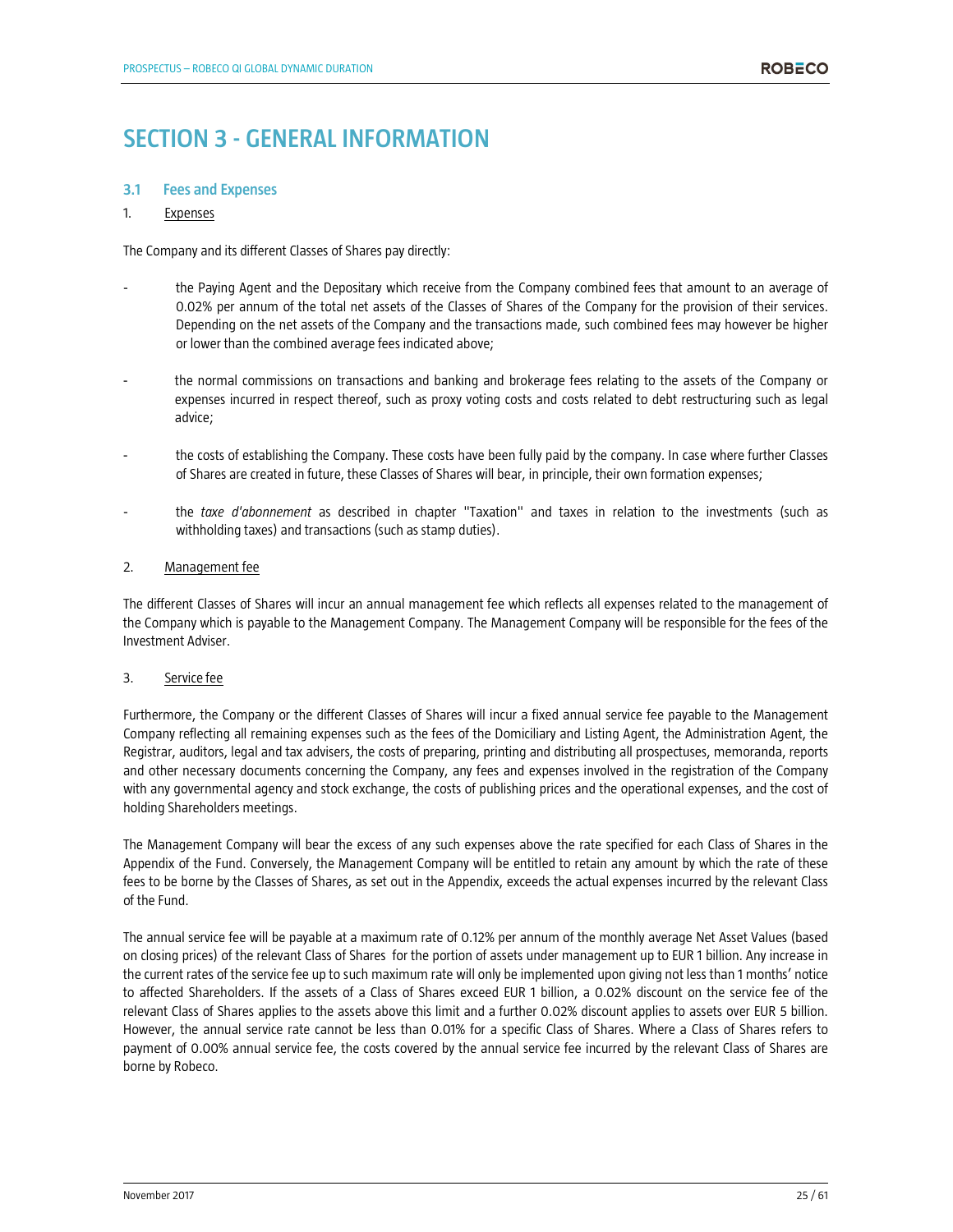### 4. Depositary fee

The average depositary fee of the Company will be approximately 0.02% of the average net assets of the Company, depending on the net assets of the Company and the transactions made. The fees per Class may however be higher or lower than the average fees indication. Detailed information on the average depositary fee of each Class is available in the annual report of the Company.

### 5. Other information

All expenses of a periodical nature are charged first to the investment income of the Company, then to the realised capital gains and finally to the assets of the Company.

The annual charges, both management fee and service fee, which are expressed as a percentage of the Net Asset Value, are detailed in Appendix I "Investment Policy and Risk Profile". The charges are paid monthly on basis of the average Net Asset Value of the period and are reflected in the share price. Expenses exceeding the relevant percentages and expenses not covered by these fees, will be borne by the Management Company.

# **3.2 Late Trading or Market Timing**

Late Trading is to be understood as the acceptance of a Subscription, switch or redemption order after the Cut-off time on the relevant Valuation Day and the execution of such order at the price based on the Net Asset Value applicable to such Valuation Day.

Market timing ("Market Timing") is to be understood as an arbitrage method through which an Investor systematically subscribes and redeems Shares of the Company within a short time period, by taking advantage of time differences and/or imperfections or deficiencies in the method of determination of the Net Asset Value of the undertaking for collective investment.

In order to protect the Company and its Investors against Late Trading and Market Timing practices the following prevention measures are adopted:

- 1. No subscriptions, switches or redemptions after the Cut-off time in Luxembourg are accepted.
- 2. The Net Asset Value is calculated after the Cut-off time ("forward pricing").

Subscriptions, switches or redemptions received from a distributor after to the Cut-off time in Luxembourg in respect of orders received prior to this Cut-off time in Luxembourg will be accepted if transmitted to the Registrar within a reasonable timeframe as agreed from time to time with the Management Company.

On an annual basis the Auditor of the Company reviews the compliance rules with respect to the Cut-off time. In order to protect the interests of the Company and its Shareholders, the Company will monitor transactions in and out of the Company on Market Timing activities. The Company does not permit practices related to Market Timing and the Company does reserve the right to reject Subscription or switch orders from an Investor in this context.

# **3.3 Pooling and co-management**

For the purposes of efficient management and to reduce administrative costs, the Board of Directors may decide to co-manage some or all of the assets of the Company and other Luxembourg UCIs of the Robeco Group ("co-managed units"). In this case, the assets from different co-managed units will be jointly managed using the technique of pooling. Assets that are co-managed will be referred to using the term "pool". Such pools will only be used for the purposes of internal management. They will not constitute distinct legal entities and will not be directly accessible to Investors. Each co-managed unit will have its own assets allocated to it.

When the assets of a co-managed unit are managed using this technique, the assets initially attributable to each co-managed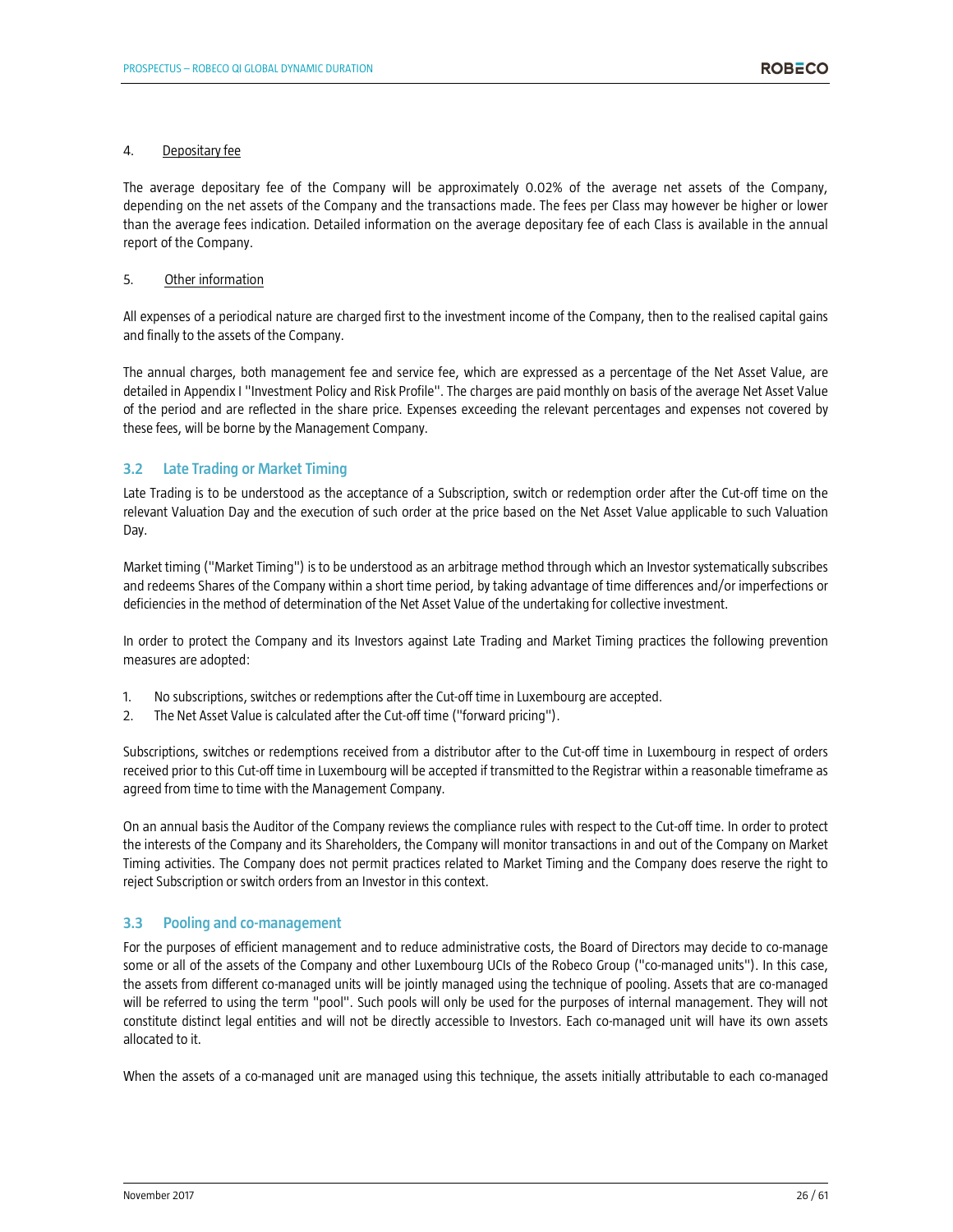unit will be determined according to the units' initial participation in the pool. Thereafter, the composition of the assets will vary according to contributions or withdrawals made by the units.

This apportionment system applies to each investment line of the pool. Additional investments made by the co-managed units will therefore be allocated to these units according to their respective entitlements, while assets sold will be similarly deducted from the assets attributable to each of the co-managed units.

All banking transactions involved in the running of the units (dividends, interest, non-contractual fees, expenses) will be accounted for in the pool and reassigned from an accounting point of view to the co-managed units, on a pro-rata basis on the day the transactions are recorded (provisions for liabilities, bank recording of income and/or expenses). On the other hand, contractual fees (e.g. for custody, administration and management) will be accounted for directly in the respective co-managed units.

The assets and liabilities attributable to each co-managed unit will be identifiable at any given moment and remain legally segregated.

The pooling method will comply with the investment policy of each co-managed unit concerned.

# **3.4 Management Company**

The Directors of the Company have appointed Robeco Luxembourg S.A. as the management company of the Company to be responsible on a day-to-day basis, under supervision of the Directors of the Company, for providing administration, marketing, investment management and investment advisory services to the Company. The Management Company has delegated its investment management and investment advisory functions to Robeco Institutional Asset Management B.V.

The Management Company has delegated the administration functions and registrar and transfer functions to RBC Investor Services Bank S.A..

The Management Company was incorporated as a *"société anonyme"* under the laws of the Grand Duchy of Luxembourg on 7 July 2005 and its articles of association were published in the Mémorial on 26 July 2005. The Management Company is approved as management company regulated by chapter 15 of the Law. The Management Company is a member of Robeco Group and also acts as a management company for Robeco (LU) Funds III, Robeco Capital Growth Funds, Robeco All Strategies Funds and Robeco Global Total Return Bond Fund

The Board of Directors of the Management Company is composed of:

- − Mark Glazener (Managing Director Robeco Luxembourg S.A., Robeco Group);
- − Marco van Zanten (Executive Director, Robeco);
- − Sandor Hendriks (Director, Robeco).

The conducting officers of the Management Company are:

- − Mark Glazener (Managing Director Robeco Luxembourg S.A., Robeco Group);
- − Thomas Goergen (Managing Partner and Board Member, Luxembourg Investment Solutions S.A.).

The capital of the Management Company is EUR 2.5 million at the date of this Prospectus.

The Management Company shall ensure compliance of the Company with the investment restrictions and oversee the implementation of the Company's strategies and investment policy.

The Management Company shall send reports to the Directors on a periodical basis and inform each board member without delay of any active breach by the Company of the investment restrictions.

The Management Company will receive periodic reports from the Investment Adviser and other service providers.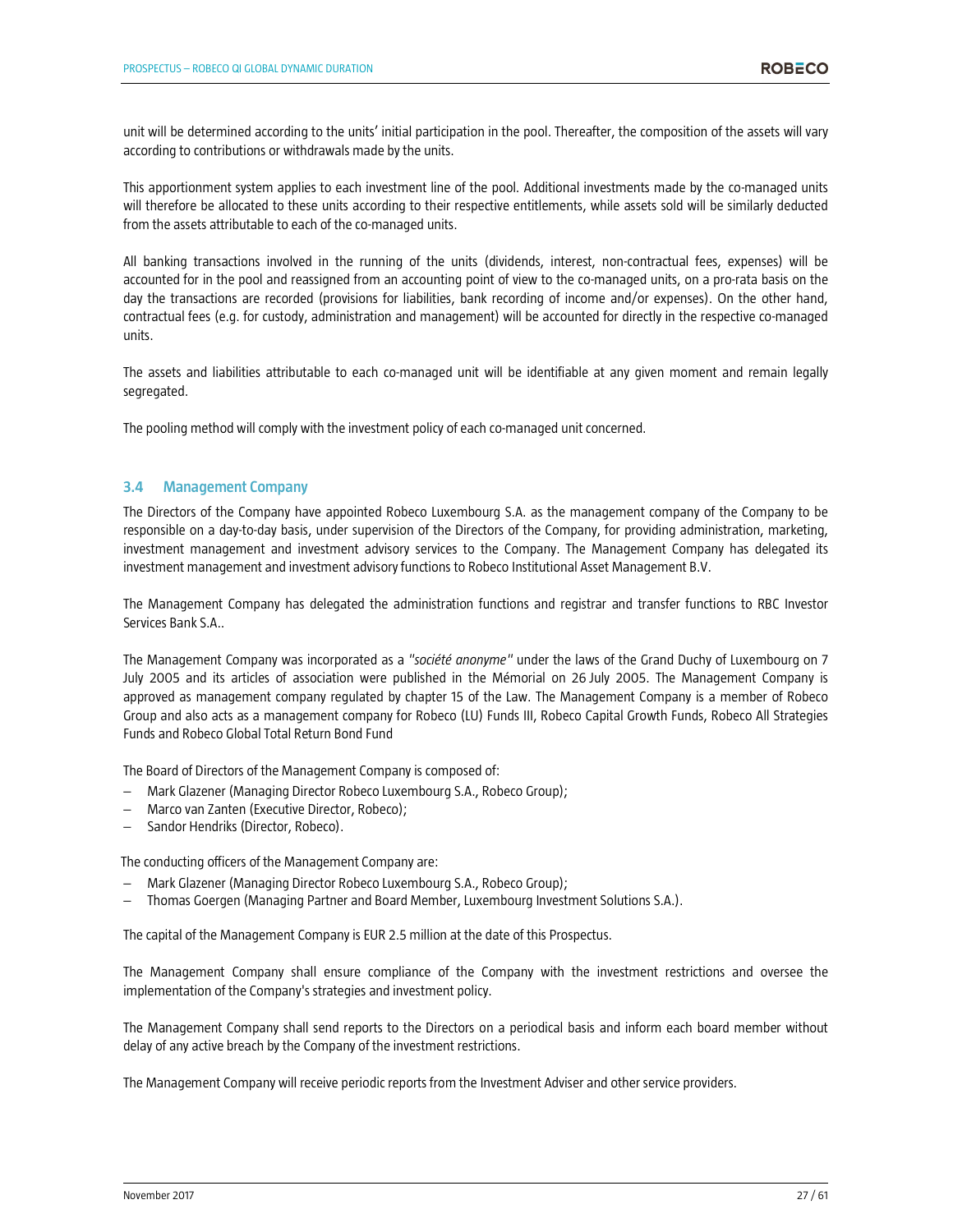Additional information which the Management Company must make available to investors in accordance with Luxembourg laws and regulations such as but not limited to shareholder complaints handling procedures, conflicts of interest rules, voting rights policy of the Management Company etc., shall be available at the registered office of the Management Company.

#### *Remuneration policy*

The Management Company has a remuneration policy. The objectives of the policy are amongst others to stimulate employees to act in the best interest of clients and avoid taking undesirable risks and to attract and retain good employees. The remuneration policy is consistent with and promotes a sound and effective risk management and does not encourage risk taking which is inconsistent with the risk profile of the Company or with its Articles of incorporation.

The remuneration policy appropriately balances fixed and variable components of total remuneration. Each individual employee's fixed salary is determined on the basis of function and experience according to Robeco's salary ranges and in reference to the benchmarks of the investment management industry in the relevant region. The fixed salary is deemed adequate remuneration for the employee to properly execute his or her responsibilities, regardless of whether or not variable remuneration is received. The total available variable remuneration pool is established annually by and on behalf of Robeco Luxembourg S.A. and approved by the supervisory board of Robeco (Robeco Institutional Asset Management B.V.); which also acts as the Supervisory Board of Robeco Luxembourg S.A. The pool is, in principle, determined as a certain percentage of the operational profit. To ensure that the total variable remuneration is an accurate representation of performance, the total amount of variable remuneration is determined taking inter alia the following factors into account:

1. The financial result compared to the budgeted result and long-term objectives;

2. The required risk-minimization measures and the measurable risks.

Variable remuneration can be paid in cash and/or in instruments. Deferral schemes might be applicable, depending on the amount of the variable remuneration and categories of staff benefiting thereof. Additional requirements apply to employees who qualify as risk takers, are part of senior management or of control functions or other persons identified in accordance with UCITS guidelines. In order to mitigate identified risks, control measures, such as malus and clawback provisions, are in place.

Further details relating to the current remuneration policy of the Management Company are available on www.robeco.com/luxembourg*.* This includes a description of how remuneration and benefits are calculated and the identity of persons responsible for awarding the remuneration. A paper copy will be made available upon request and free of charge by the Management Company.

# **3.5 Investment Adviser**

Robeco Institutional Asset Management B.V. ("RIAM"), an investment management company, forming part of the Robeco Group of Rotterdam, the Netherlands will manage the assets of the Company on a day-to-day basis. The Investment Advisory Agreement between the Management Company and RIAM was concluded on 2 January 2006, for an undetermined period. It may be terminated on one year's notice in writing, except if the interests of the Shareholders otherwise require.

RIAM advocates sustainability investing which covers environmental, social and corporate governance issues. More information on this topic can be found on www.robeco.com/si.

The Company's investment policy will be determined by the Board of Directors of the Company. It will be the Investment Adviser who makes the decision to buy, sell or hold a particular asset, but always under the overall control and review of the Management Company. The Investment Adviser shall not be responsible for the investment decisions made by the Board of Directors of the Company, the Management Company or the bodies or persons acting under their authority.

# **3.6 Structure and purpose**

The Company was incorporated for an undetermined period on 2 June 1994 as a *"société d'investissement à capital variable"*. An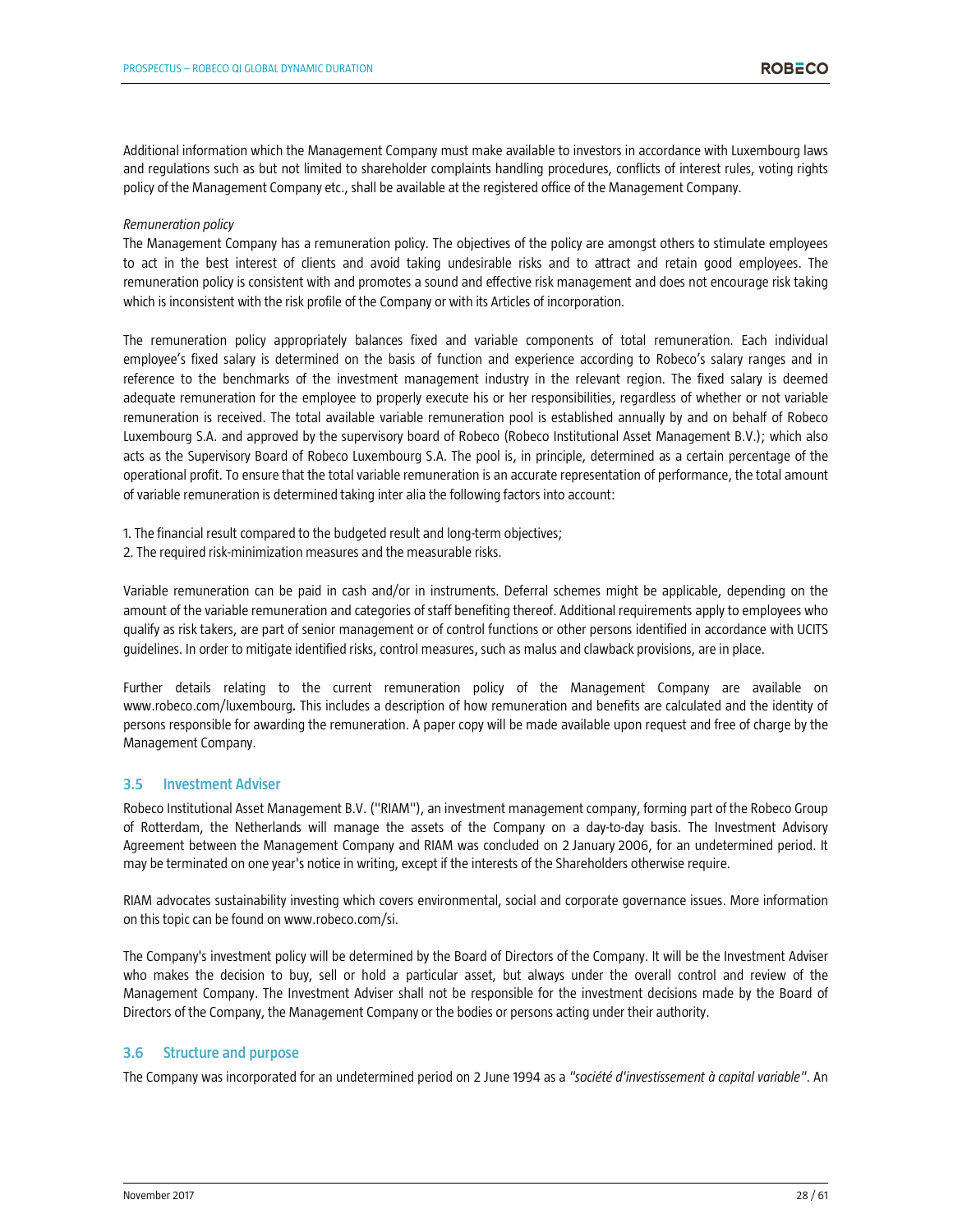extraordinary general meeting of the Shareholders held on 20 August 2003 resolved among others to submit the Company to part I of the Law as from 13 February 2004. These amendments of the Articles of Incorporation were published in the Mémorial number 1267 on 28 November 2003. The Articles of Incorporation were amended for the last time on 3 March 2017 and this amendment was published in the *Recueil Electronique des Sociétés et Associations*.

The Company is a "société anonyme" and "société d'investissement à capital variable" pursuant to part I of the Law. It is registered under number B 47 779 in the Register of Commerce and Companies of Luxembourg where its consolidated Articles of Incorporation have been deposited and are available for inspection and where copies thereof may be obtained upon request.

The minimum capital is EUR 1,250,000. The capital of the Company will automatically be adjusted in case additional Shares are issued or outstanding Shares are redeemed without special announcements or measure of publicity being necessary in relation thereto.

The Company's assets are subject to normal market fluctuations as well as to the risks inherent to investments in securities and no assurance can, therefore, be given that the Company's investment objectives will be achieved.

# **3.7 Depositary, paying agent, listing agent and domiciliary agent**

The Company has appointed RBC Investor Services Bank S.A. ("RBC"), having its registered office at 14, Porte de France, L-4360 Esch-sur-Alzette, Grand Duchy of Luxembourg, as depositary bank and principal paying agent (the "Depositary") of the Company with responsibility for the safekeeping of the assets; oversight duties; cash flow monitoring; and principal paying agent functions in accordance with the Law, the CSSF Circular 16/644 and the Depositary Bank and Principal Paying Agent Agreement between the Company and RBC (the "Depositary Bank and Principal Paying Agent Agreement").

RBC Investor Services Bank S.A. is registered with the Luxembourg Register for Trade and Companies (RCS) under number B-47192 and was incorporated in 1994 under the name "First European Transfer Agent". It is licensed to carry out banking activities under the terms of the Luxembourg law of 5 April 1993 on the financial services sector, as amended, and specialises in custody, fund administration and related services. Its equity capital as at 31 October 2016 amounted to approximately EUR 1,059,950,131.

The Depositary has been authorized by the Company to delegate, in accordance with applicable laws and the provisions of Depositary Bank and Principal Paying Agent Agreement, its safekeeping duties (i) to delegates in relation to other Assets (as defined in the Depositary Bank and Principal Paying Agent Agreement) and (ii) to sub-custodians in relation to Financial Instruments (as defined in the Depositary Bank and Principal Paying Agent Agreement) and to open accounts with such subcustodians.

The Depositary Bank and Principal Paying Agent Agreement is concluded for an undetermined duration but it may be terminated subject to a prior notice in writing by either party provided that this agreement shall not terminate until a replacement depositary is appointed. An up to date description of any safekeeping functions delegated by the Depositary and an up to date list of the delegates and sub-custodians may be obtained, upon request, from the Depositary or via the following website link: https://www.rbcits.com/gmi/globalcustody/.

The Depositary shall act honestly, fairly, professionally, independently and solely in the interests of the Company and the Shareholders in the execution of its duties under the Law and the Depositary Bank and Principal Paying Agent Agreement.

Under its oversight duties, the Depositary will:

- ensure that the sale, issue, repurchase, redemption and cancellation of Shares effected on behalf of the Company are carried out in accordance with the Law and with the Articles of Incorporation,
- ensure that the value of Shares is calculated in accordance with the Law and the Articles of Incorporation,
- carry out the instructions of the Company or the Management Company acting on behalf of the Company, unless they conflict with the Law, as amended, or the Articles of Incorporation,
- ensure that in transactions involving the Company's assets, the consideration is remitted to the Company within the usual time limits,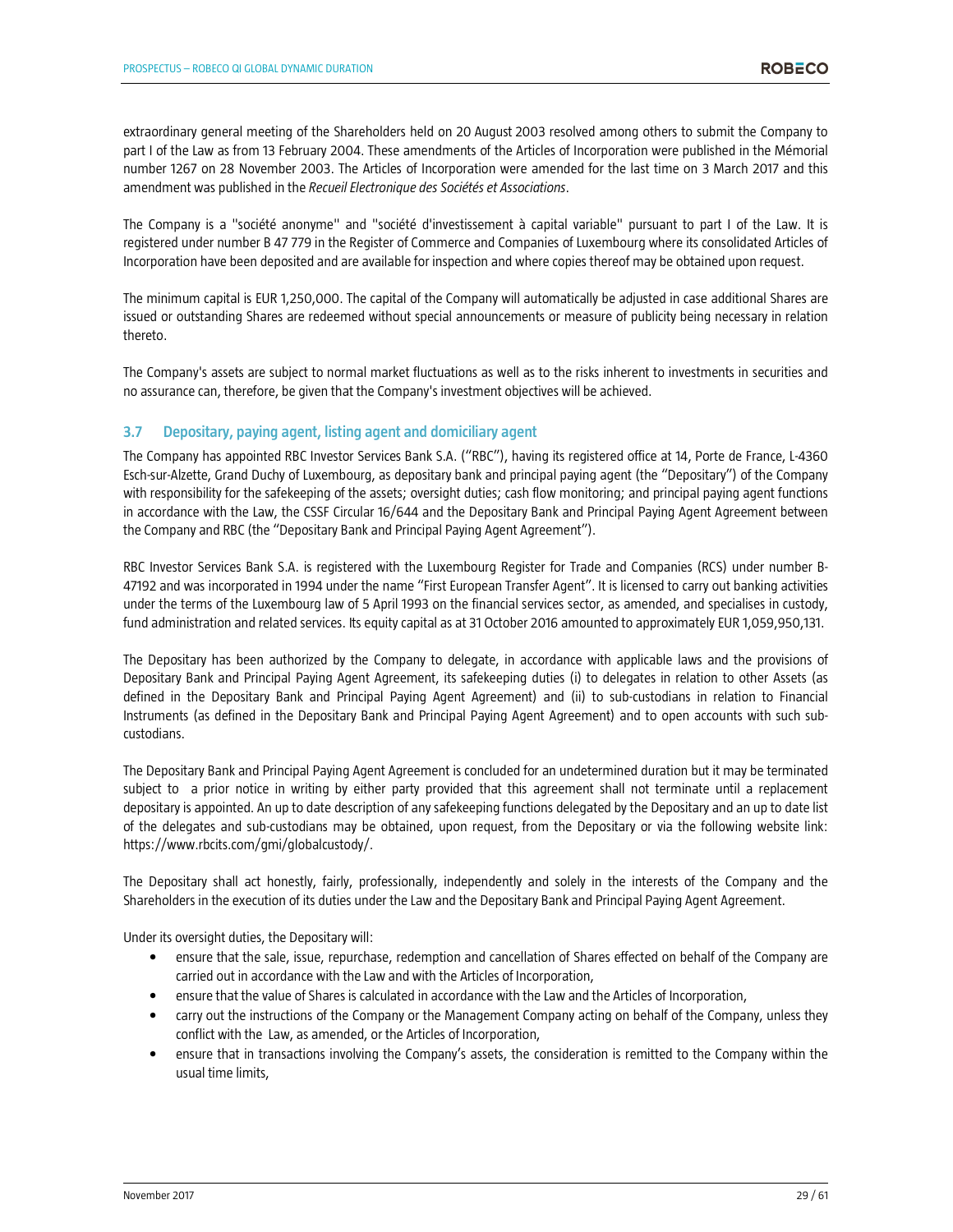• ensure that the income of the Company is applied in accordance with Luxembourg laws and regulations and the Articles of Incorporation.

The Depositary will also ensure that cash flows are properly monitored in accordance with the Law and the Depositary Bank and Principal Paying Agent Agreement.

#### Depositary Bank's conflicts of interests

From time to time conflicts of interests may arise between the Depositary and the delegates, for example where an appointed delegate is an affiliated group company which receives remuneration for another custodial service it provides to Company. On an ongoing basis, the Depositary analyzes, based on applicable laws and regulations any potential conflicts of interests that may arise while carrying out its functions under this agreement. Any identified potential conflict of interest is managed in accordance with RBC's conflicts of interests' policy which is subject to applicable laws and regulation for a credit institution according to and under the terms of the Luxembourg law of 5 April 1993 on the financial services sector, as amended.

Further, potential conflicts of interest may arise from the provision by the Depositary and/or its affiliates of other services to the Company, the Management Company and/or other parties. For example, the Depositary and/or its affiliates may act as the depositary, custodian and/or administrator of other funds. It is therefore possible that the Depositary (or any of its affiliates) may in the course of its business have conflicts or potential conflicts of interest with those of the Company, the Management Company and/or other funds for which the Depositary (or any of its affiliates) provide services.

RBC has implemented and maintains a management of conflicts of interests' policy, aiming namely at:

- Identifying and analysing potential situations of conflicts of interests;
- Recording, managing and monitoring the conflicts of interests situations in:
- Implementing a functional and hierarchical segregation making sure that operations are carried out at arm's length from the Depositary business ;
- Implementing preventive measures to decline any activity giving rise to the conflict of interest such as:
- RBC and any third party to whom the custodian functions have been delegated do not accept any investment management mandates;RBC does not accept any delegation of the compliance and risk management functions;

RBC has a strong escalation process in place to ensure that regulatory breaches are notified to compliance which reports material breaches to senior management and the board of directors of RBC; and

A dedicated permanent internal audit department provides independent, objective risk assessment and evaluation of the adequacy and effectiveness of internal controls and governance processes.

RBC confirms that based on the above management of conflicts of interests' policy, the potential conflicts of interest have been mitigated sufficiently to ensure the fair treatment of clients.

Up to date information on the conflicts of interest policy referred to above may be obtained, upon request, from the Depositary or via the following website link:

https://www.rbcits.com/AboutUs/CorporateGovernance/p\_InformationOnConflictsOfInterestPolicy.aspx.

Pursuant to a second agreement between the Company and RBC Investor Services Bank S.A., the latter shall also provide the domiciliary services and act as a listing agent to the Company.

# **3.8 Administration Agent and Registrar**

By an Investment Fund Service Agreement, RBC Investor Services Bank S.A. has been appointed by the Management Company as Administration Agent.

As such, RBC Investor Services Bank S.A. is responsible for the general administrative functions required by Luxembourg law, calculating the Net Asset Value and maintaining the accounting records of the Company.

RBC Investor Services Bank S.A. has also been appointed by the Management Company as Registrar to the Company.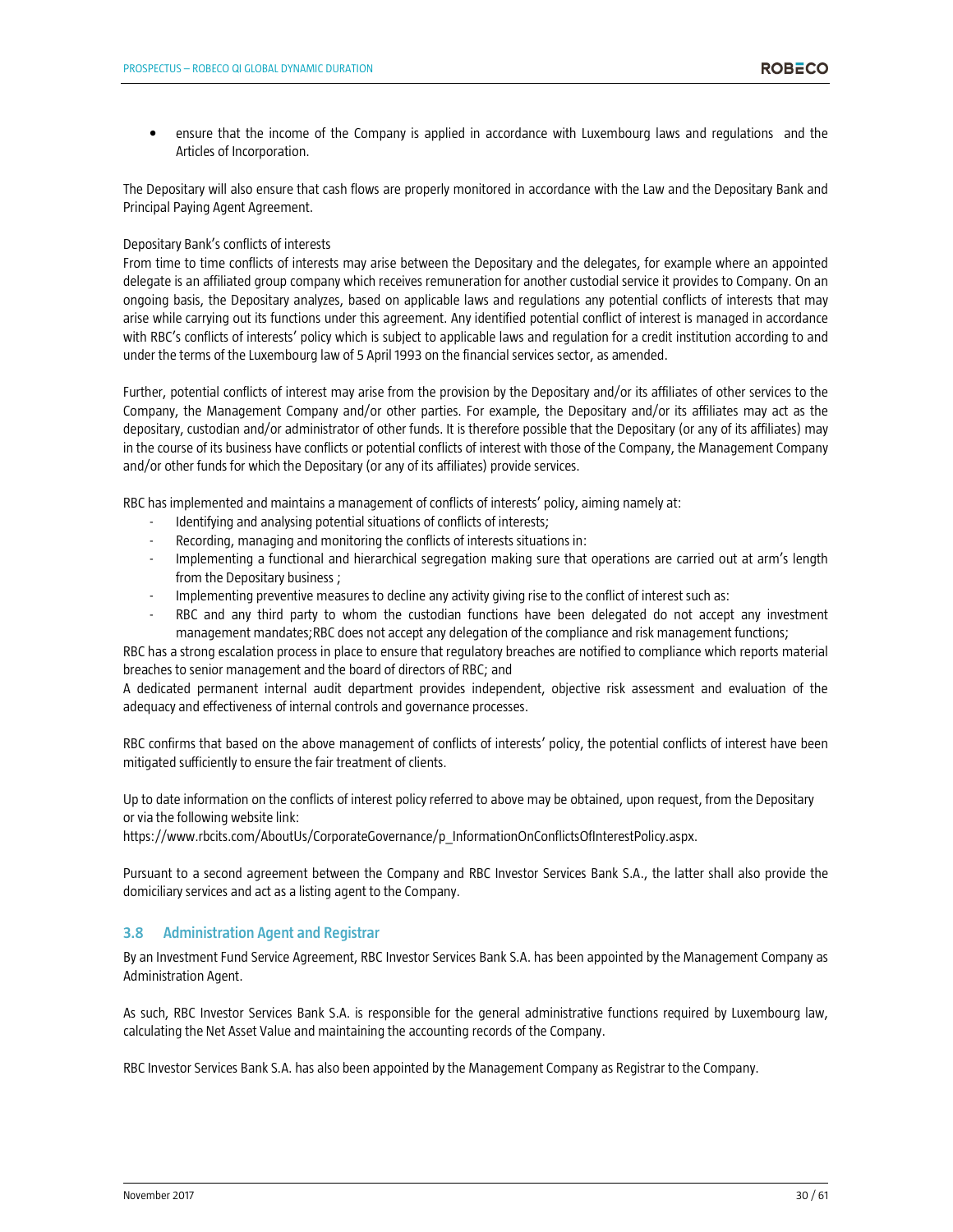In its capacity as Registrar, RBC Investor Services Bank S.A. is responsible for processing the issue, switching and Redemption of Shares and maintaining the register of Shareholders.

# **3.9 Meetings and reports**

The Company's Financial Year ends on the last day of December of each year. Audited reports will be published and made available to Shareholders within 4 months of the end of each Financial Year and unaudited semi-annual reports will be published and made available to Shareholders within 2 months of the end of the period they cover. The annual general meeting of Shareholders will be held in Luxembourg, in accordance with Luxembourg laws, at any date and time decided by the Board of Directors but no later than within 6 months from the end of the Company's previous financial year. The annual general meeting will represent all the Shareholders of the Company, and its resolutions shall be binding upon all Shareholders of the Company.

Notices of general meetings, including the agenda, time and place as well as the applicable quorum and majority requirements, will be sent to Shareholders to their address reflected in the register of Shareholders of the Company, published on www.robeco.com/luxembourg and published in those newspapers as the Board of Directors shall determine from time to time. Annual reports including the audited accounts of the Company, as well as semi-annual reports will be available at the registered office of the Company in Luxembourg.

# **3.10 Liquidation of the Company**

The Company may be liquidated:

- by resolution of the general meeting of Shareholders of the Company adopted in the manner required for amendments of the Articles of Incorporation;
- if its capital falls below two thirds of the minimum capital, which is EUR 1,250,000. The Directors must submit the question of dissolution of the Company to a general meeting for which no quorum shall be prescribed and which shall decide by simple majority of the Shares represented at the meeting.
- if its capital falls below one fourth of the minimum capital, the Directors must submit the question of the dissolution to a general meeting for which no quorum shall be prescribed. Dissolution may be resolved by Shareholders holding one fourth of the Shares at the meeting.

Should the Company be liquidated, then the liquidation will be carried out in accordance with the provisions of the Law. The net assets as determined by the liquidator, will be distributed to the Shareholders in proportion to their shareholdings, taking account of the rights attached to the individual Class of Shares. Amounts unclaimed at the close of liquidation will be deposited in escrow at the *Caisse de Consignation* in Luxembourg for the benefit of the persons entitled thereto. Amounts not claimed within the prescribed period may be forfeited in accordance with applicable provisions of Luxembourg law.

# **3.11 Merger of Classes of Shares**

If at any times the Board of Directors determines upon reasonable grounds that:

- (i) the net assets of a Class of Shares have decreased below the amount which the Board of Directors considers as being the minimum amount required for the existence of such Class of Shares in the interest of the Shareholders; or
- (ii) if a change in the economical or political situation relating to the Class of Shares concerned would have material adverse consequences on investments of such Class of Shares or Classes of Shares; or
- (iii) in order to proceed to an economic rationalisation,

the Board of Directors may decide to cancel the shares of a Class of Shares or Classes of Shares and to allocate the assets of such Class of Shares or Classes of Shares to those of another existing Class of Shares of shares within the Company or to another Luxembourg undertaking for collective investment and to redesignate the shares of the Class of Shares or Classes of Shares concerned as shares of another Class of Shares (following a split or consolidation, if necessary and the payment of the amount corresponding to any fractional entitlement to shareholders or the allocation, if so resolved, of rights to fractional entitlements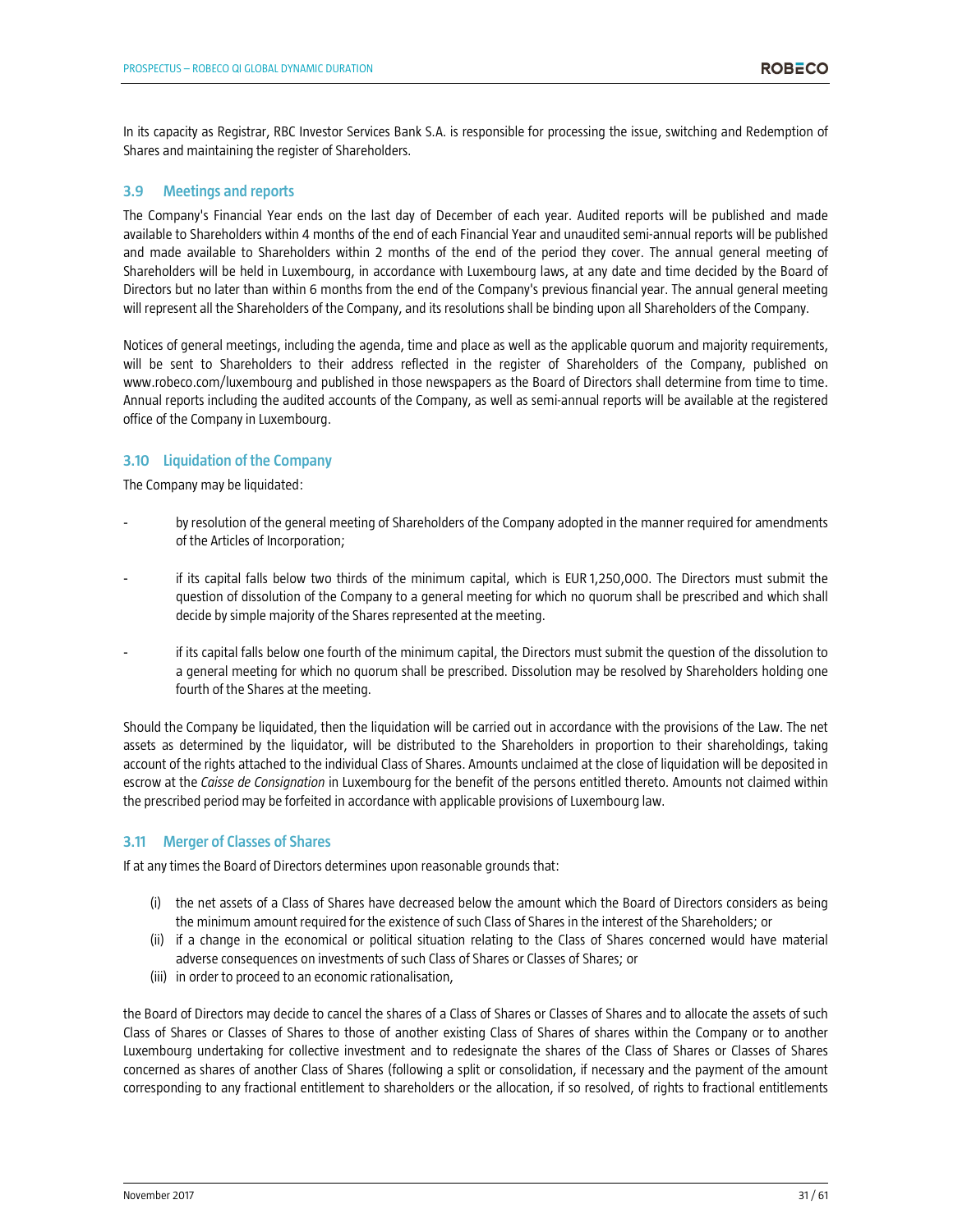pursuant to Section 2.2. above).

Such decision will be published by the Company at least one month prior to the date of such consolidation or amalgamation in accordance with the Law and the applicable regulations. Such publication will be made at least one month before the date on which such consolidation or amalgamation shall become effective in order to enable holders of such shares to request redemption thereof, free of charge, before the implementation of any such transaction. When the amalgamation is to be implemented with a mutual investment fund (fonds commun de placement) or a foreign based undertaking for collective investment, the resolutions shall only be binding upon such shareholders who shall have voted in favour of the amalgamation.

# **3.12 Transactions with connected persons**

Cash forming part of the property of the Company may be placed as deposits with the Depositary, Management Company, investment advisers or with any connected persons of these companies (being an institution licensed to accept deposits) as long as that institution pays interest thereon at no lower rate than is, in accordance with normal banking practice, the commercial rate for deposits of the size of the deposit in question negotiated at arm's length.

Money can be borrowed from the Depositary, Management Company, the investment advisers or any of their connected persons (being a bank) so long as that bank charges interest at no higher rate, and any fee for arranging or terminating the loan is of no greater amount than is in accordance with normal banking practice, the commercial rate for a loan of the size and nature of the loan in question negotiated at arm's length.

Any transactions between the Company and the Management Company, the investment advisers or any of their connected persons as principal may only be made with the prior written consent of the Depositary.

All transactions carried out or on behalf of the Company must be at arm's length and executed on the best available terms. Transactions with persons connected to the Management Company or investment advisers may not account for more than 50% of the Company's transactions in value in any one Financial Year of the Company.

The Management Company, the investment advisers or any of their connected persons will not receive cash or other rebates from brokers or dealers in respect of transactions for the Company. In addition, neither the Management Company nor the investment advisers currently receive any soft dollars arising out of the management of the Company.

# **3.13 Data protection and voice recording**

The Company, the Management Company and the Administrative Agent, acting as data controller or as data processor, as the case may be (the "Entities") may collect and hold on computer personal data from an Investor from time to time for the purpose of managing the business relationship between the Company and the relevant Investor, including the processing of subscriptions and redemption orders, the keeping of shareholders' register of the Company and the provision of financial and other information to the shareholders, and in order to comply with their applicable legal or regulatory obligations, including anti-money laundering or tax reporting obligations (under FATCA, common reporting standard ("CRS") or equivalent legislation e.g. at OECD or EU level).

The communication by an Investor of personal data required for the Company, the Management Company, or the Administrative Agent to enable them to comply with their applicable legal or regulatory obligations is compulsory. The lack of communication of such personal data shall constitute an obstacle to a relationship being entered into and maintained between the Investor and the Company and may be reported by the Company, the Management Company and/or the Administrative Agent.

By subscribing, switching or redeeming Shares of the Company, investors consent to the processing of personal data by the Company, the Management Company and/or the Administrative Agent and in particular the disclosure of their personal data to, and the processing of their personal data by the parties referred to above including affiliates situated in countries outside of the European Union which may not offer a similar level of protection as the one deriving from Luxembourg data protection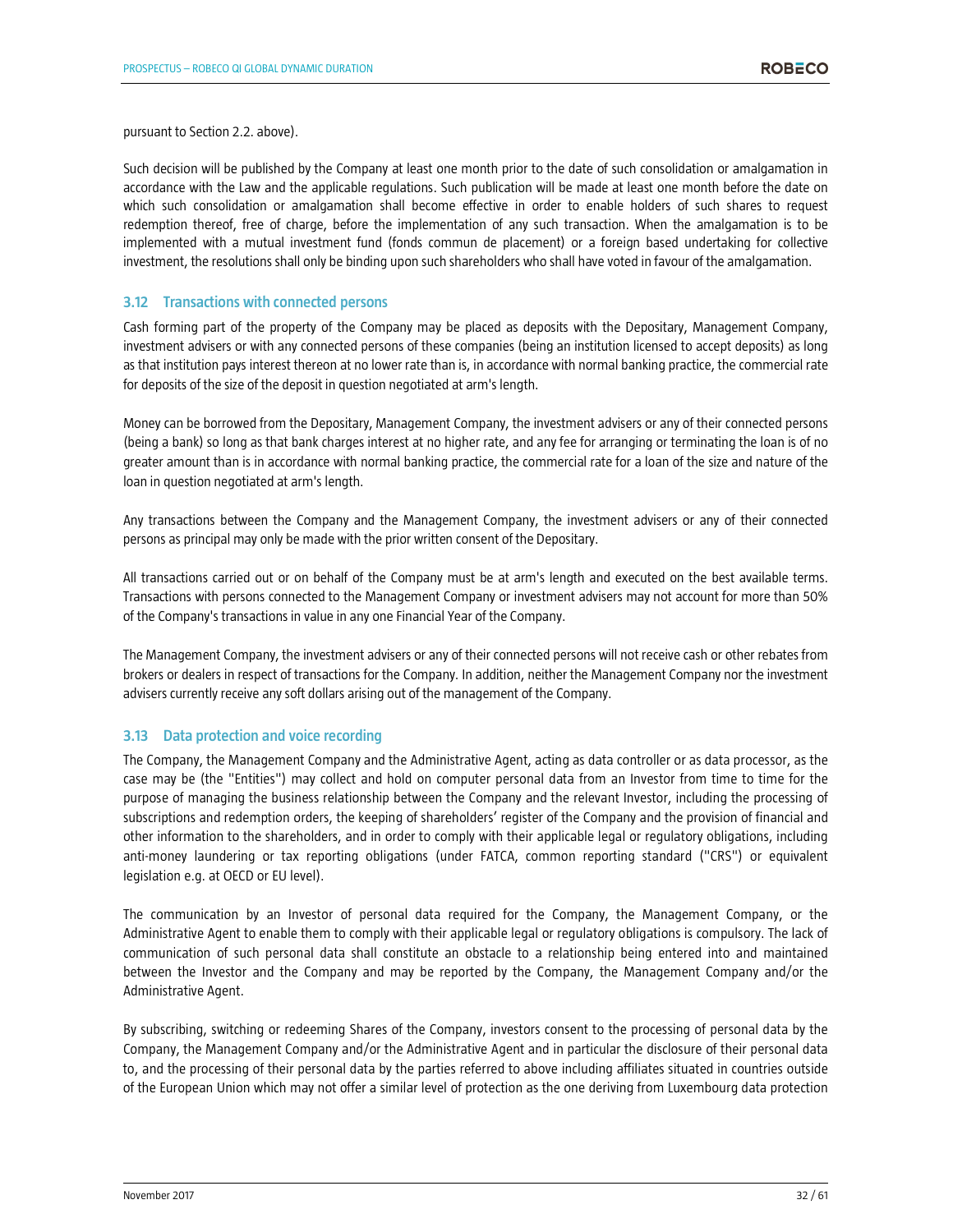law. Investors acknowledge that the transfer of their personal data to these parties may occur via, and/or their personal data may be processed by, parties in countries (such as, but not limited to, the United States) which may not have data protection requirements deemed equivalent to those prevailing in the European Union. The Company, the Management Company and/or the Administrative Agent may disclose personal data to their agents, service providers or if required to do so by force of law to the regulatory authority indicated in the relevant laws and regulations, such as, but not limited to, Luxembourg or foreign (ultimately) tax authorities (including for the exchange of this information on an automatic basis with the competent authorities in the United States or other permitted jurisdictions as agreed in FATCA, the CRS, at OECD and EU levels or equivalent Luxembourg legislation), Luxembourg financial intelligence units. Investors will upon written request be given access to personal data provided to the Company, the Management Company and/or the Administrative Agent. Investors may request in writing the rectification of, and the Company and the Administrative Agent will upon written request rectify, personal data. All personal data will not be held by the Company, the Management Company and/or the Administrative Agent for longer than necessary with regard to the purpose of the data processing.

The Company and/or the Administrative Agent may need to disclose personal data to entities including governmental agencies or tax authorities located in jurisdictions outside the European Union, which may not have developed an adequate level of data protection legislation. Any such transfer shall be done in compliance with Luxembourg data protection legislation in respect of personal data and for the purposes above mentioned.

Investors agree that telephone conversations with the Company, the Depositary and the Administrative Agent may be recorded as a proof of a transaction or related communication. Recordings will be conducted in compliance with and will benefit from protection under Luxembourg applicable laws and regulations and shall not be released to third parties, except in cases where the Company, the Depositary and the Administrative Agent are compelled or entitled by law or regulation to do so. Recordings may be produced in court or other legal proceedings with the same value in evidence as a written document.

Reasonable measures have been taken to ensure confidentiality of the personal data transmitted between the parties mentioned above. However, due to the fact that the personal data is transferred electronically and made available outside of Luxembourg, the same level of confidentiality and the same level of protection in relation to data protection law as currently in force in Luxembourg may not be guaranteed while the personal data is kept abroad.

The Company will accept no liability with respect to any unauthorised third party receiving knowledge and/or having access to the Investors' personal data, except in the event of wilful negligence or gross misconduct of the Company.

# **3.14 Documents available for inspection**

The following documents are available for inspection at the registered office of the Company and at the office of the Depositary:

- 1. the Articles of Incorporation of the Company; the Prospectus and the Key Investor Information Document of the Company;
- 2. the Management Fund Service Agreement between the Management Company and the Company;
- 3. the Depositary Bank and Paying Agreement between the Company and RBC Investor Services Bank S.A.;
- 4. the Investment Advisory Agreement between the Management Company and Robeco Institutional Asset Management B.V.;
- 5. the Investment Fund Service Agreement between the Management Company and RBC Investor Services Bank S.A.;
- 6. the Registrar and Transfer Agency Agreement between the Management Company and RBC Investor Services Bank S.A.;
- 7. the Domiciliary and Listing Agent Agreement between the Company and RBC Investor Services Bank S.A.; and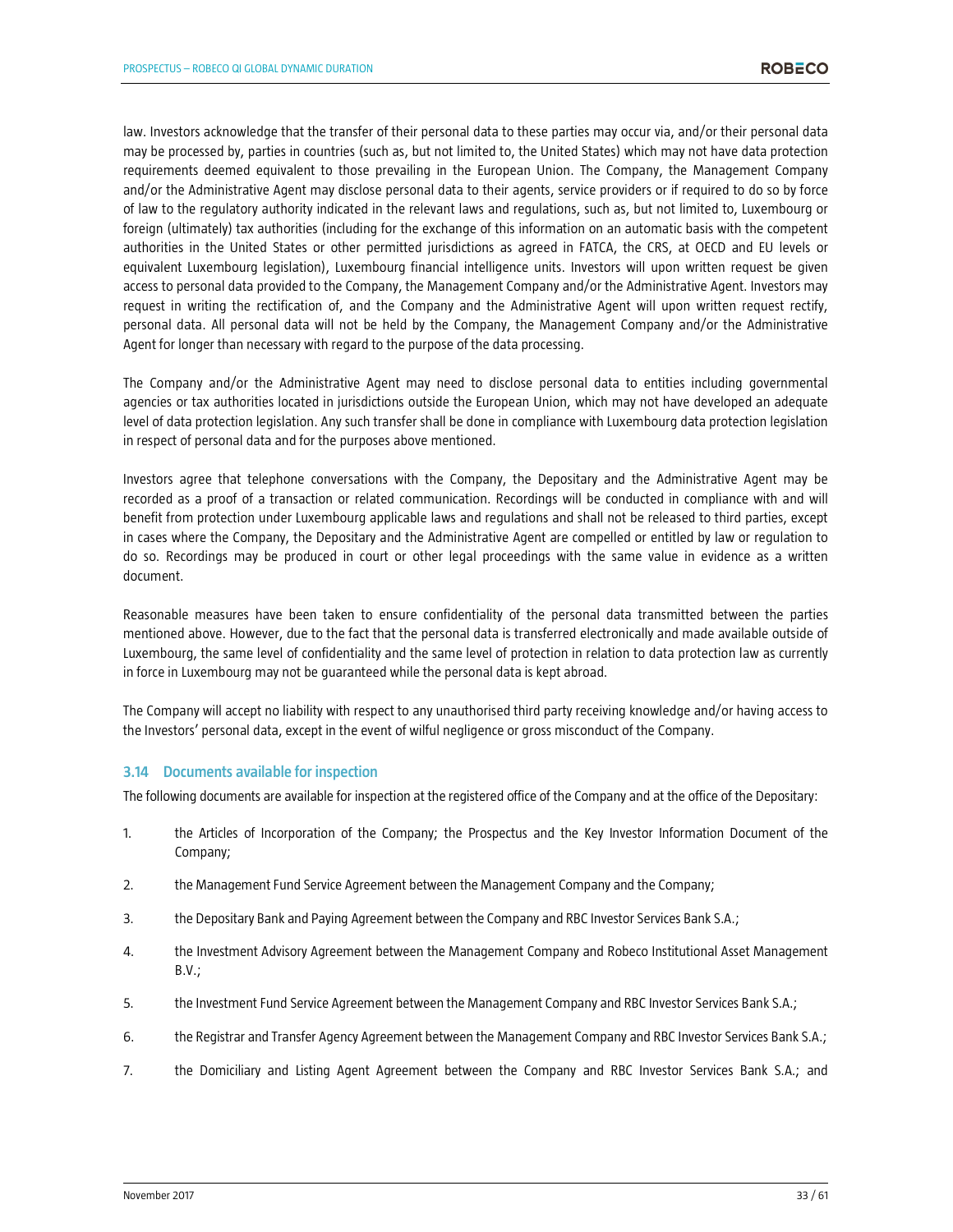# 8. Robeco's Risk management process.

Copies of the Articles of Incorporation, the Prospectus, the Key Investor Information Document, the annual and semi-annual reports of the Company may be obtained free of charge at the registered office of the Company and at the office of the Depositary. Such reports shall be deemed to form part of this Prospectus.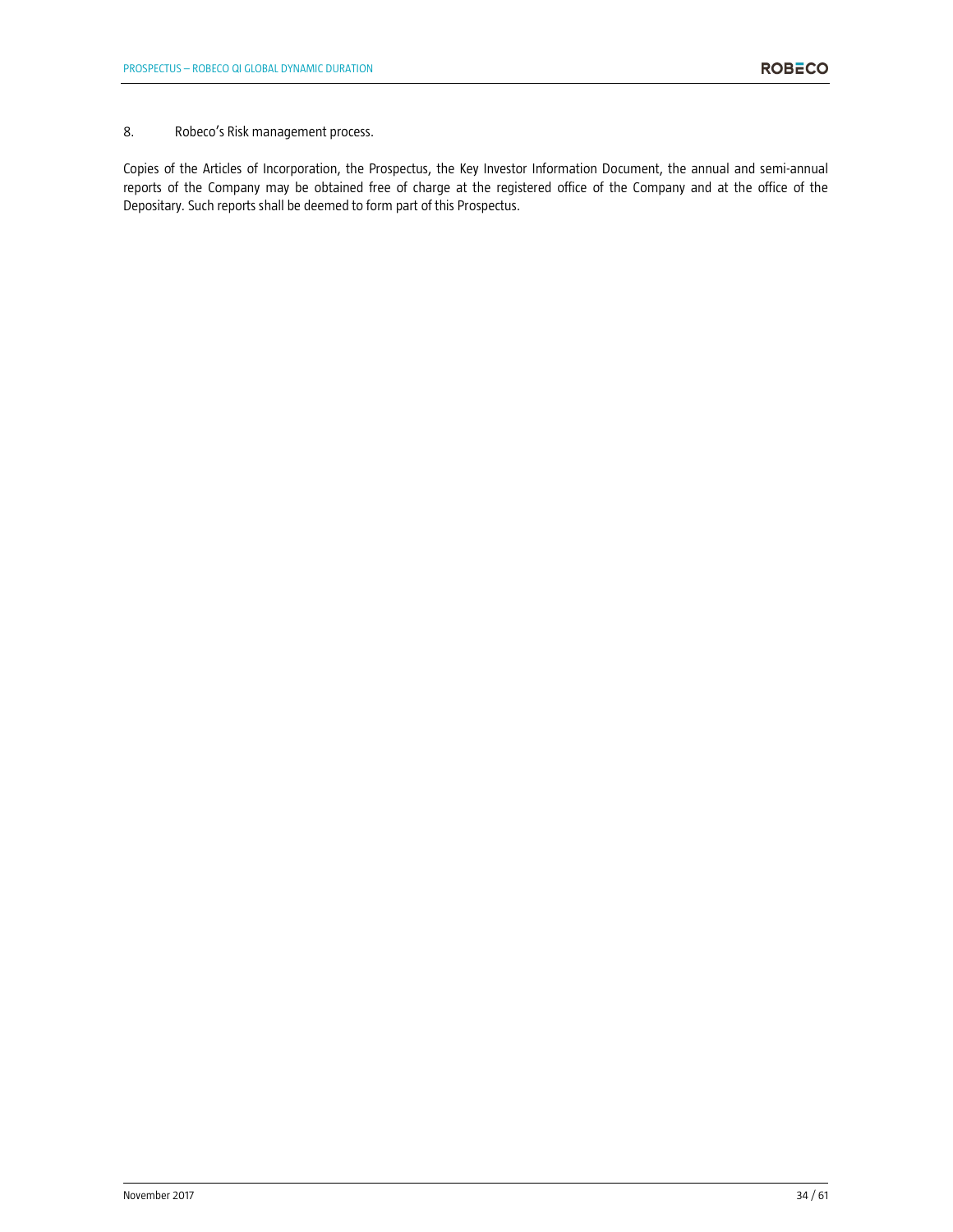# **SECTION 4 – RISK CONSIDERATIONS**

Potential investors in Shares should be aware that considerable financial risks are involved in an investment in the Company. The value of the Shares may increase or decrease depending on the development of the value of the Company's investments. For this reason, potential investors must carefully consider all information in the Prospectus before deciding to buy Shares. In particular, they should in any case consider the following significant and relevant risks as well as the investment policy of the Company.

Below is a summary of the various types of investment risk that may be applicable to the Company. Depending on the investment policy, the Company may be exposed to specific risks including those mentioned below. The Company may not necessarily be exposed to all the risks listed below. Specific risks of investment in the Company may be disclosed in Appendix I. Measures taken to manage and mitigate the financial risks are not mentioned in this section but are discussed in Appendix III - Financial risk management.

Prospective investors should read the entire Prospectus and consult with their legal, tax and financial advisors before making any decision to invest in the Company.

# **a) General investment risk**

The value of the investments may fluctuate. Past performance is no guarantee of future results. The value of a Share depends upon developments on the financial markets and may both rise and fall. Shareholders run the risk that their investments may end up being worth less than the amount invested or even worth nothing. Within the general investment risk a distinction could be made between several risk types:

#### **Market risk**

The value of the Shares is sensitive to market fluctuations in general, and to fluctuations in the price of individual financial instruments in particular. In addition, investors should be aware of the possibility that the value of investments may vary as a result of changes in political, economic or market circumstances, as well as changes in an individual business situation. No assurance can, therefore, be given that the Company's investment objective will be achieved. It cannot be guaranteed either that the value of a Share in the Company will not fall below its value at the time of acquisition.

# **Concentration risk**

Based on its investment policy, the Company may invest in financial instruments from issuing institutions that (mainly) operate within the same sector or region, or on the same market. If this is the case – due to the concentration of the investment portfolio of the Company – events that have an effect on these issuing institutions may have a greater effect on the Company Assets than in the case of a less concentrated investment portfolio.

# **Currency risk**

All or part of the securities portfolio of the Company may be invested in transferable securities, money market instruments, UCITS or other UCIs and other eligible financial instruments denominated in currencies other than the Base currency of the Company. As a result, fluctuations in the exchange rate may have both a negative and a positive effect on the investment result of the Company.

As part of an active currency policy, exposure to currencies may be hedged but investors should note that there is no guarantee that the exposure of the currency in which the Shares are invested can be fully or effectively hedged against the base currency of the relevant Class of Shares. Investors should also note that the implementation of an active currency policy may, in certain circumstances, substantially reduce the benefit to Shareholders in the relevant class of Shares (for instance, if the base currency depreciates against the currency of the instrument in which the Company is invested) and could thereby result in a decrease in the value of their shareholding.

Currency risks may be hedged with currency forward transactions and currency options.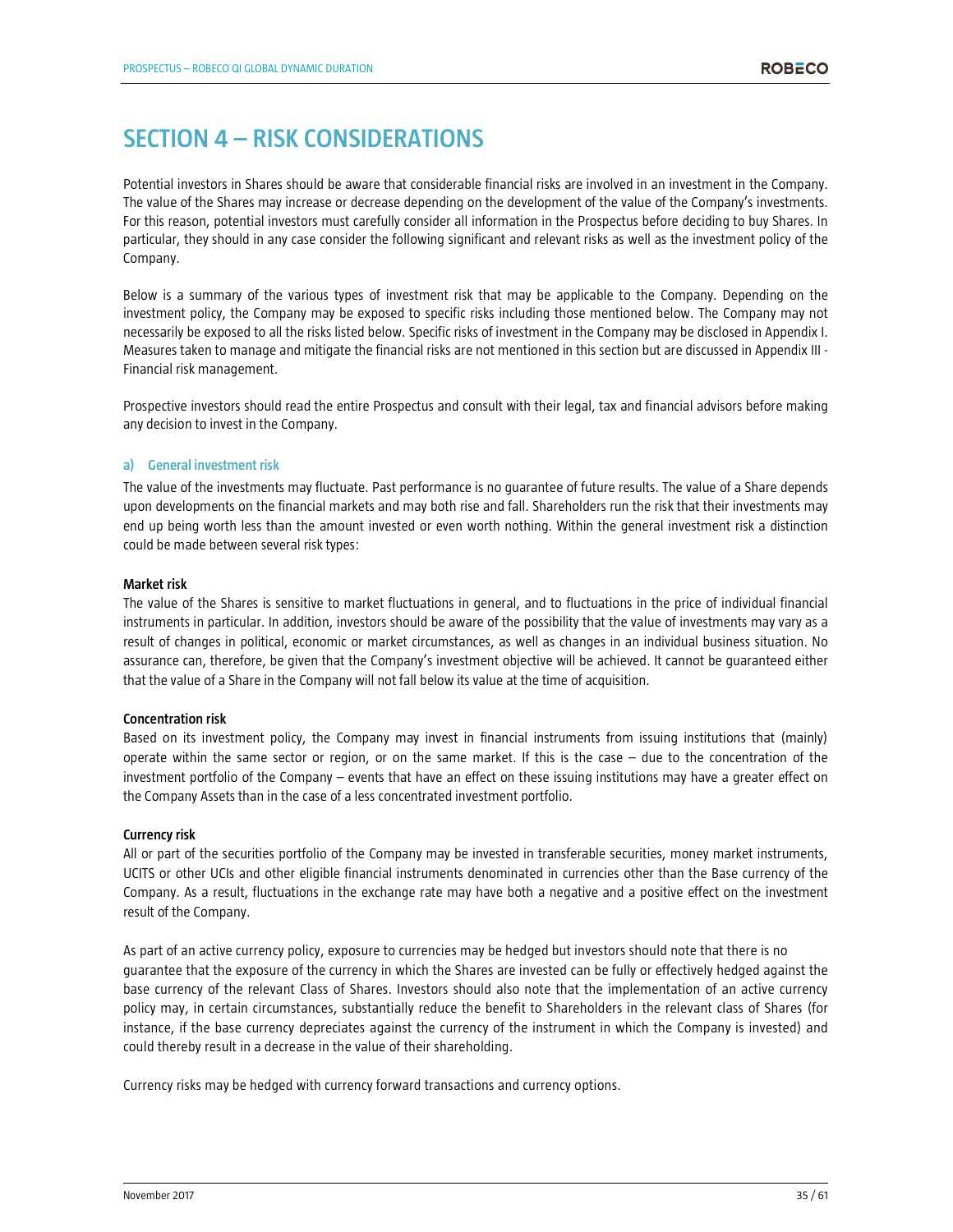#### *Inflation risk*

As a result of inflation (reduction in value of money), the actual investment income of the Company may be eroded.

#### *Risk related to fixed income securities*

#### *Interest rate risk*

Investments in fixed income securities are subject to interest rate risk. In general, prices of debt securities rise when interest rates fall, whilst their prices fall when interest rates rise.

#### *Credit risk*

Investments in fixed income securities are subject to credit risks. Lower-rated or unrated securities will usually offer higher yields than higher-rated securities to compensate for the reduced creditworthiness and increased risk of default that these securities carry. Lower-rated or unrated securities generally tend to reflect short-term corporate and market developments to a greater extent than higher-rated securities which react primarily to fluctuations in the general level of interest rates. There are fewer investors in lower-rated or unrated securities, and it may be harder to buy and sell securities at an optimum time. There is also a risk that the bond issuer will default in the payment of its principal and/or interest obligations.

"Investment grade" debt securities and instruments may be subject to the risk of being downgraded to securities/instruments which are rated below "Investment grade" and/or have a lower credit rating. The value of these debt securities may be adversely affected in case of such a downgrade.

#### *Conversion risk*

The Fund may invest in bonds that are subject to the risk of conversion, such as convertible bonds, hybrid bonds and contingent convertible bonds. Depending on the specific structure, the instruments have both debt and equity capital characteristics. Equity-like features can include loss participations (including full write-off of the bond) and interest payments linked to the operational performance and/ or certain capital ratios. Debt-like features can include a fixed maturity date or call dates fixed on issue.

Convertible bonds permit the holder to convert into shares or stocks in the company issuing the bond at a specified future date. Prior to conversion, convertible bonds have the same general characteristics as non-convertible fixed income securities and the market value of convertible bonds tends to decline as interest rates increase and increase as interest rates decline. However, while convertible bonds generally offer lower interest or dividend yields than non-convertible fixed income securities of similar quality, they enable the Fund to benefit from increases in the market price of the underlying stock, and hence the price of a convertible bond will normally vary with changes in the price of the underlying stock. Therefore, investors should be prepared for greater volatility than straight bond investments.

Contingent convertible bonds (CoCo) are usually issued by financial institutions and can be counted towards the issuers regulatory capital requirement. Conversion of a CoCo occurs based on pre-defined triggers, described in the documentation of the instrument. Triggers are usually linked to specific regulatory capital levels of the issuer, but can also be triggered by predefined events or by the competent authority. After a trigger event, the value of a CoCo is depending on the loss absorption mechanism as defined in the terms and conditions of the instrument. Loss absorption methods could allow a full or partial equity conversion or write down of the principal value. A principal write down can be partial or for the full amount, and can be either temporary or permanent.

Contingent convertible bonds are accompanied with specific risks that are more difficult to assess in advance. It is therefore difficult for the Investment Adviser of the Fund to assess how the CoCo will behave before and after conversion. These specific risks include but are not limited to:

1. Trigger risk: the probability of a conversion or write-down is depending on the trigger level and on the current capital ratio of the issuer. Capital levels are usually published on a quarterly or semi-annual basis with a few months lag. Triggers differ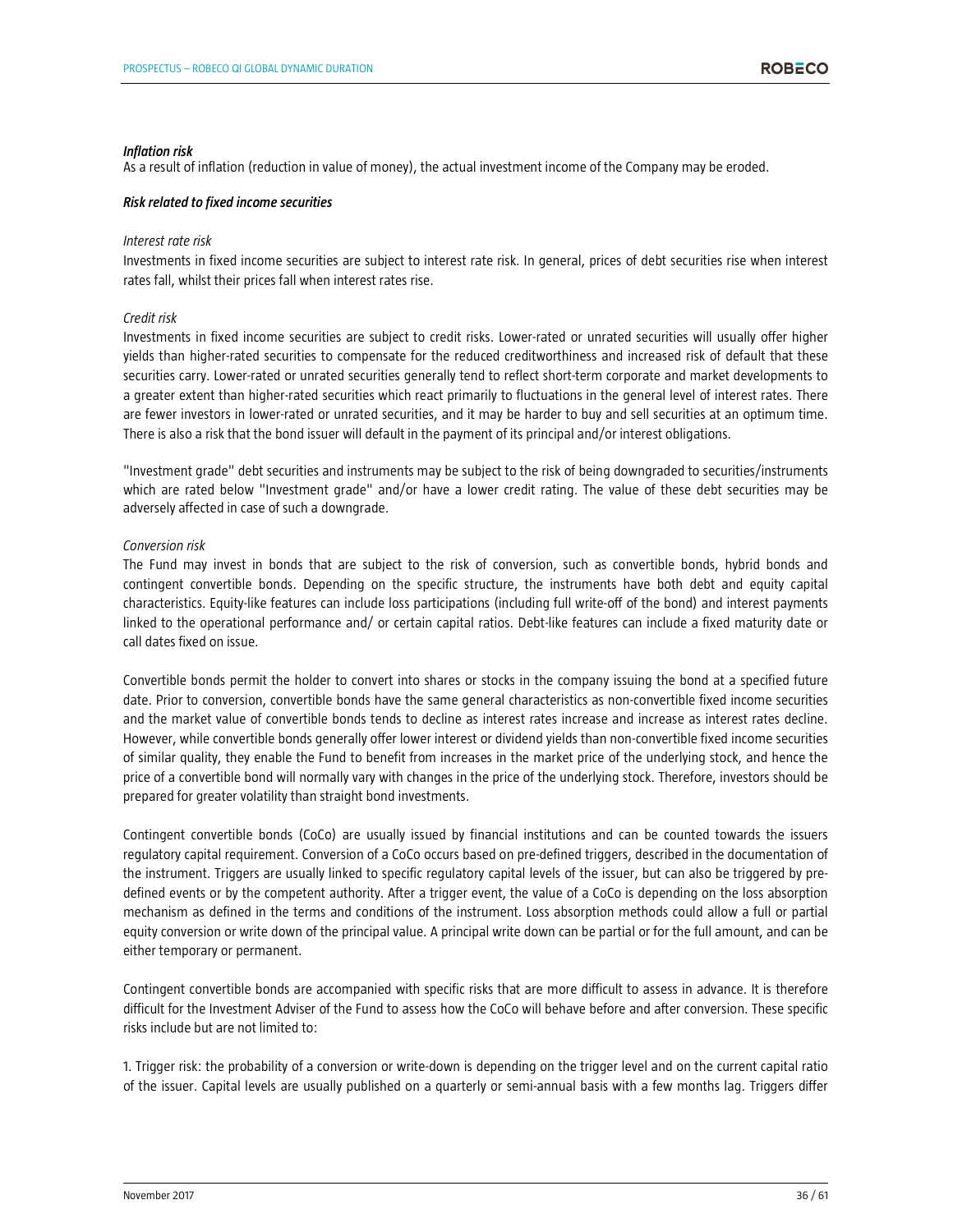between specific contingent convertible securities and conversion can also be triggered by the regulatory authority. In the event of a trigger, the Fund may lose the amount invested in the instrument or may be required to accept cash, equities or other securities with a value that is considerably less than its original investment;

2. Coupon cancellation risk: the issuer of certain contingent convertible bonds may decide at any time, for any reason, and for any length of time to cancel coupon payments. Coupon payments that have been canceled will not be distributed.

3. Capital structure inversion risk: In the event of a full or partial write-down or a conversion into equity, the holder of a contingent convertible bond may suffer loss of principle before or simultaneously with equity holders;

4. Call extension risk: the contingent convertible bond is usually issued as a perpetual instrument and therefore the bond holder may never be redeemed. Calling the instrument is subject to specific conditions and requires the pre-approval of the competent supervisory authority. The bonds are issued taking into account specific prudential and fiscal laws that apply to the issuer. Any legislative changes could have an adverse impact on the value and may give the issuer the option to redeem the instrument;

5. Unknown risk: the structure of contingent convertible bonds is innovative and untested. This may result in risks that are not known yet.

6. Valuation and Write-down risks: The specific features of a coco such as coupon cancelation, principal (full or partial) writedown and the perpetual character, are difficult to accurately capture in risk models compared to regular bonds. At every call date there is the possibility that the maturity of the bond will be extended which can result in a yield change. The risk of a write down includes a full or partial write down of the principal amount. After a partial write down, distributions will be based on the reduced principal amount. After a conversion, the common stock of the issuer might be suspended from trading, making it difficult to value the position.;

7. Industry concentration risk: investment in contingent convertible bonds may lead to an increased industry concentration risk as such securities are issued by financial institutions;

8. Liquidity risk: In case of conversion into equity, the value of the common stock will be depressed and it is likely that trading of the issuers common equity will be suspended. After conversion, the Investment Adviser of the Fund might be forced to sell these new equity shares since the investment policy of the Fund might not allow equity holding. This event is likely to have a contagious affect contingent convertible bonds issued by other issuers, negatively effecting the liquidity of these instruments.

Hybrid bonds are deeply subordinated bonds that are often issued by corporates, but can also be issued by financials as part of their regulatory capital structure (e.g. tier 2 capital). The features of a hybrid bond are defined in the terms and conditions of the instrument, and can differ per issue. The risks associated with hybrid bonds are difficult to assess in advance. Conversion risk of hybrid bonds is driven by the following risks:

1. Coupon deferral risk: Depending on the terms and conditions of the instrument, the issuer of hybrid bonds may decide at any time, to defer coupon payments. An alternative coupon satisfaction mechanism may apply which could allow the issuer to distribute equity to satisfy the coupon obligation;

2. Call extension risk: the hybrid bond is issued as a long term bond, with specific call dates that give the issuer the option to redeem the issue. If issued by a financial institution as part of their regulatory capital requirement, the instrument cannot have any incentive to redeem and calling the instrument is subject to specific conditions and requires the pre-approval of the competent supervisory authority. Any legislative changes could have an adverse impact on the value and may give the issuer the option to redeem the instrument;

3. Unknown risk: Hybrid bonds are issues taking into account specific laws that apply to the issuer. This includes both fiscal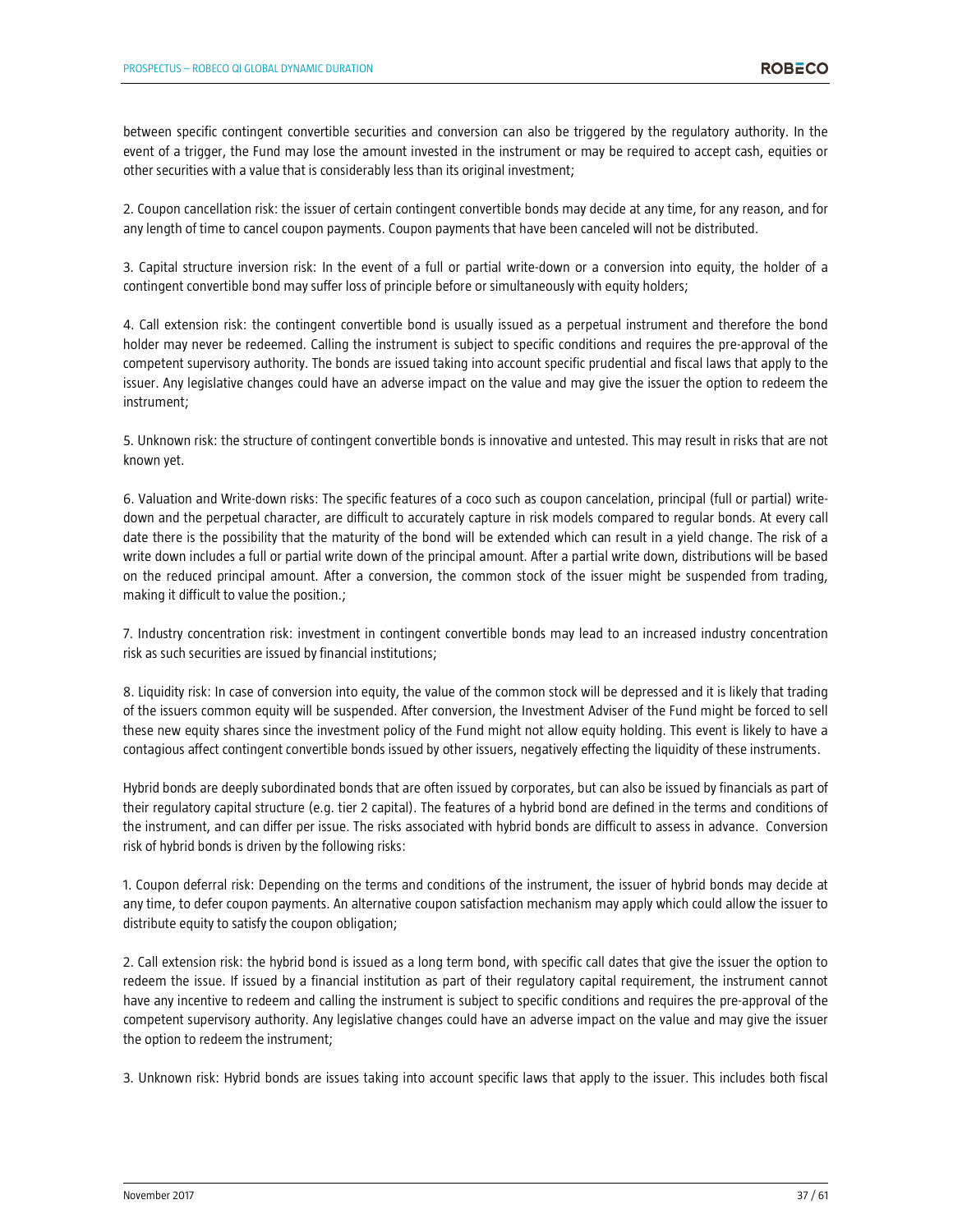and, if the issuer is a financial institution, prudential regulatory requirements;

4. Valuation risks: Due to the callable nature of hybrids, it is not certain what calculation date to use in yield calculations. At every call date there is the possibility that the maturity of the bond will be extended, which can result in a yield change.

5. Industry concentration risk: investments in hybrid bonds may lead to an increased industry concentration risk as such securities are often issued by issuers in specific sectors (e.g. financials, utility, energy, telecommunication);

6. Liquidity risk: issue specific events, such as the announcement that distributions on the instrument are passed, are likely to affect the liquidity of the hybrid bond. If an alternative coupon satisfaction mechanism is applied, whereby equity is distributed to the hybrid bond holders, the value of the common stock will likely be depressed. The Investment Adviser of the Fund might be forced to sell these equity positions since the investment policy of the Fund might not allow equity holdings.

#### *Credit rating risk*

Credit ratings assigned by rating agencies are subject to limitations and do not guarantee the creditworthiness of the security and/or issuer at all times.

#### *Early termination risk*

In the event of the early termination of the Company, the Company would have to distribute to the Shareholders their pro rata interest in the assets of the Company. It is possible that at the time of such sale or distribution, certain investments held by the Company may be worth less than the initial cost of such investments, resulting in a substantial loss to the Shareholders. Moreover, any organisational expenses with regard to the Company that had not yet become fully amortised would be debited against the Company's capital at that time.

The circumstances under which the Company may be liquidated are set out in Section 3.10.

#### **b) Counterparty risk**

A counterparty of the Company may fail to fulfil its obligations towards the Company.

In general, there is less governmental regulation and supervision of transactions in the OTC markets (in which cash deposits, currencies, forward, spot and option contracts, credit default swaps, total return swaps and certain options on currencies are generally traded) than of transactions entered into on organized exchanges. In addition, many of the protections afforded to participants on some organized exchanges, such as the performance guarantee of an exchange clearinghouse, may not be available in connection with OTC transactions. Therefore, the Company entering into OTC transactions will be subject to the risk that its direct counterparty will not perform its obligations under the transactions and that the Company will sustain losses.

For OTC derivatives cleared by a central counterparty clearing house (CCP), the Company is required to post margin with its clearing member of the CCP. This margin is subsequently transferred by the clearing member to the CCP on behalf of the Company. As a result thereof, the Company is temporarily subjected to counterparty risk on the clearing member of the CCP. During the return of margin by the CCP to the clearing member, the Company is again temporarily subject to counterparty risk on the clearing member until the clearing member has posted the margin back to the Company.

For listed derivatives, such as futures and options, where the Company is not a direct member of various exchanges, clearing services are required from a third party that is a clearing member. This clearing member is required by the clearing house to post margin, which in turn requires the Company to post margin. Because of risk premiums and netting margins across a multitude of clients, the actual margin posted by the clearing member at the clearing house can be significantly lower than the margin posted by the Company, implying the Company runs residual counterparty credit risk on the clearing member.

#### *Settlement risk*

For the Company, incorrect or non-(timely) payment or delivery of financial instruments by a counterparty may mean that the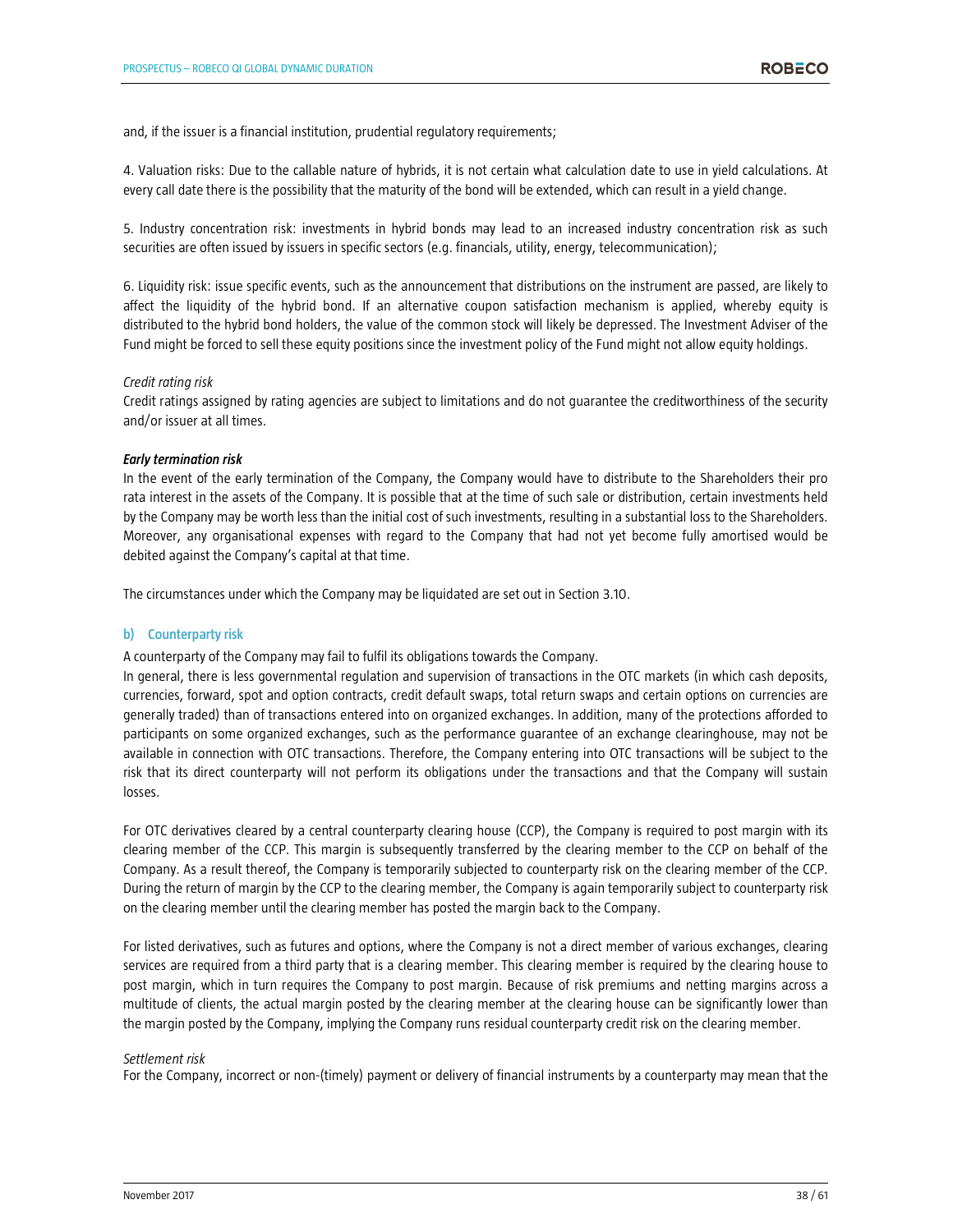settlement via a trading system cannot take place (on time) or in line with expectations.

#### *Depositary risk*

The financial instruments in the portfolio of the Company are placed in custody with a reputable bank (the "Depositary") or its duly appointed sub-custodians. The Company runs the risk that its assets placed in custody may be lost as a result of the liquidation, insolvency, bankruptcy, negligence of, or fraudulent activities by, the Depositary or the sub-custodian appointed by it.

# **c) Liquidity risk**

#### *Asset liquidity risk*

The actual buying and selling prices of financial instruments in which the Company invests partly depend upon the liquidity of the financial instruments in question. It is possible that a position taken on behalf of the Company cannot be liquidated in good time at a reasonable price due to a lack of liquidity in the market in the context of supply and demand and potentially result in the suspension or restriction of purchase and issue of Shares.

Financial derivative transactions are also subject to liquidity risk. Given the bilateral nature of OTC positions are, liquidity of these transactions cannot be guaranteed. The operations of OTC markets may affect the Company's investment via OTC markets.

From time to time, the counterparties with which the Company effects transactions might cease making markets or quoting prices in certain instruments. In such instances, the Company might be unable to enter into a desired transaction or to enter into an offsetting transaction with respect to an open position, which might adversely affect its performance.

The Company has access to an overdraft facility, established with the Depositary, intended to provide for short term .temporary financing if necessary and within the permitted limits under Luxembourg laws and regulations. Borrowings pursuant to the overdraft facility are subject to interest at a rate mutually agreed upon between the Company and the Depositary and pledged underlying assets of the Company's portfolio.

#### *Large redemption risk*

As the Company is an open-ended Fund, the Company can in theory be confronted on each Valuation Day with a large total redemption. In such a case, investments must be sold in the short term in order to comply with the repayment obligation towards the redeeming Shareholders. This may be detrimental to the results of the Company and potentially result in the suspension or restriction of purchase and issue of Shares.

#### *Risk of suspension or restriction of purchase and issue*

Under specific circumstances, for example if a risk occurs as referred to in this chapter, the issue and purchase of Shares may be restricted or suspended. Shareholders run the risk that they cannot always buy or sell Shares during such a period.

#### **d) Risk of use of financial derivative instruments**

Financial derivative instruments are subject to a variety of risks mentioned in this chapter. Risks unique to financial derivative instruments include:

#### *Basis Risk*

Financial derivative instruments can be subject to basis risk: in adverse market conditions the price of the derivative instrument, such as interest rate swaps, total return swaps and credit default swaps, might not be perfectly correlated with the price of the underlying asset. This could have an adverse effect on investment returns.

#### *Leverage risk*

The Company may make use of derivative instruments, techniques or structures. They may be used for hedging risks, and for achieving investment objectives and ensuring efficient portfolio management. These instruments may present a leverage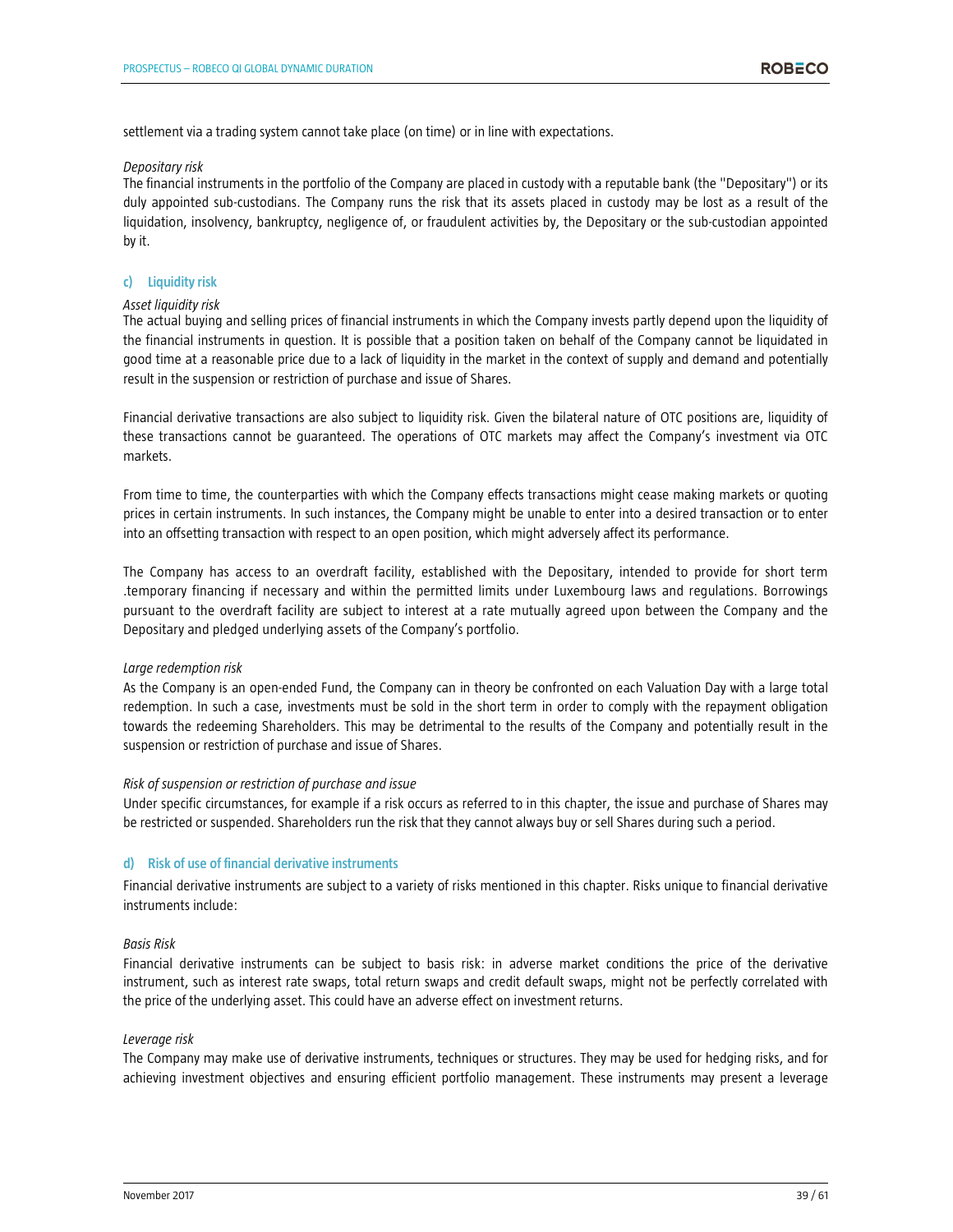effect, which will increase the Company's sensitivity to market fluctuations. Given the leverage effect embedded in derivative instruments, such investments may result in higher volatility or even a total loss of the Class's assets within a short period of time.

#### *Risk introduced by short synthetic positions*

The Company may use derivatives to take short synthetic positions in some investments. Should the value of such investment increase, it will have a negative effect on the Company's value. In extreme market conditions, the Company may be faced with theoretically unlimited losses. Such extreme market conditions could mean that investors could, in certain circumstances, face minimal or no returns, or may even suffer a loss on such investments.

#### *Hedging Transactions Risks for certain Classes of Shares*

The attention of the investors is drawn to the fact that the Company has several Classes of Shares which distinguish themselves by, inter alia, their reference currency as well as currency hedging or inflation hedging at Class of Shares level. Investors are therefore exposed to the risk that the Net Asset Value of a Class of Shares can move unfavourably vis-à-vis another Class of Shares as a result of hedging transactions performed at the level of the hedged Class of Shares.

#### *Counterparty and collateral risks*

In relation to financial derivatives, Investors must notably be aware that (A) in the event of the failure of the counterparty there is the risk that collateral received may yield less than the exposure on the counterparty, whether because of inaccurate pricing of the collateral, adverse market movements, a deterioration in the credit rating of issuers of the collateral, or the illiquidity of the market in which the collateral is traded; that (B) (i) delays in recovering cash collateral placed out, or (ii) difficulty in realising collateral may restrict the ability of the Company to meet redemption requests, security purchases or, more generally, reinvestment.

#### **e) Risk of lending financial instruments**

In the case of financial-instrument lending transactions, the Company runs the risk that the recipient cannot comply with its obligation to return the lent financial instruments on the agreed date or furnish the additional requested collateral. The lending policy of the Company is designed to control these risks as much as possible.

In relation to securities lending transactions, investors must notably be aware that (A) if the borrower of securities lent by the Company fail to return these there is a risk that the collateral received may realise less than the value of the securities lent out, whether due to inaccurate pricing, adverse market movements, a deterioration in the credit rating of issuers of the collateral, or the illiquidity of the market in which the collateral is traded; that (B) in case of reinvestment of cash collateral such reinvestment may (i) create leverage with corresponding risks and risk of losses and volatility, or (ii) introduce market exposures inconsistent with the objectives of the Company, or (iii yield a sum less than the amount of collateral to be returned; and that (C) delays in the return of securities on loans may restrict the ability of the Company to meet delivery obligations under security sales.

# **f) Risk of (reverse) repurchase agreements**

In relation to (reverse) repurchase agreements, investors must notably be aware that (A) in the event of the failure of the counterparty with which securities (cash) of the Company has been placed there is the risk that collateral received may yield less than the securities (cash) placed out, whether because of inaccurate pricing of a traded instrument, adverse market movements, or the illiquidity of the market in which the securities are traded; and that (B) difficulty in realizing collateral may restrict the ability of the Company to security purchases or, more generally, reinvestment.

# **g) Sovereign risk (or country risk)**

The Company may invest in bonds and other marketable debt securities and instruments of issuers located in various countries and geographic regions. The economies of individual countries may differ favorably or unfavorably from each other having regard to: gross domestic product or gross national product, rate of inflation, capital reinvestment, resource self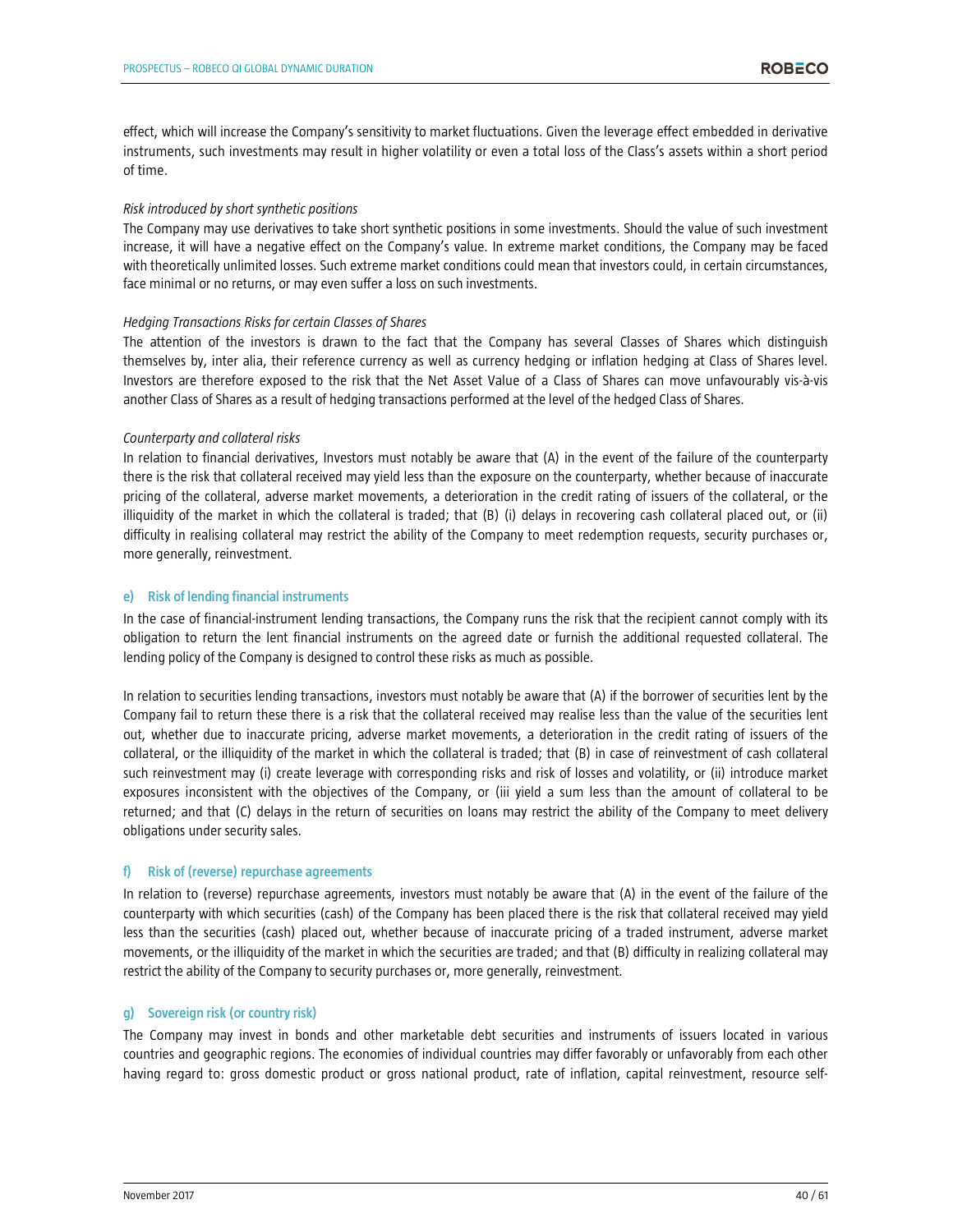sufficiency and balance of payments position. The reporting, accounting and auditing standards of issuers may differ, in some cases significantly, from country to country in important respects and less information from country to country may be available to investors in securities or other assets. Nationalization, expropriation or confiscatory taxation, currency blockage, political changes, government regulation, political or social instability or diplomatic developments could affect adversely the economy of a country or the Company's investments in such country. In the event of expropriation, nationalization or other confiscation, the Company could lose its entire investment in the country involved. In addition, laws in countries governing business organizations, bankruptcy and insolvency may provide limited protection to security holders such as the Company.

#### **h) Valuation risk**

The assets of the Company are subjected to valuation risk. This entails the financial risk that an asset is mispriced. Valuation risk can stem from incorrect data or financial modelling.

For derivatives valuation risk can arise out of different permitted valuation methods and the inability of derivatives to correlate perfectly with underlying securities, rates and indices. Many derivatives, in particular over-the-counter derivatives, are complex and often valued subjectively and the valuation can only be provided by a limited number of market professionals which often are acting as counterparties to the transaction to be valued, which may prejudice the independence of such valuations. Inaccurate valuations can result in increased cash payment requirements to counterparties or a loss of value of the Company.

# **i) Fiscal risk**

During the existence of the Company, the applicable tax regime may change such that a favourable circumstance at the time of subscription could later become less favourable, whether or not with retroactive effect.

A number of important fiscal aspects of the Company are described in the chapter on "Taxation ". The Company expressly advises (potential) Shareholders to consult their own tax adviser in order to obtain advice about the fiscal implications associated with any investment in any of the Company before investing.

# **j) Operational risk**

The operational infrastructure which is used by the Company carries the inherent risk of potential losses due among other things processes, systems, staff and external events.

#### **k) Outsourcing risk**

The risk of outsourcing activities is that this third party may not comply with its obligations, notwithstanding existing agreements.

#### **l) Model risk**

The Company may apply models to make investment decisions. The risk exists that the models used to make these investment decisions do not perform the tasks they were designed to.

#### **m) FATCA related risks**

Although the Company will be required to comply with obligations set forth under Luxembourg regulations and will attempt to satisfy any obligations until such regulations are in force and to avoid the imposition of any FATCA penalty withholding, no assurance can be given that the Company will be able to achieve this and/or satisfy such FATCA obligations. If the Company becomes subject to a FATCA penalty withholding as a result of the FATCA regime, the value of the Shares held by Shareholders may suffer material losses.

**Prospective Investors should read the entire Prospectus and consult with their legal, tax and financial advisers before making any decision to invest in the Company.**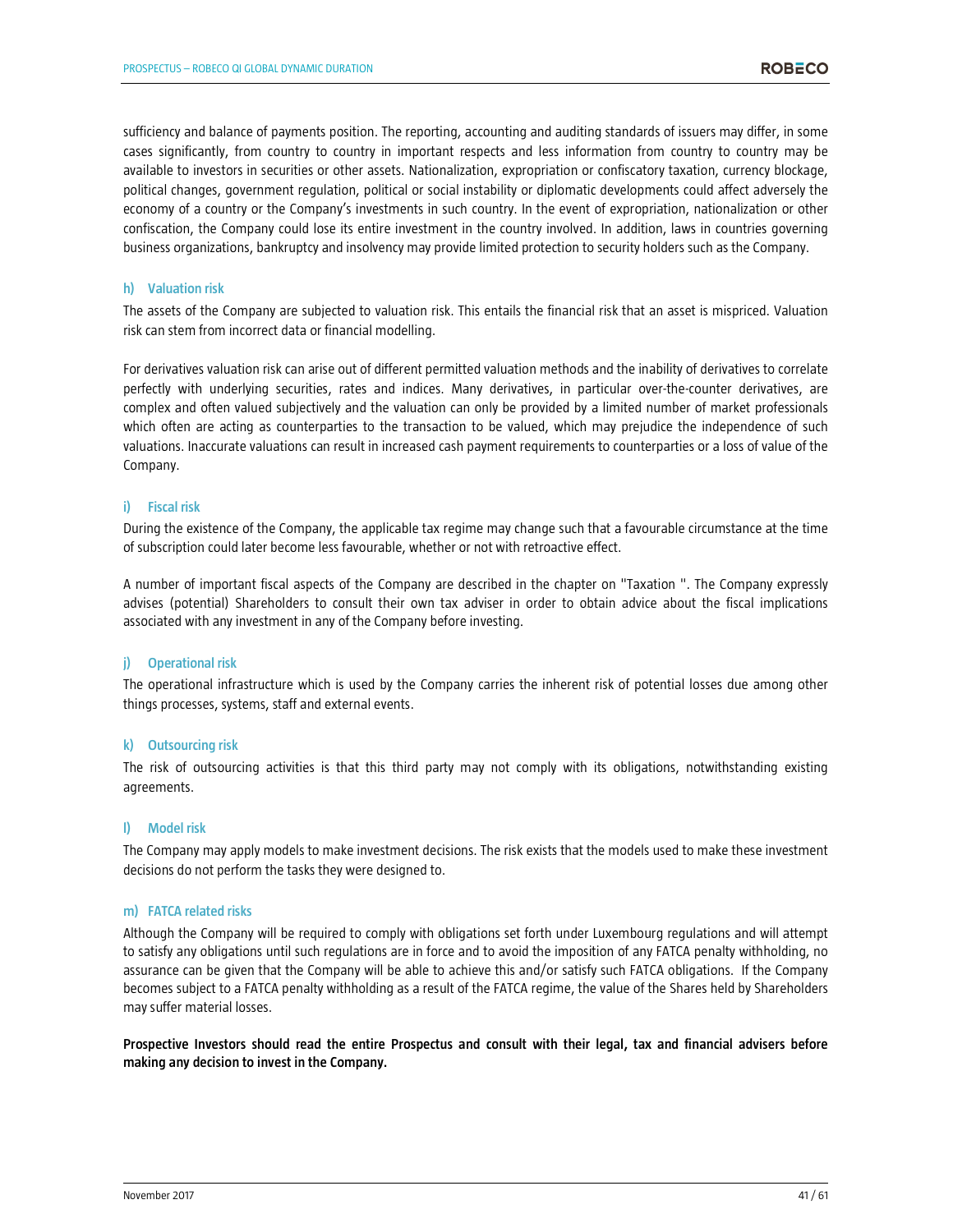**Moreover, the attention of the Investors is drawn to the fact that the Company may use derivative instruments. These instruments may present a leverage effect, which will increase the Company's sensitivity to market fluctuations. Refer to Appendix III Financial Risk Management for information about the global exposure of the Company.**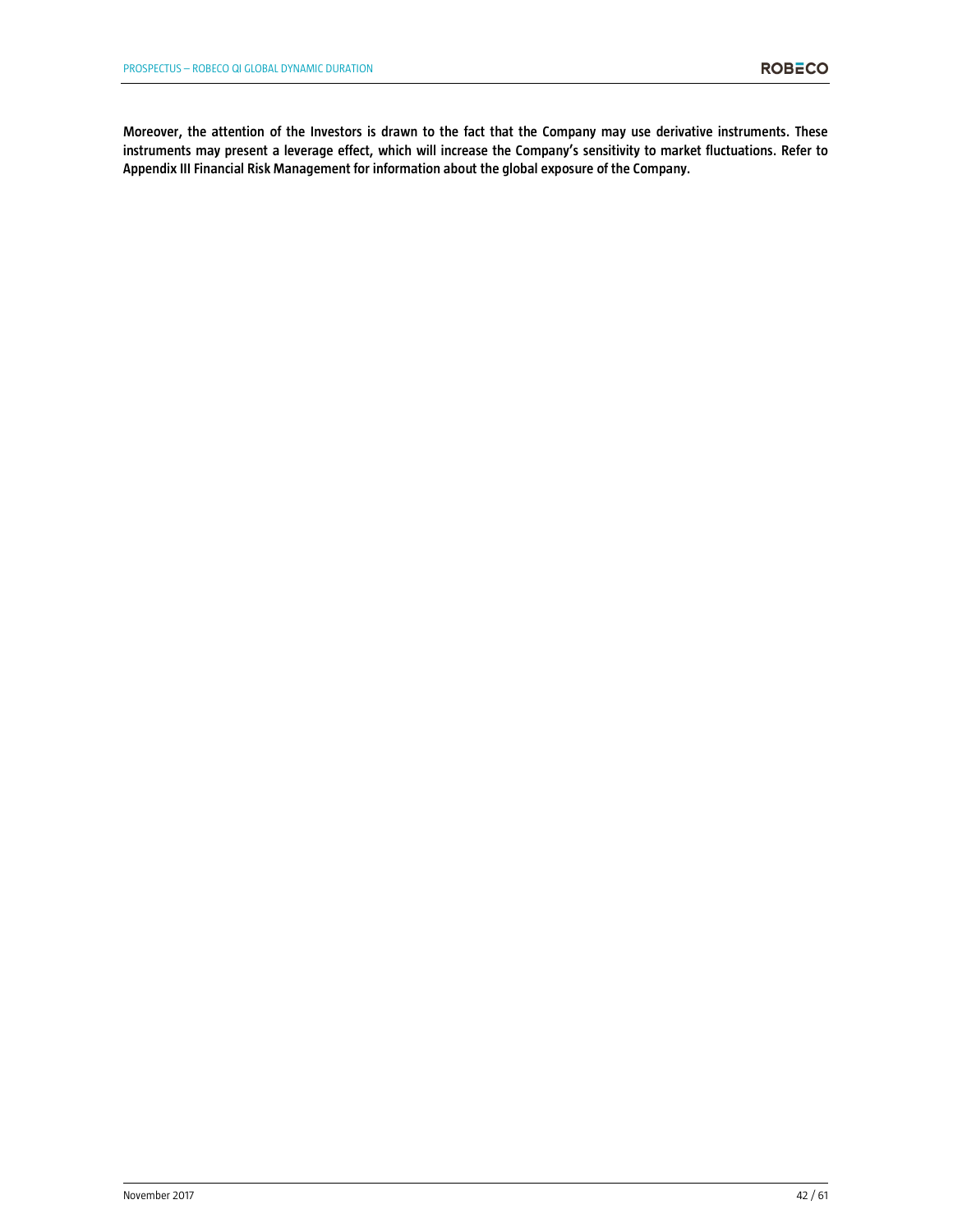# **APPENDIX I – INVESTMENT POLICY AND RISK PROFILE**

**Investment policy** The investment objective of the Company is to provide a high total return.

The Company will invest primarily (in other words, at any time at least two thirds of its total assets) in bonds and other marketable debt securities and instruments (which may include short dated fixed or floating rate securities) of issuers from any member State of the OECD or (supranational) issuers guaranteed by one or more member States of the OECD and with a minimal rating of "A", as measured by Standard & Poor's or other recognised credit rating agencies. The Company may not invest in equity securities provided however that the Company may invest up to 10 % of its net assets in shares or units of other UCITS/UCI. The Company may invest up to 25 % of its total assets in convertible bonds, including up to 5% of its total assets in contingent convertible bonds, or option linked bonds, and up to one third of its total assets in money market instruments. The portfolio's duration will be actively managed to realise the highest possible investment return.

The Company's investment strategy is entirely driven by a proprietary model. This model combines economic variables (such as economic growth, inflation, monetary policy) and technical variables (such as valuation, seasonality, trend) to assess the attractiveness of the various bond markets. The model uses financial-market indicators to capture expectations for the economic variables.

Taking positions in currencies other than the EUR is not one of the Company's principal objectives. The Company may hold ancillary liquid assets comprising cash and cash equivalents (including money market instruments).

The Company will invest in financial derivative instruments for hedging and optimal portfolio management purposes but also to actively take positions in the global bond, money market and currency markets. In case the Company uses derivatives for other purposes than duration and/or currency adjustments, the underlying of such investments respects the investment policy. The buying or selling of exchange traded and over-the-counter derivatives are permitted, including but not limited to futures (including but not limited to interest rate futures, bond futures, swap note futures), options, swaps (including but not limited to interest rate swaps, credit default swaps ("CDS"), index swaps, CDS basket swaps and cross currency swaps) and currency forwards.

Whilst using their best endeavours to attain the Company's investment objective, the Directors cannot guarantee whether and to what extent the investment objective will be achieved. Investors should thus consider an investment in the Company in the longer term perspective of realising an enhanced total return.

**Risk profile of the Company** The investments in bonds and debt instruments may involve risks (for example linked to the default of the issuers, exchange rates, interest rates, liquidity and inflation).

> The Company's investments are subject to market fluctuations. No assurance can, therefore, be given that the Company's investment objective will be achieved. It cannot be guaranteed either that the value of a Share in the Company will not fall below its value at the time of acquisition.

**Profile of the typical Investor**  The Company is suitable for Investors who see funds as a convenient way of participating in capital market developments. It is also suitable for informed and/or experienced Investors wishing to attain defined investment objectives. The Company does not provide a capital guarantee. The Investor must be able to accept moderate volatility. The Company is suitable for Investors who can afford to set aside the capital for at least 2-3 years. It can accommodate the investment objective of capital growth, income and/or portfolio diversification.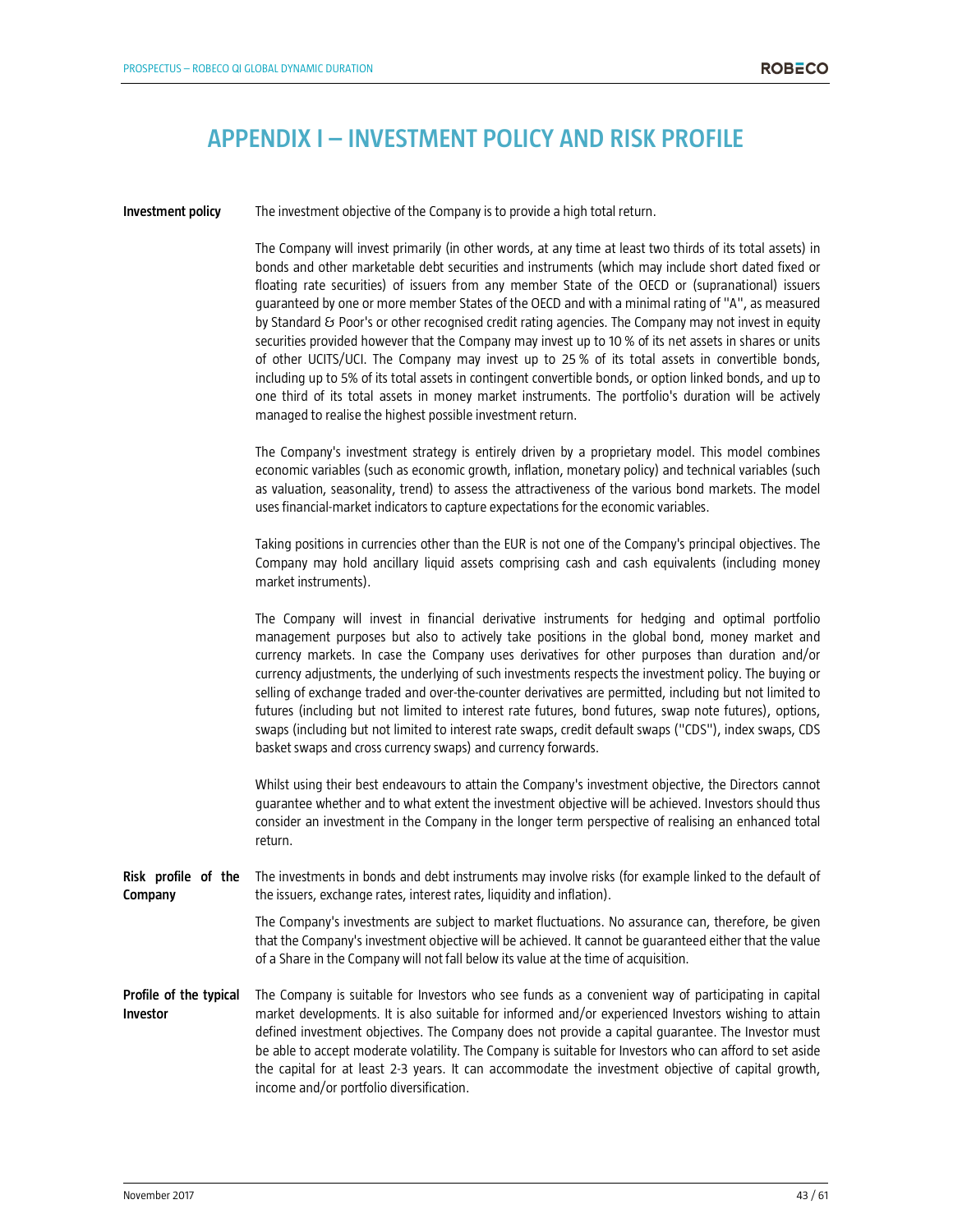Please note that such information is provided for reference only and investors should consider their own circumstances, including without limitation, their own risk tolerance level, financial circumstance, investment objective etc., before making any investment decisions. If in doubt, investors should seek professional advice.

| <b>Share Classes</b>        | <b>Management Fee</b> | Service fee | <b>Type</b>  |
|-----------------------------|-----------------------|-------------|--------------|
| Regular share classes       |                       |             |              |
| Class AH                    | 1.50%                 | 0.12%       | Accumulating |
| Class A1H                   | 1.50%                 | 0.12%       | Distributing |
| Class BH                    | 0.70%                 | 0.12%       | Distributing |
| Class BxH                   | 0.70%                 | 0.12%       | Distributing |
| Class DH                    | 0.70%                 | 0.12%       | Accumulating |
| Class D2H                   | 2.00%                 | 0.12%       | Accumulating |
| Class D3H                   | 2.00%                 | 0.12%       | Distributing |
| Class EH                    | 0.70%                 | 0.12%       | Distributing |
| Class MH                    | 1.75%                 | 0.12%       | Accumulating |
| Class M2H                   | 2.50%                 | 0.12%       | Accumulating |
| Class M3H                   | 2.50%                 | 0.12%       | Distributing |
| Privileged share classes    |                       |             |              |
| Class CH                    | 0.35%                 | 0.12%       | Distributing |
| Class CxH                   | 0.35%                 | 0.12%       | Distributing |
| Class FH                    | 0.35%                 | 0.12%       | Accumulating |
| Class GH                    | 0.35%                 | 0.12%       | Distributing |
| Institutional share classes |                       |             |              |
| Class IH                    | 0.35%                 | 0.08%       | Accumulating |
| Class IBH                   | 0.35%                 | 0.08%       | Distributing |
| Class IBxH                  | 0.35%                 | 0.08%       | Distributing |
| Class IEH                   | 0.35%                 | 0.08%       | Distributing |
| Class IExH                  | 0.35%                 | 0.08%       | Distributing |
| Class ZH                    | 0.00%                 | 0.00%       | Accumulating |
| Class ZBH                   | 0.00%                 | 0.00%       | Distributing |
| Class ZEH                   | 0.00%                 | 0.00%       | Distributing |

See Section 3.1 for a more detailed description of all Fees and Expenses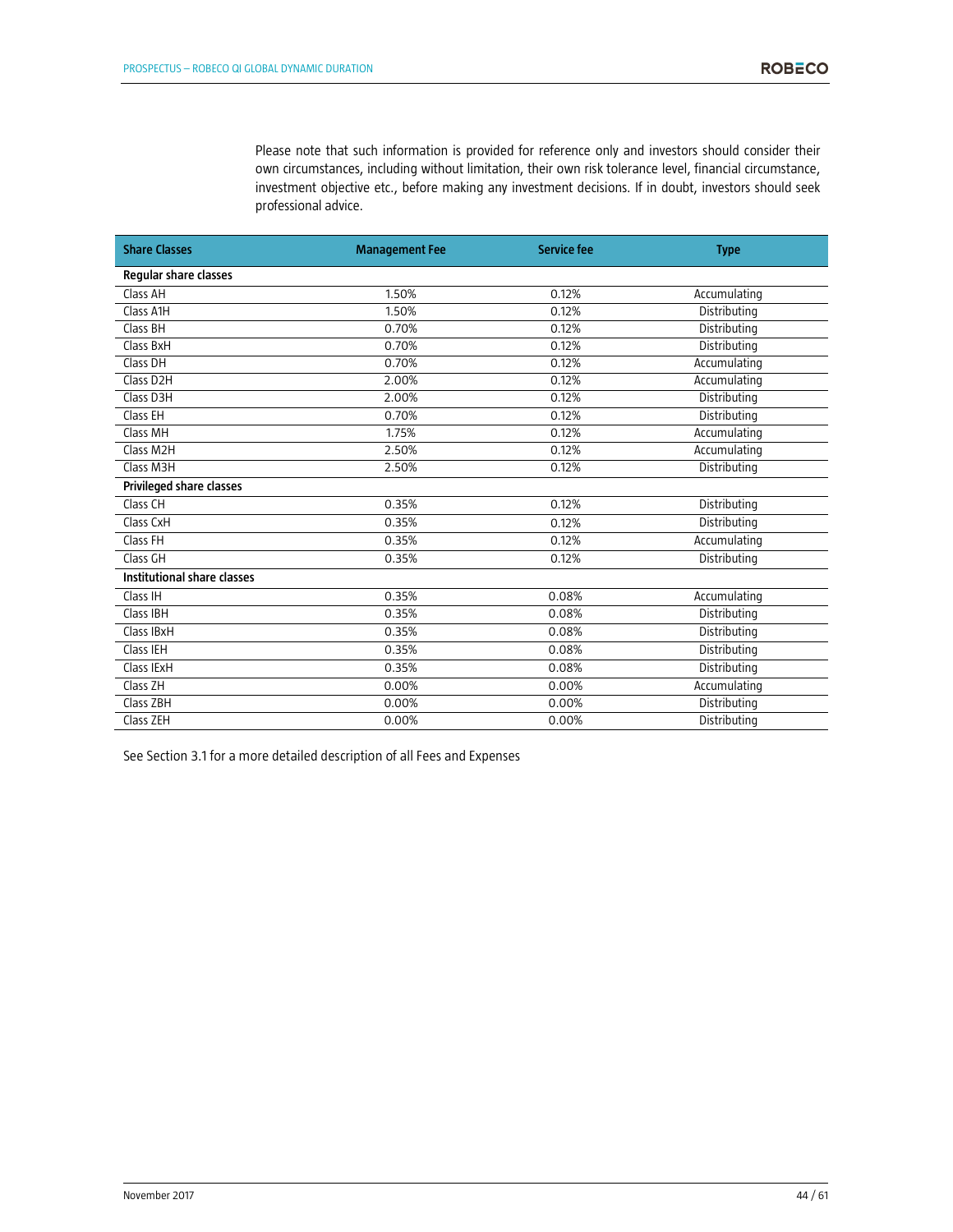# **APPENDIX II – INVESTMENT RESTRICTIONS**

Under the Articles of Incorporation of the Company, the Board of Directors has broad investment powers. In connection with the implementation of the above policy, the Board of Directors has fixed the following investment restrictions.

For the purpose of the investment restrictions, the following definitions will apply:

| Eligible State           | any Member State of the EU or any other state in Eastern and Western Europe, Asia, Africa,<br>Australia, North America, South America and Oceania;                                                                                                                        |  |  |  |
|--------------------------|---------------------------------------------------------------------------------------------------------------------------------------------------------------------------------------------------------------------------------------------------------------------------|--|--|--|
| EU                       | European Union;                                                                                                                                                                                                                                                           |  |  |  |
| <b>Member State</b>      | means a Member State of the EU as defined in the Law;                                                                                                                                                                                                                     |  |  |  |
| money market instruments | instruments normally dealt in on the money market which are liquid, and have a value which<br>can be accurately determined at any time;                                                                                                                                   |  |  |  |
| <b>OECD</b>              | Organisation for Economic Co-operation and Development;                                                                                                                                                                                                                   |  |  |  |
| Regulated Market         | a market within the meaning of Article 4.1.14 of Directive 2004/39/EC or any other Directive<br>amending or replacing Directive 2004/39/EC and any other market in any Eligible State<br>which is regulated, operates regularly and is recognized and open to the public; |  |  |  |
| third country            | a state other than a Member State;                                                                                                                                                                                                                                        |  |  |  |
| transferable securities  | shares and other securities equivalent to shares,<br>$\blacksquare$<br>bonds and other debt instruments,<br>any other negotiable securities which carry the right to acquire any such transferable<br>securities by subscription or exchange,                             |  |  |  |
|                          | excluding techniques and instruments relating to transferable securities and money market<br>instruments;                                                                                                                                                                 |  |  |  |
| <b>UCITS</b>             | an Undertaking for Collective Investment in Transferable Securities authorised pursuant to<br>Directive 2009/65/EC, as may be amended;                                                                                                                                    |  |  |  |
| other UCI                | an Undertaking for Collective Investment within the meaning of the first and second indents<br>of Article 1(2) of Directive 2009/65/EC, as may be amended.                                                                                                                |  |  |  |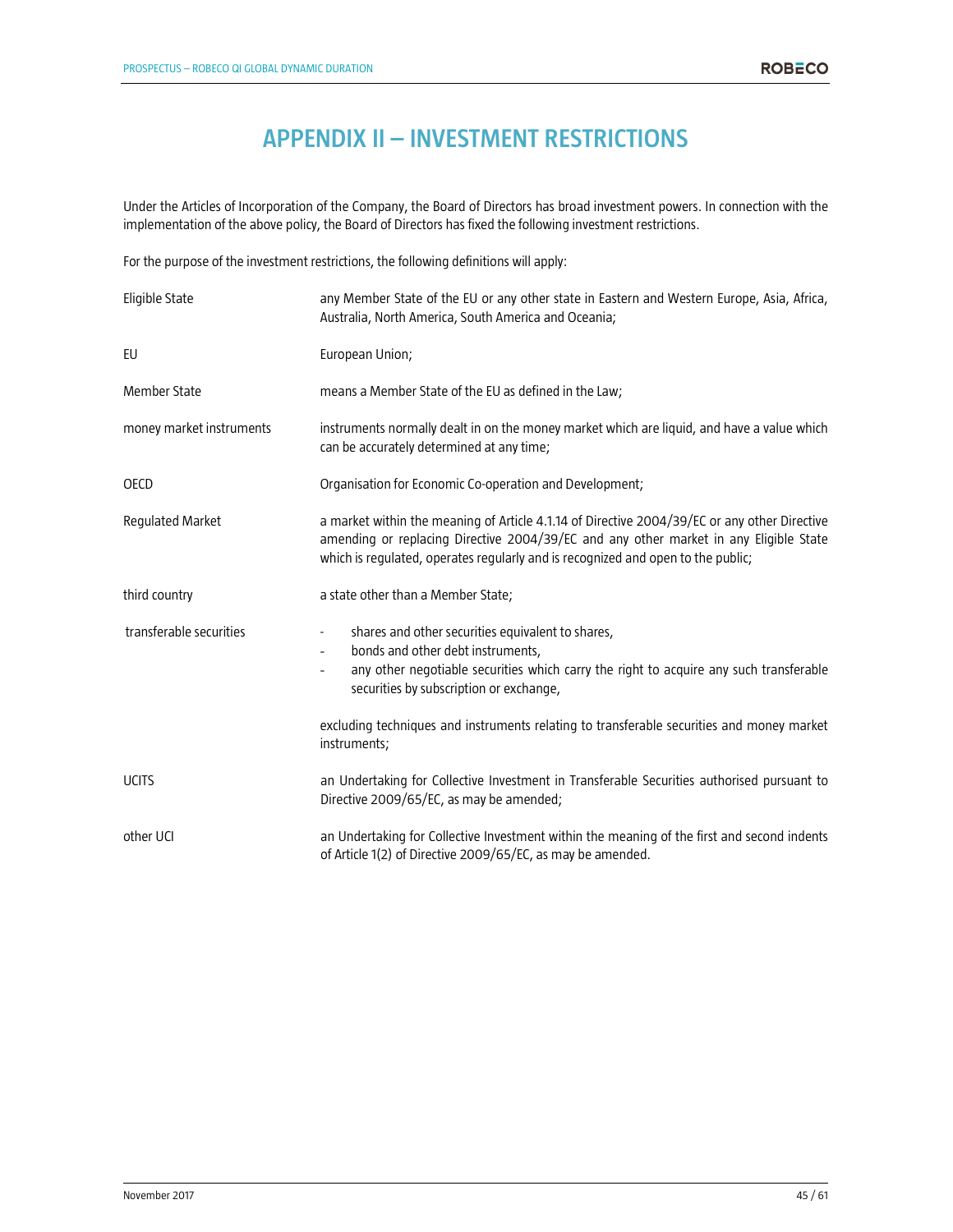- 1. a) The Company shall only invest in:
	- (i) transferable securities and money market instruments dealt in on a Regulated Market; and/or
	- (ii) recently issued transferable securities provided that the terms of the issue include an undertaking that application will be made for admission to the official listing on a Regulated Market and provided such admission will be secured within a year of issue.
	- (iii) units of UCITS and/or other UCIs, whether situated in a Member State or not, provided that:
		- such other UCIs have been authorised and are subject to supervision under the laws of those countries which can provide that they are subject to supervision considered by the CSSF to be equivalent to that laid down in European Community Law and that cooperation between authorities is sufficiently ensured,
		- the level of protection for unitholders in such other UCIs is equivalent to that provided for unitholders in a UCITS, and in particular that the rules on assets segregation, borrowing, lending, and uncovered sales of transferable securities and money market instruments are equivalent to the requirements of directive 2009/65/EEC,
		- the business of such other UCIs is reported in half-yearly and annual reports to enable an assessment of the assets and liabilities, income and operations over the reporting period,
		- no more than 10% of the assets of the UCITS or of the other UCIs, whose acquisition is contemplated, can, according to their constitutional documents, in aggregate be invested in units of other UCITS or other UCIs;
		- the UCITS and UCIs in which the Company will invest will have similar investment policies to the one of the Company; and/or
	- (iv) deposits with credit institutions which are repayable on demand or have the right to be withdrawn, and maturing in no more than 12 months, provided that the credit institution has its registered office in a Member State or if the registered office of the credit institution is situated in a third country provided that it is subject to prudential rules considered by the Luxembourg regulator as equivalent to those laid down in Community law; and/or
	- (v) financial derivative instruments, including equivalent cash-settled instruments, dealt in on a Regulated Market and/or financial derivative instruments dealt in over-the-counter ("OTC derivatives"), provided that:
		- the underlying consists of instruments covered by this section (1) (a), financial indices, interest rates, foreign exchange rates or currencies, in which the Company may invest according to its investment objective;
		- the counterparties to OTC derivative transactions are institutions subject to prudential supervision, and belonging to the categories approved by the Luxembourg supervisory authority;
		- the OTC derivatives are subject to reliable and verifiable valuation on a daily basis and can be sold, liquidated or closed by an offsetting transaction at any time at their fair value at the Company's initiative.

and/or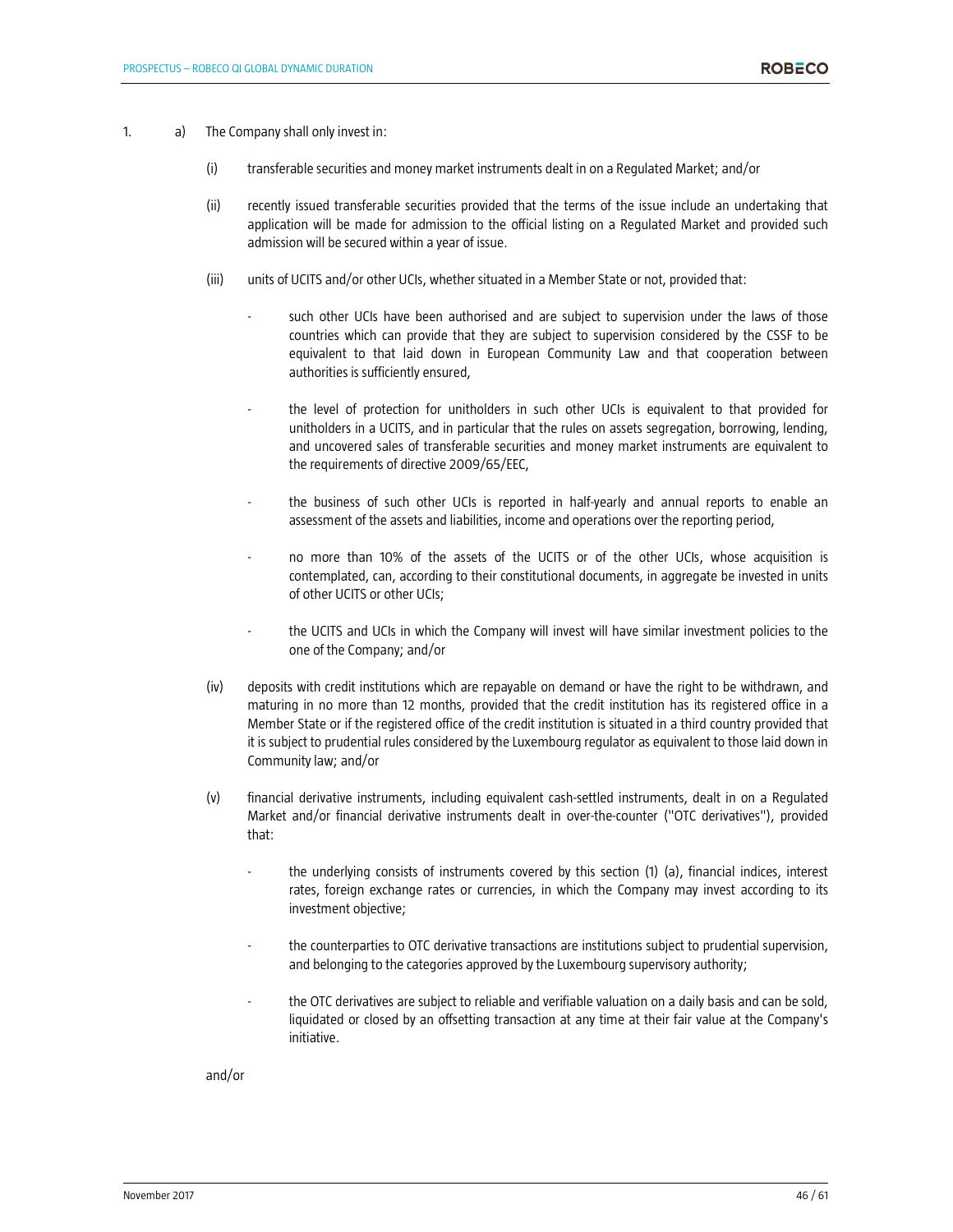- (vi) money market instruments other than those dealt in on a Regulated Market, if the issue or the issuer of such instruments are themselves regulated for the purpose of protecting Investors and savings, and provided that such instruments are:
	- issued or guaranteed by a central, regional or local authority or by a central bank of a Member State, the European Central Bank, the European Union or the European Investment Bank, a third country or, in case of a Federal State, by one of the members making up the federation, or by a public international body to which one or more EU member states belong, or
	- issued by an undertaking any securities of which are dealt in on Regulated Markets, or

issued or guaranteed by an establishment subject to prudential supervision, in accordance with criteria defined by Community law, or by an establishment which is subject to and complies with prudential rules considered by the CSSF to be at least as stringent as those laid down by Community law, or

- issued by other bodies belonging to the categories approved by the CSSF provided that investments in such instruments are subject to investor protection equivalent to that laid down in the first, the second or the third indent and provided that the issuer is a company whose capital and reserves amount to at least ten million euro (EUR 10,000,000) and which presents and publishes its annual accounts in accordance with the fourth directive 78/660/EEC<sup>1</sup>, is an entity which, within a group of companies which includes one or several listed companies, is dedicated to the financing of the group or is an entity which is dedicated to the financing of securitisation vehicles which benefit from a banking liquidity line.
- b) The Company may invest its assets in transferable securities and money market instruments other than those mentioned above (a), but only up to a maximum of 10% of its net assets;
- 2. The Company may hold ancillary liquid assets.
- 3. (i) a) The Company shall not invest more than 10% of its net assets in transferable securities and money market instruments issued by the same issuing body.
	- b) The Company may not invest more than 20% of its total net assets in deposits made with the same body. The risk exposure to a counterparty of the Company in an OTC derivative transaction may not exceed 10% of its net assets when the counterparty is a credit institution referred to in (1) a) (iv) above or 5% of its net assets in other cases.
	- (ii) Moreover, the total value of the transferable securities and money market instruments held by the Company of issuing bodies in each of which it has invested more than 5% of its net assets must not exceed 40% of the value of its net assets.

This limitation does not apply to deposits and OTC derivative transactions made with financial institutions subject to prudential supervision where this would lead to investment of more than 20% of its assets in a single body, any of the following:

Notwithstanding the individual limits laid down in paragraph 3) (i), the Company may not combine:

investments in transferable securities or money market instruments issued by that body,

l

<sup>1</sup> This directive has been repealed and replaced by Directive 2013/34/EU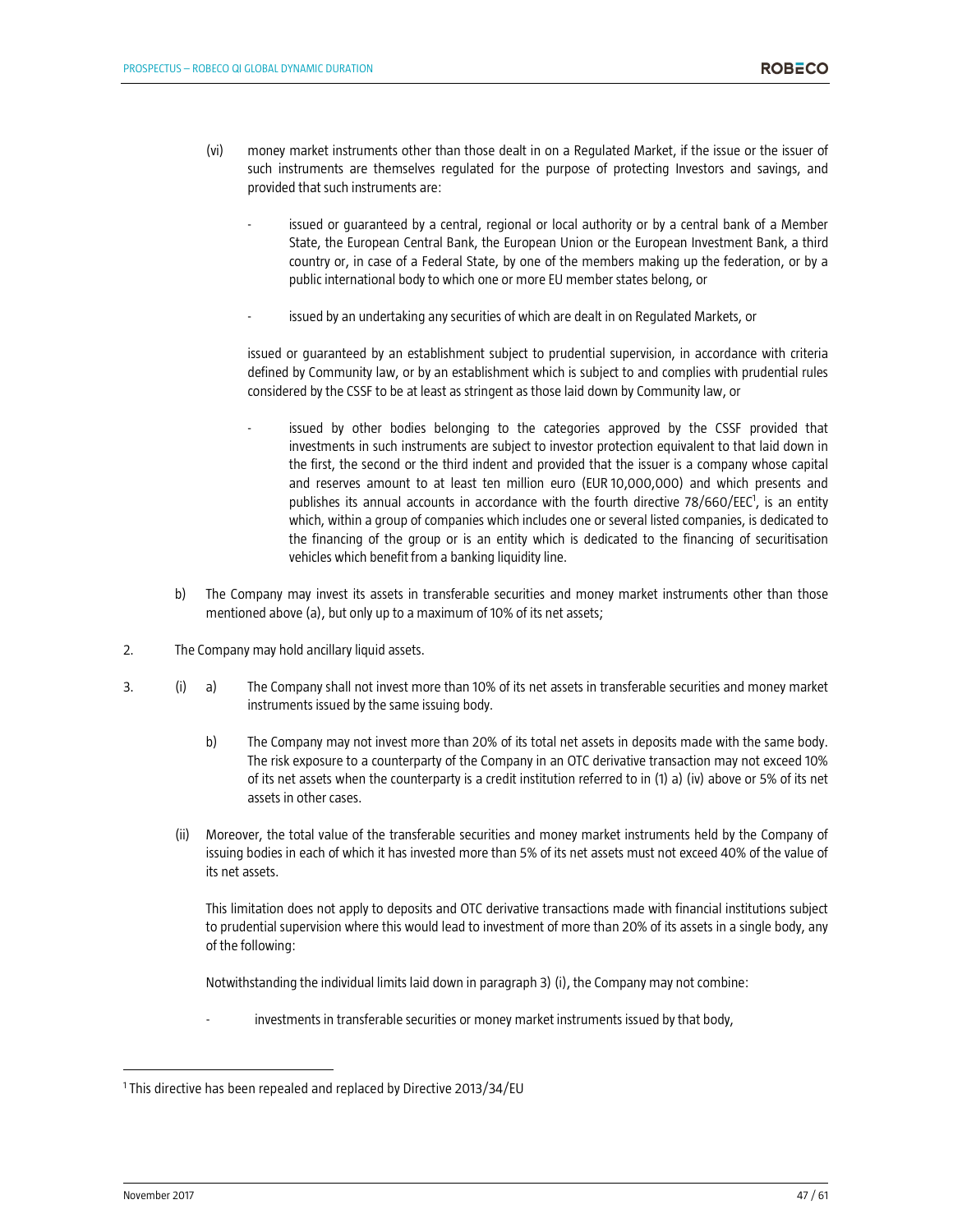- deposits made with that body, and/or
- exposures arising from OTC derivative transactions undertaken with that body.
- (iii) The limit of 10% laid down in sub-paragraph 3) (i) a) above will be increased to a maximum of 35% in respect of transferable securities or money market instruments which are issued or guaranteed by a Member State, by its public local authorities, or any other Eligible State or by public international bodies of which one or more Member States belongs.
- (iv) The limit of 10% laid down in sub-paragraph (i) a) is increased to 25% for certain bonds when they are issued by a credit institution which has its registered office in a Member State and is subject by law, to special public supervision designed to protect bondholders. In particular, sums deriving from the issue of these bonds must be invested in conformity with the law in assets which, during the whole period of validity of the bonds, are capable of covering claims attaching to the bonds and which, in case of bankruptcy of the issuer, would be used on a priority basis for the repayment of principal and payment of the accrued interest.

If the Company invests more than 5% of its net assets in the bonds referred to in this sub-paragraph and issued by one issuer, the total value of such investments may not exceed 80% of the net assets of the Company.

(v) The transferable securities and money market instruments referred to in sub-paragraphs (iii) and (iv) shall not be included in the calculation of the limit of 40% stated in paragraph 3) (ii) above;

The limits set out in sub-paragraphs (i), (ii) and (iii) may not be aggregated and, accordingly, investments in transferable securities or money market instruments issued by the same issuing body, in deposits or in derivative instruments effected with the same issuing body may not, in any event, exceed a total of 35% of the Company's net assets;

Companies which are part of the same group for the purposes of the establishment of consolidated accounts, as defined in accordance with directive 83/349/EEC or in accordance with recognised international accounting rules, are regarded as a single body for the purpose of calculating the limits contained in this paragraph 3).

The Company may cumulatively invest up to 20% of the net assets in transferable securities and money market instruments within the same group.

- **(vi) Notwithstanding the above provisions, the Company is duly authorised to invest up to 100% of its net assets, in accordance with the principle of risk spreading, in different transferable securities and money market instruments issued or guaranteed by a Member State of the OECD, or by Singapore or any member state of the G20 or international public bodies of which one or more Member States belongs. The Company may invest up to 100% of the net assets as described above if it holds securities from at least six different issues on the condition that securities from any one issue may not account for more than 30% of the total net assets of the Company.**
- 4. The Company shall not invest in real estate, in commodities or in investments which involve unlimited liability.
- 5. (i) The Company may acquire units of the UCITS and/or other UCIs referred to in paragraph 1) a) (iii), provided that no more than 10% of its net assets be invested, in aggregate, in the units of UCITS or other UCIs or in one single such UCITS or UCI.
	- (ii) The underlying investments held by the UCITS or other UCIs in which the Company invests do not have to be considered for the purpose of the investment restrictions set forth under 3 above.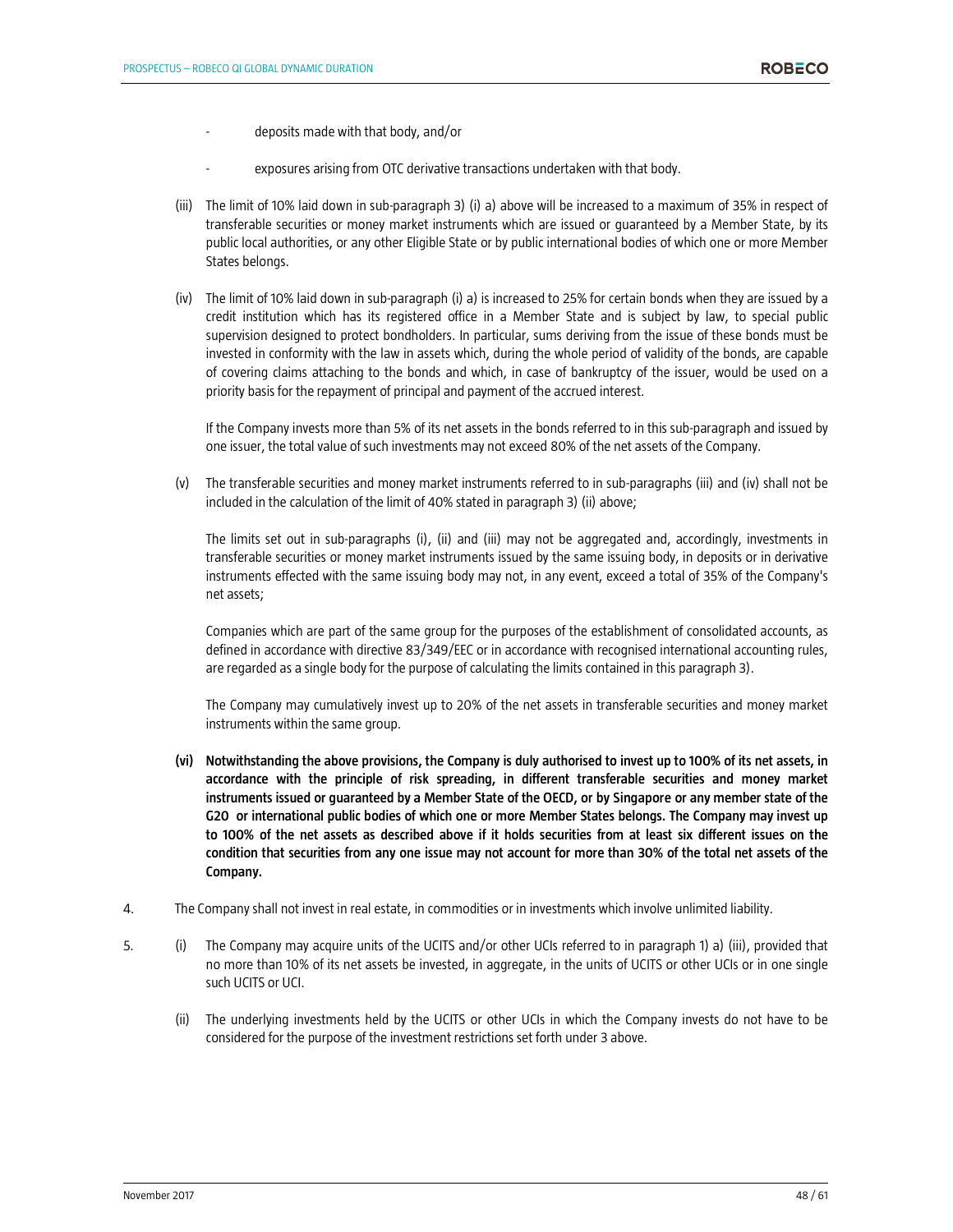(iii) When the Company invests in the units of UCITS and/or other UCIs that are managed, directly or by delegation, by the Management Company or by any other company with which the Management Company is linked by common management or control, or by a substantial direct or indirect holding, the Management Company or other company cannot charge management, subscription or redemption fees on account of the Company's investment in the units of such other UCITS and/or UCIs.

If any Company's investments in UCITS and other UCIs constitute a substantial proportion of the Company's assets, the total management fee (excluding any performance fee, if any) charged to the Company and each of the UCITS or other UCIs concerned shall not exceed 2.5% of the relevant net assets under management. The Company will indicate in its annual report the total management fees charged both to the Company and to the UCITS and other UCIs in which the Company has invested during the relevant period.

- (iv) The Company may acquire no more than 25% of the units of the same UCITS and/or other UCI. This limit may be disregarded at the time of acquisition if at that time the gross amount of the units in issue cannot be calculated. In case of a UCITS or other UCI with multiple compartments, this restriction is applicable by reference to all units issued by the UCITS or other UCI concerned, all compartments combined.
- 6. The Company shall not carry out uncovered sales of transferable securities, money market instruments or other financial instruments referred to above.
- 7. The Company may not acquire movable or immovable property.
- 8. The Company shall not underwrite or sub-write issues of securities.
- 9. The Company shall not make loans or give guarantees to third parties. This restriction shall not prevent the Company from acquiring transferable securities or money market instruments which are not fully paid up and lending portfolio securities.
- 10. The Company shall not acquire either precious metals or certificates representing them.
- 11. The Company shall not acquire any shares carrying voting rights which would enable it to exercise significant influence on the management of an issuing body. The Company shall not acquire more than:
	- 10% of the non-voting shares of the same issuer;
	- 10% of the debt securities of the same issuer:
	- 10% of the money market instruments of the same issuer;

The limits laid down in the second and third indents of this restriction 10 may be disregarded at the time of acquisition if at that time, the gross amount of debt securities or the net amount of the securities in issue cannot be calculated. Moreover, the limits set out in this restriction 10 are not applicable as regards securities referred to under article 48 paragraph 3) sub-paragraphs a), b), c), d) and e) of the Law.

12. The Company shall ensure that its global exposure relating to derivative instruments does not exceed the total Net Asset Value of its portfolio.

The exposure is calculated taking into account the current value of the underlying assets, the counterparty risk, foreseeable market movements and the time available to liquidate the positions. This shall also apply to the following subparagraphs.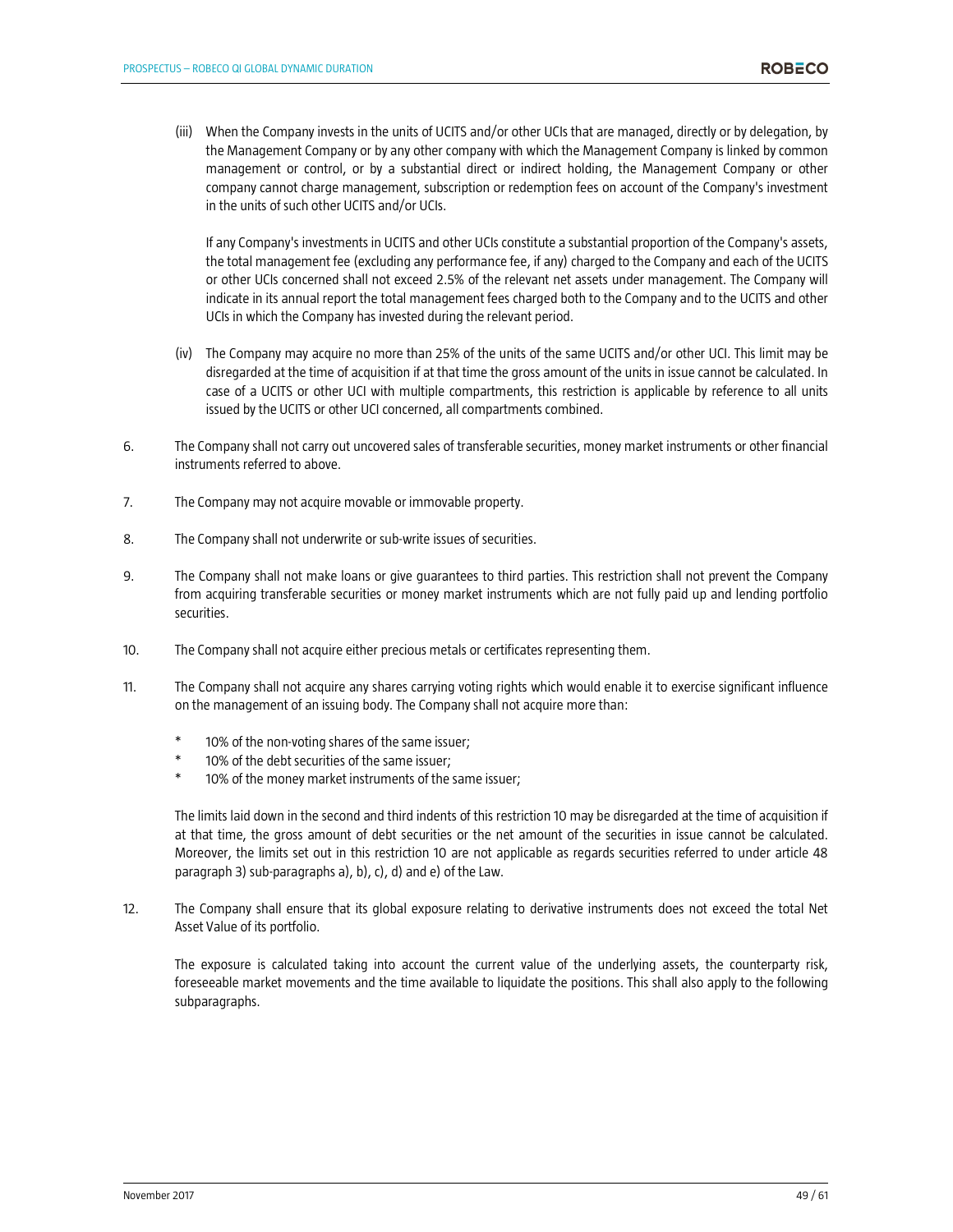The Company may invest, if provided in its investment policy and within the limits laid down in restriction 3. (iv) in financial derivative instruments provided that the exposure to the underlying assets does not exceed in aggregate the investment limits laid down in restrictions 3 (i) to 3 (iv). When the Company invests in index-based financial derivative instruments, these investments do not have to be combined to the limits laid down in restriction 3.

When a transferable security or money market instrument embeds a derivative, the latter must be taken into account when complying with the requirements of this restriction.

13. The Company is prohibited from borrowing. However, by way of derogation, the Company may borrow the equivalent of up to 10% of its net assets, provided that the borrowing is done on a temporary basis. The purchase of foreign currencies by way of back to back loans remains possible.

If the limits referred to above are exceeded for reasons beyond the control of the Company, or as a result of exercise of subscription rights, the Company must adopt as a priority objective for its sales transactions the remedying of that situation taking due account of the interest of the Shareholders.

To the extent that an issuer is a legal entity with multiple compartments where the assets of the compartment are exclusively reserved to the Investors in such compartment and to those creditors whose claim has arisen in connection with the creation, operation or liquidation of that compartment, each compartment is to be considered as a separate issuer for the purpose of the application of the risk spreading rules set out above.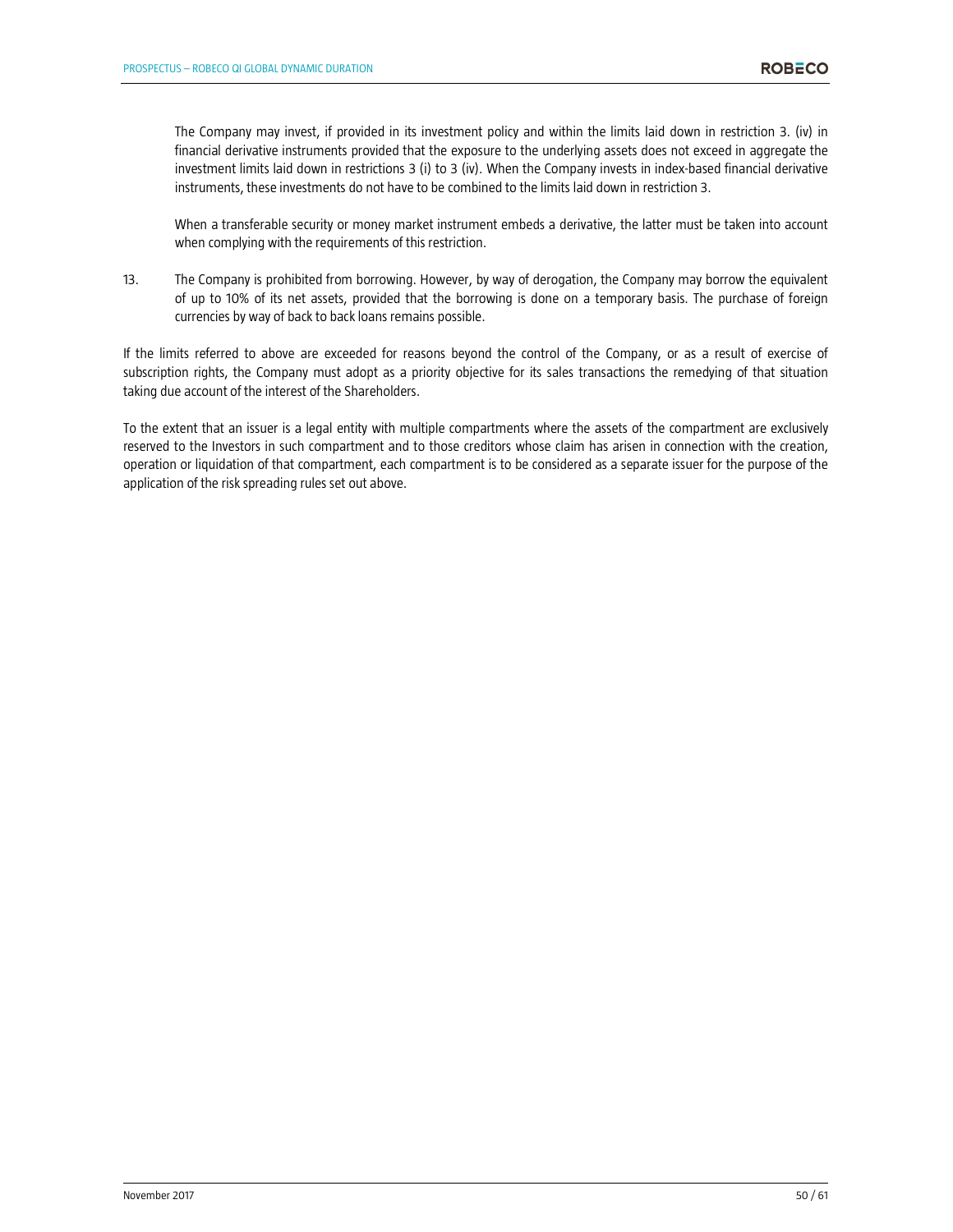# **APPENDIX III – FINANCIAL RISK MANAGEMENT**

The Management Company, on behalf of the Company, employs a risk-management process which enables it to monitor and measure the financial risk of the positions and their contribution to the overall risk profile of the Company. The Management Company, on behalf of the Company employs, if applicable, a process for accurate and independent assessment of the value of any OTC derivative instruments.

An independent risk management team is responsible for the implementation of financial risk management controls on behalf of the Management Company. From a financial risk management perspective, three main risk classifications are discerned, market risk, counterparty risk and liquidity risk. These are treated separately in this appendix.

#### *Market risk*

Risk controls are designed to limit the Company's market risk. The internal risk management methodology applied by the Management Company focuses on the tracking error, relative volatility versus the benchmark, absolute volatility and relative duration measures. Where appropriate, the extent to which the Company is exposed to market risk is restricted by means of limits on these risk measures. Derivative positions are included in the market risk calculations, by taking into account the economic exposures of each instrument to its underlying value(s). The use of market risk limits implicitly limits the economic exposure introduced by derivatives that can be introduced. In circumstances where the market risk of the Company is measured relative to an appropriate benchmark, where possible, the Company uses a widely accepted external (sub)-index as benchmark. On top of the above mentioned risk measures, results of stress scenarios are measured and monitored. Both the levels and relative (to the benchmark) stress test results are measured and monitored. Furthermore concentration limits vis-àvis the benchmark are monitored on a daily basis.

Next to the internal market risk measures, the table "Global exposure calculation" on the next page presents an overview of the method used to calculate the global exposure and the expected levels.

#### *Counterparty risk*

With respect to counterparty risk, procedures are in place with regard to the selection of counterparties, focusing on external credit ratings and market implied default probabilities (credit spreads). Counterparty exposure and concentration limits are computed and monitored on a frequent basis. Besides, counterparty risk is mitigated by securing appropriate collateral.

For counterparties to derivative (and OTC Swap) transactions to be accepted they are assessed on their creditworthiness based on external resources quoting the short-and long term rating and on credit spread as well as guarantees issued by the parent company of such counterparties, if any. The minimum acceptance level for a counterparty to be accepted is that it must have a long term mid rating higher or equal to A3 and a short term mid rating equal to P-1, expect for specific cases or circumstances. In addition to the external ratings, soft indicators are also examined when evaluating a new counterparty. While there are no predetermined legal status or geographical criteria applied in the selection of the counterparties, these elements are typically taken into account in the selection process. Selected counterparties comply with article 3 of the SFTR Regulation.

The creditworthiness of the derivative counterparty will determine whether derivatives may be entered into with the respective counterparty. The Company will only enter into financial derivatives transactions with counterparties specialized in this type of transaction and adhering to the acceptance criteria as set out above. In addition, the use of financial derivatives must comply with the investment objective and policy and risk profile of the Company. These internal guidelines are determined in the best interest of the client by the Company and are subject to change without prior notice.

Counterparties to securities lending transactions/repurchase agreements are assessed on their creditworthiness based on external resources quoting the short-term rating and on credit spread as well as guarantees issued by the parent company of such counterparties, if any. The perceived creditworthiness of the counterparty will determine the applicable limits for the counterparty. If the counterparty has a short-term mid rating lower than P-1, limits are decreased. These internal guidelines are determined in the best interest of the client by the Company and are subject to change without prior notice.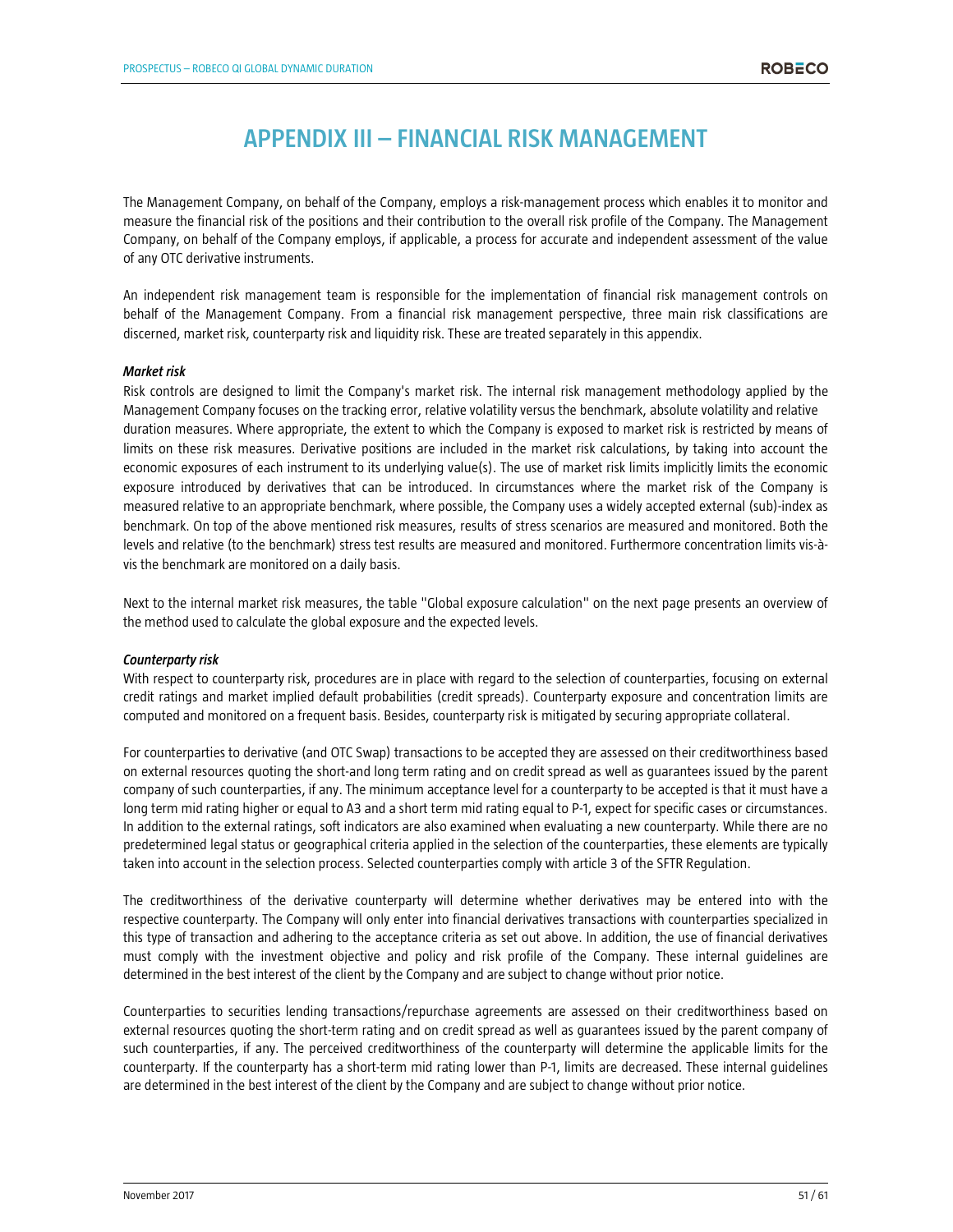Whenever the delivery of an asset is due by the Company to a counterparty stemming from a derivative financial instrument, the Company must be able either to deliver the asset immediately or be able to acquire the asset in time for delivery. Whenever a payment is due by the Company to a counterparty stemming from a derivative financial instrument, the Company must either hold cash or have sufficient liquidity in order to meet such obligations. A coverage policy is in place to ensure that the assets in the Company are sufficiently liquid to enable the Company to fulfil its payment obligations.

# *Liquidity risk*

On a frequent basis the Company's market liquidity is measured and monitored by bid-ask spreads (fixed income positions). Funding liquidity risks of the Company is also measured and monitored; the portfolio is considered "at risk" if the portfolio's assets are illiquid (market liquidity risk) whilst the client base is relatively concentrated. Portfolios exhibiting market or funding liquidity risk are discussed in relevant risk committees and, if deemed necessary, appropriate measures are taken.

#### **Global exposure calculation**

The table below present an overview of:

- the method used to calculate global exposure; and
- the expected level of leverage (calculated as the sum of the notionals of the derivatives used) and the possibility of higher leverage levels;

| <b>Name</b>                          | Method used to calculate<br>the global exposure | <b>Reference Portfolio</b> | <b>Expected level</b><br>of leverage | Leverage is not<br>$\blacksquare$ expected to exceed |
|--------------------------------------|-------------------------------------------------|----------------------------|--------------------------------------|------------------------------------------------------|
| Robeco QI Global Dynamic<br>Duration | Absolute VaR                                    | --- n/a ---                | 125%                                 | 200%                                                 |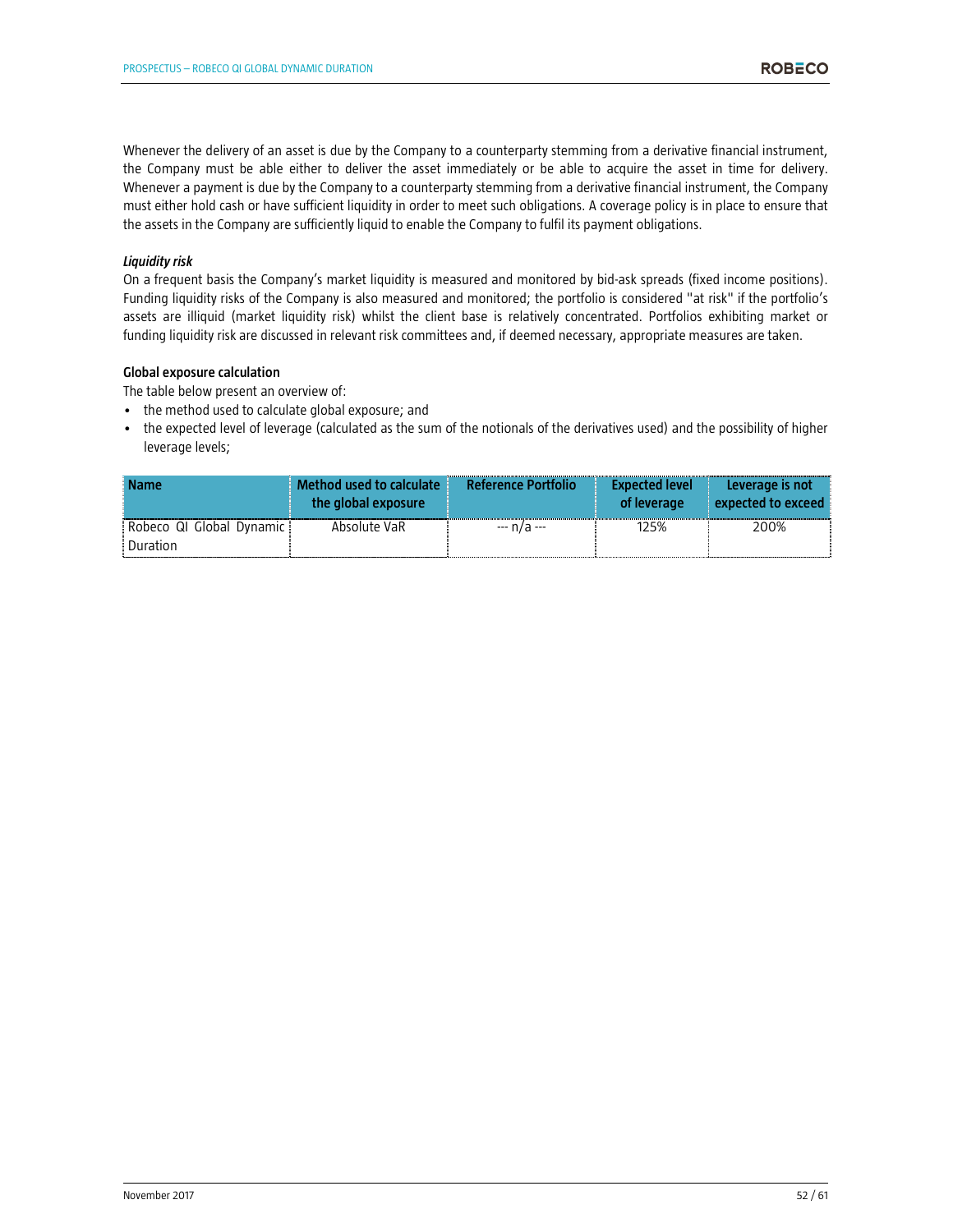# **APPENDIX IV – FINANCIAL DERIVATIVE INSTRUMENTS, EFFICIENT PORTFOLIO MANAGEMENT TECHNIQUES AND INSTRUMENTS**

The Company may employ (i) financial derivatives on eligible assets and (ii) techniques and instruments relating to transferable securities and money market instruments under the conditions and within the limits laid down by the Law and the regulations of the supervisory authority. The Company may employ derivatives for efficient portfolio management for hedging purposes and for investment purposes.

The conditions of use and the limits applicable shall in all circumstances comply with the provisions laid down in the Law.

Under no circumstances shall these operations cause the Company to diverge from its investment policies and restrictions.

As outlined in Appendix II, item 12, the Company will ensure that the global exposure relating to the use of financial derivatives shall not exceed the total Net Asset Value of the Company. The global exposure relating to derivative instruments held in the Company will be determined using an approach based on the internal model, taking into consideration all the sources of global exposure (general and specific market risks), which might lead to a significant change in the portfolio's value.

Techniques and Instruments (including but not limited to securities lending and repurchase agreements) relating to transferable securities and money market instruments may be used by the Company for the purpose of efficient portfolio management.

Related to SFTR Regulation the Company may use repurchase transactions and securities lending in order to improve the Company's performance. Buy-sell back transactions, sell-buy back transactions and margin lending transactions will not be used.

# **SECURITIES LENDING AND REPURCHASE AGREEMENTS**

To the maximum extent allowed by, and within the limits set forth in the laws and regulations applicable to the Company, in particular the provisions of (i) article 11 of the Grand-Ducal regulation of 8 February 2008 relating to certain definitions of the Law, of (ii) CSSF Circular 08/356 relating to the rules applicable to undertakings for collective investments when they use certain techniques and instruments relating to transferable securities and money market instruments and of (iii) CSSF Circular 14/592 relating to ESMA Guidelines on ETFs and other UCITS issues (as these pieces of regulations may be amended or replaced from time to time), the Company may for the purpose of generating additional capital or income or for reducing costs or risks (A) enter, either as purchaser or seller, into repurchase agreements and (B) engage in securities lending transactions.

The designated securities lending agent of the Company is Robeco Institutional Asset Management B.V. ("RIAM"), which also acts as the Investment Adviser. RIAM is an affiliate of the Robeco Groep and holds a license by the Netherlands Authority for the Financial Markets ("AFM") and is incorporated under the laws of the Netherlands. The incremental income generated from securities lending transactions is shared between the Company and RIAM, and is further specified in the Company's audited reports. RIAM does not conduct transactions for its own account, but RIAM does act as securities lending agent for other clients. RIAM takes all reasonable measures to mitigate (potential) conflicts of interest, arising from it acting for various clients and prevent (potential) impact thereof on the performance of the Company, as much as possible.

RIAM conducts securities lending transactions for the account of the Company against the payment of a fee in conformity with the current market practice. On a periodic basis, the Company seeks advice from an external consultant to assess if the fee is in conformity with the current market practice, based on (i) the relative / absolute value that RIAM adds as securities lending agent for the Company, and (ii) the fees of other securities lending agents. The income that is generated through securities lending, will be split between RIAM and the Company. The fee split varies between 20% and 35% for RIAM and between 65% and 80% for the Company. The Company's audited report shall provide further information in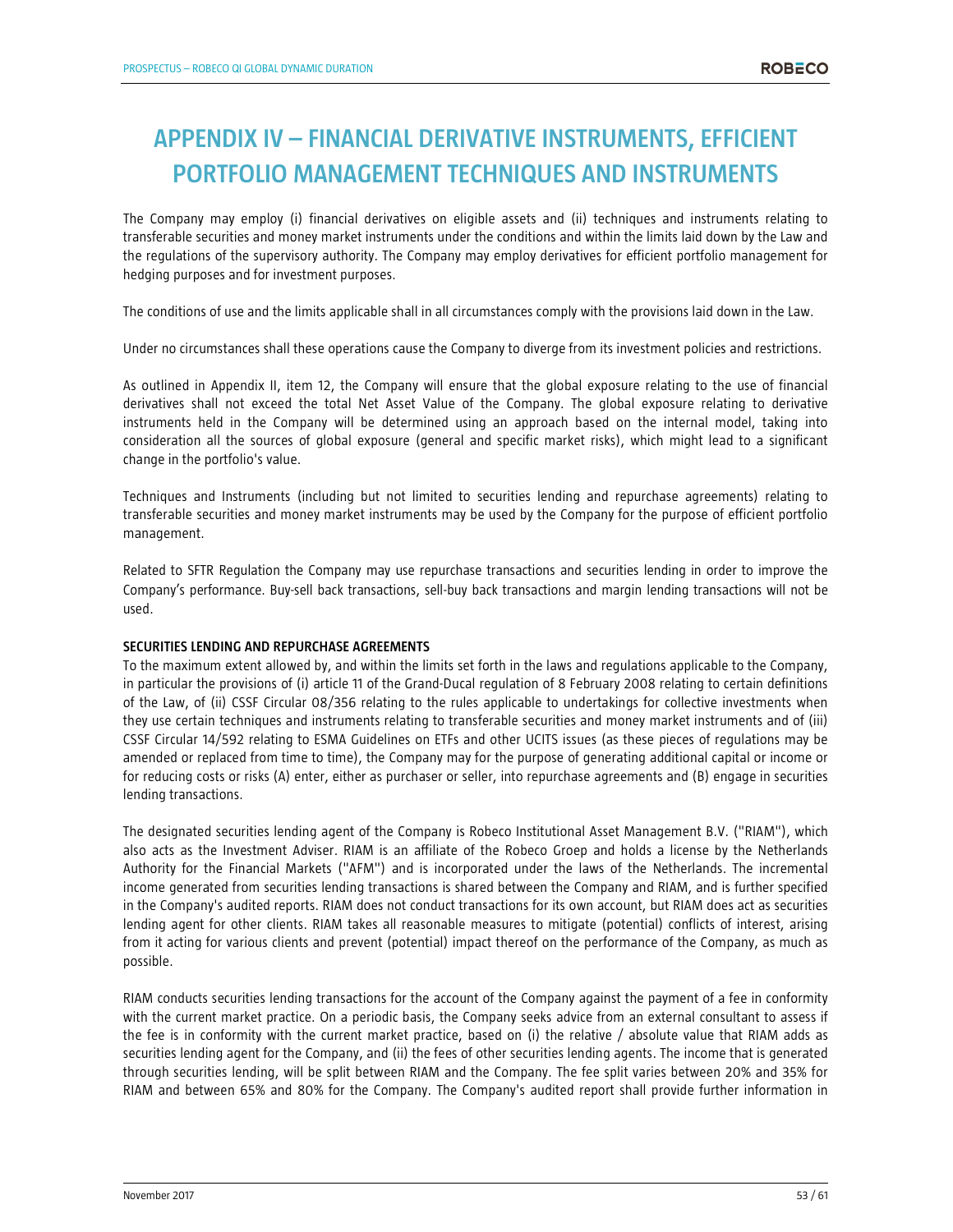accordance with Luxembourg laws and regulations. RIAM conducts repurchase / reverse repurchase transactions on behalf of the Company. The result generated from these transactions (positive or negative) is solely for the account of the Company. RIAM does not receive a fee for securities lending and repurchase / reverse repurchase transactions other than its investment adviser fee and the *ad hoc* fees allocated to it to cover it's direct and indirect operational costs and fees.

Counterparties to securities lending transactions/repurchase agreements are assessed as described in Appendix III - Financial risk management.

The Company could potentially have all (i.e. 100%) of its assets irrespective of their type, available for securities lending transactions/repurchase agreements, provided the assets are applicable for securities lending/repurchase agreements and that it may, at all times, meet redemption requests. The maximum and expected level of leverage in respect of securities lending transactions/repurchase agreements is mentioned in the table below. The securities lending transactions/repurchase agreements must not affect the management of the Company in accordance with their investment policy.

The collateral may be enforced if there is an event of default under the relevant agreement. The collateral may be subject to right of set-off if the relevant agreement stipulates so.

#### **Specific risks linked to securities lending and repurchase agreements**

Use of the aforesaid techniques and instruments involves certain risks, some of which are listed in the following paragraphs (in addition to the general information provided under Section 4 of the prospectus), and there can be no assurance that the objective sought to be obtained from such use will be achieved.

In general, securities lending transactions and/or repurchase agreements may be conducted or concluded to increase the overall performance of the Company, but an event of default (and specifically an event of default of a counterparty) may have a negative impact on the performance of the Company. The risk management process implemented by the Management Company (as described in Appendix III) aims at mitigating such a risk.

The Company may enter into a total return swap for which the Company receives a fee. Similarly to a securities lending transaction, this swap is used as an efficient portfolio management technique and is entered into in order to generate additional income for the Company. By using the total return swap, the Company replaces a physical long position, with an (collateralized) economically identical synthetic long position thereby adding no additional exposure to the market.

When entering into such a swap, the Company sells the relevant security. Its sale proceeds, when paid in the local currency, are converted into United States Dollar ("USD") or Euro (EUR) and deposited with a bank or the cash will be reinvested overnight. Simultaneously the Company enters into a total return swap with the selected broker pursuant to an ISDA Agreement executed between the parties at the same price as the execution of the physical sale. The swap is structured so as to reflect the movements of the underlying security and any foreign exchange fluctuations of the local currency vis-à-vis USD or EUR. In addition, the swap is reset at least once a month and the intra-month exposure of the parties is secured by collateral.

As of the date of this Prospectus, Total Return Swaps are solely used by the Company as an alternative to classic securities lending transactions for efficient portfolio management and as tools for the Company to increase its overall performance

For counterparties to OTC Swap transactions to be accepted and used they are assessed as described in Appendix III.

Counterparties to an OTC swap transaction shall have no discretionary investment authority regarding the underlying security. The swap can be terminated at the option of either party. Upon termination of the swap, the Company replaces the synthetic position with a physical position using the received cash from the original sale of the physical position and the collateral movements.

The risks associated with financial derivatives instruments , including a total return swap, are described in Section 4 – RISK CONSIDERATIONS of the Prospectus. RIAM is also the designated agent of the Company for swaps. Since the total return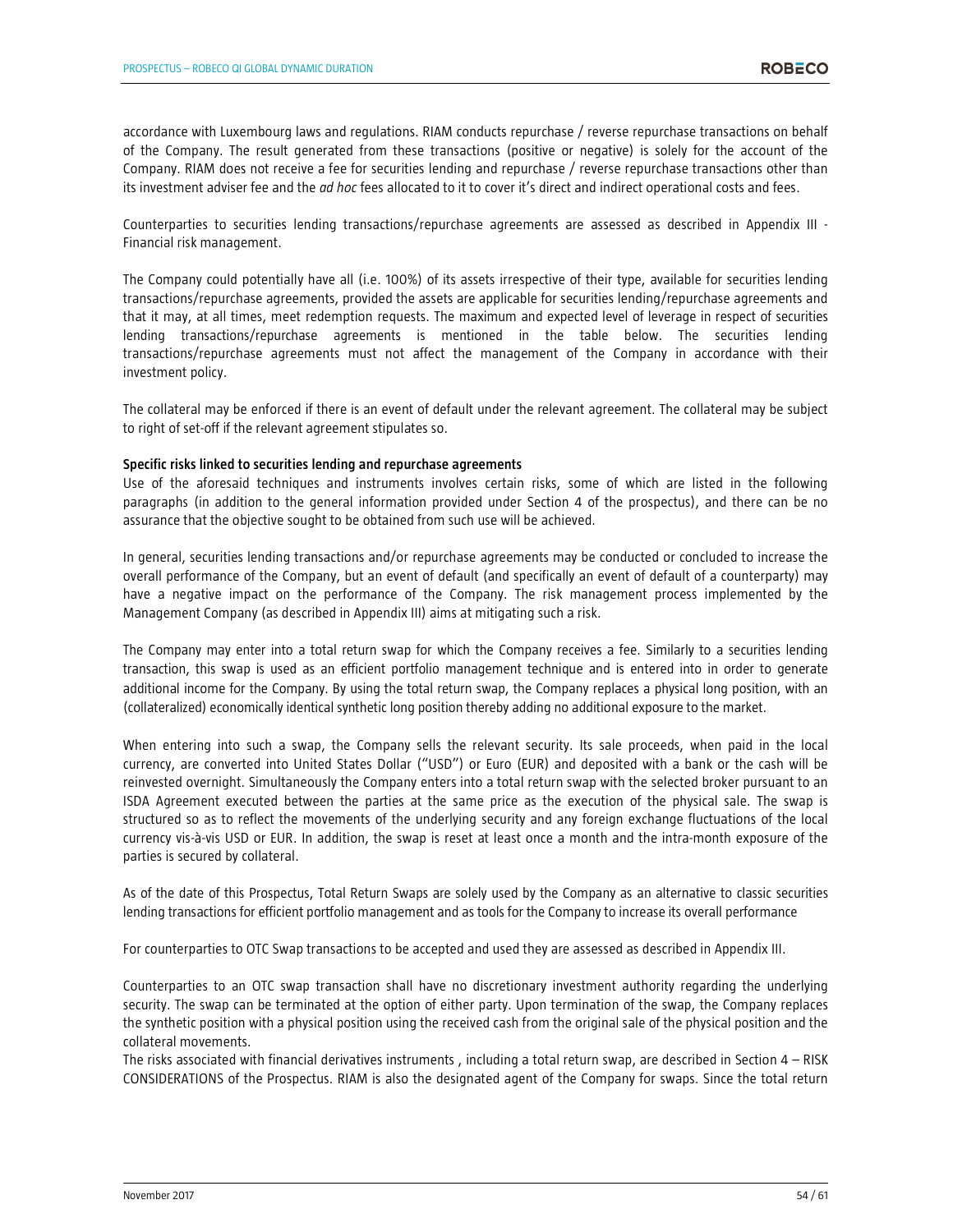swap is economically identical to a physical securities lending transaction, the fee income is split between RIAM and the Company as is described above in respect of securities lending and repurchase agreements.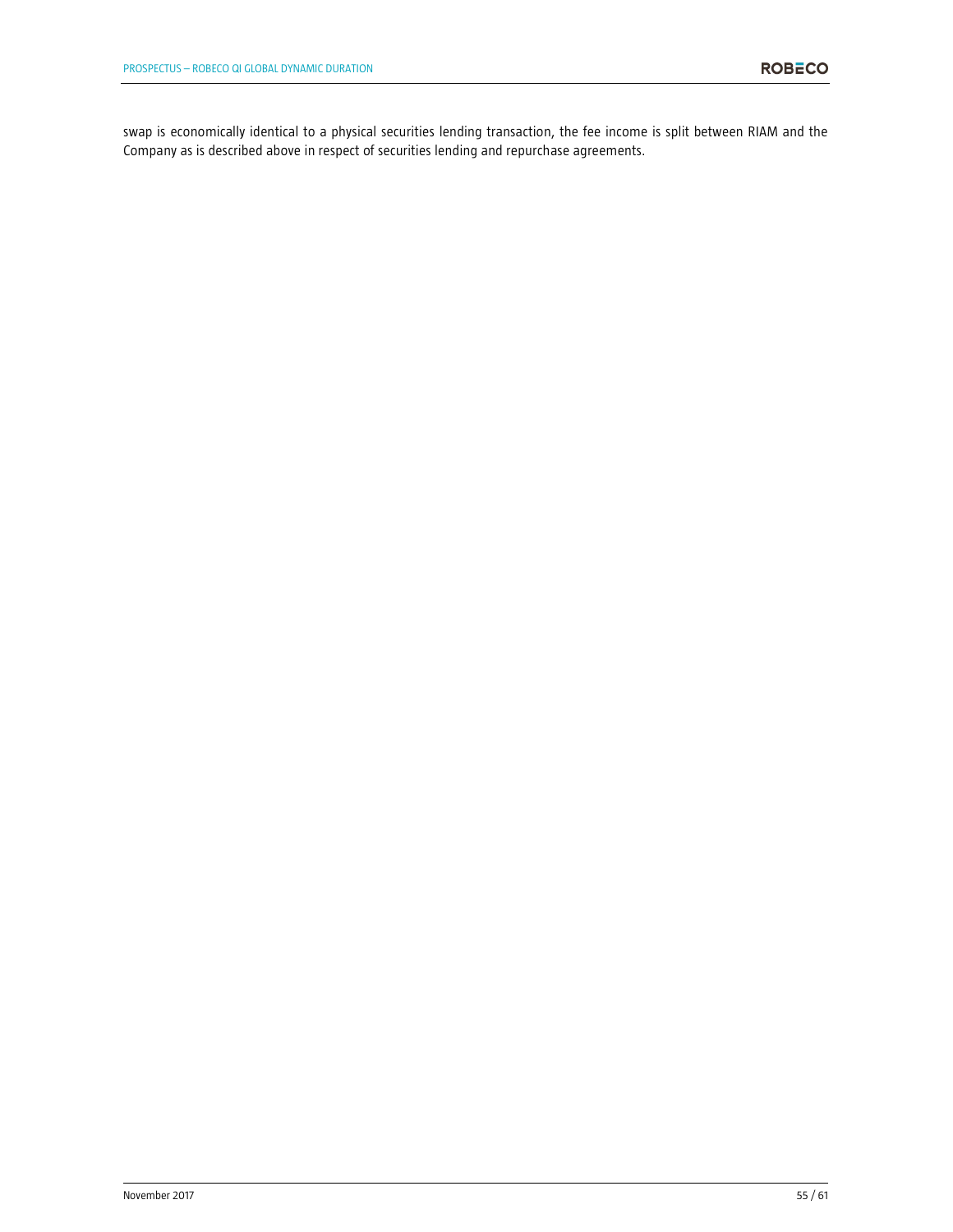| <b>Name</b>                                | <b>Repurchase agreements</b> |                         | Reverse repurchase<br>agreements |                         | <b>Securities lending</b> |                         | <b>Total Return Swaps</b> |                         |
|--------------------------------------------|------------------------------|-------------------------|----------------------------------|-------------------------|---------------------------|-------------------------|---------------------------|-------------------------|
|                                            | <b>Expected</b><br>level     | <b>Maximum</b><br>level | <b>Expected</b><br>level         | <b>Maximum</b><br>level | <b>Expected</b><br>level  | <b>Maximum</b><br>level | <b>Expected</b><br>level  | <b>Maximum</b><br>level |
| Robeco QI<br>Global<br>Dynamic<br>Duration | $0 - 5%$                     | 10%                     | $0 - 5%$                         | 15%                     | 60%                       | 100%                    | $0 - 5%$                  | 100%                    |

#### **Levels securities lending, repurchase agreements and total return swaps**

# **FINANCIAL DERIVATIVE INSTRUMENTS**

To the maximum extent allowed by, and within the limits set forth in the laws and regulations applicable to the Company, in particular the provisions of (i) article 11 of the Grand-Ducal regulation of 8 February 2008 relating to certain definitions of the Law, of (ii) CSSF Circular 08/356 relating to the rules applicable to undertakings for collective investments when they use certain techniques and instruments relating to transferable securities and money market instruments and of (iii) CSSF Circular 14/592 relating to ESMA Guidelines on ETFs and other UCITS issues (as these pieces of regulations may be amended or replaced from time to time), the Company may for the purpose of generating additional capital or income or for reducing costs or risks enter, into financial derivative transactions, as further indicated in Appendix I.

The Company predominantly engages in credit default swaps and interest rate swaps. These types of derivative transactions are described in more detail below. The derivative transactions and the collateral exchanged pursuant to those transactions are in principle governed by the 1992 and 2002 ISDA Master Agreement (or an equivalent document) and the Credit Support Annex (or an equivalent document) Agreement respectively. The International Swaps and Derivatives Association ("ISDA") has produced this standardized documentation for these transactions.

Counterparties of the derivative transactions are assessed as described in Appendix III.

Should the Company invest in financial derivative instruments related to an index for investment purposes, information on the index and its rebalancing frequency would be disclosed in Appendix I prior thereto, by way of reference to the website of the index sponsor as appropriate.

Should the Company invest in financial derivative instruments which underlying is a financial index, it is expected that the rebalancing frequency of the index should not require a rebalancing of the portfolio of the Company considering its investment policy and should not either generate additional costs for the Company.

The Investment Adviser transacts the financial derivative transactions on behalf of the Company. The Investment Adviser is an affiliate of the Robeco Groep and holds a license by the Netherlands Authority for the Financial Markets ("AFM"). The Investment Adviser is incorporated under the laws of the Netherlands. The result generated from the derivatives transactions (positive or negative) is solely for the account of the Company and is further specified in the Company's audited reports.

Please note that if any counterparty to a financial derivative transaction has discretion as indicated under point 38 d) of the ESMA Guidelines on ETFs and other UCITS issues (ESMA/2014/937EN), the counterparty will have to be approved by the CSSF as investment manager of the Company .

#### **Conflict of interest**

Pursuant to the Investment Advisory Agreement between the Management Company and the Investment Adviser, the Investment Adviser undertakes to disclose all and any conflicts of interest that may arise regarding the provision of its services in writing to the Board of Directors. Notwithstanding this, the Investment Adviser shall be at liberty to act as management company to any other person or persons it may think fit and nothing herein contained shall prevent RIAM from contracting or entering into any financial, banking, commercial, advisory or other transactions (including without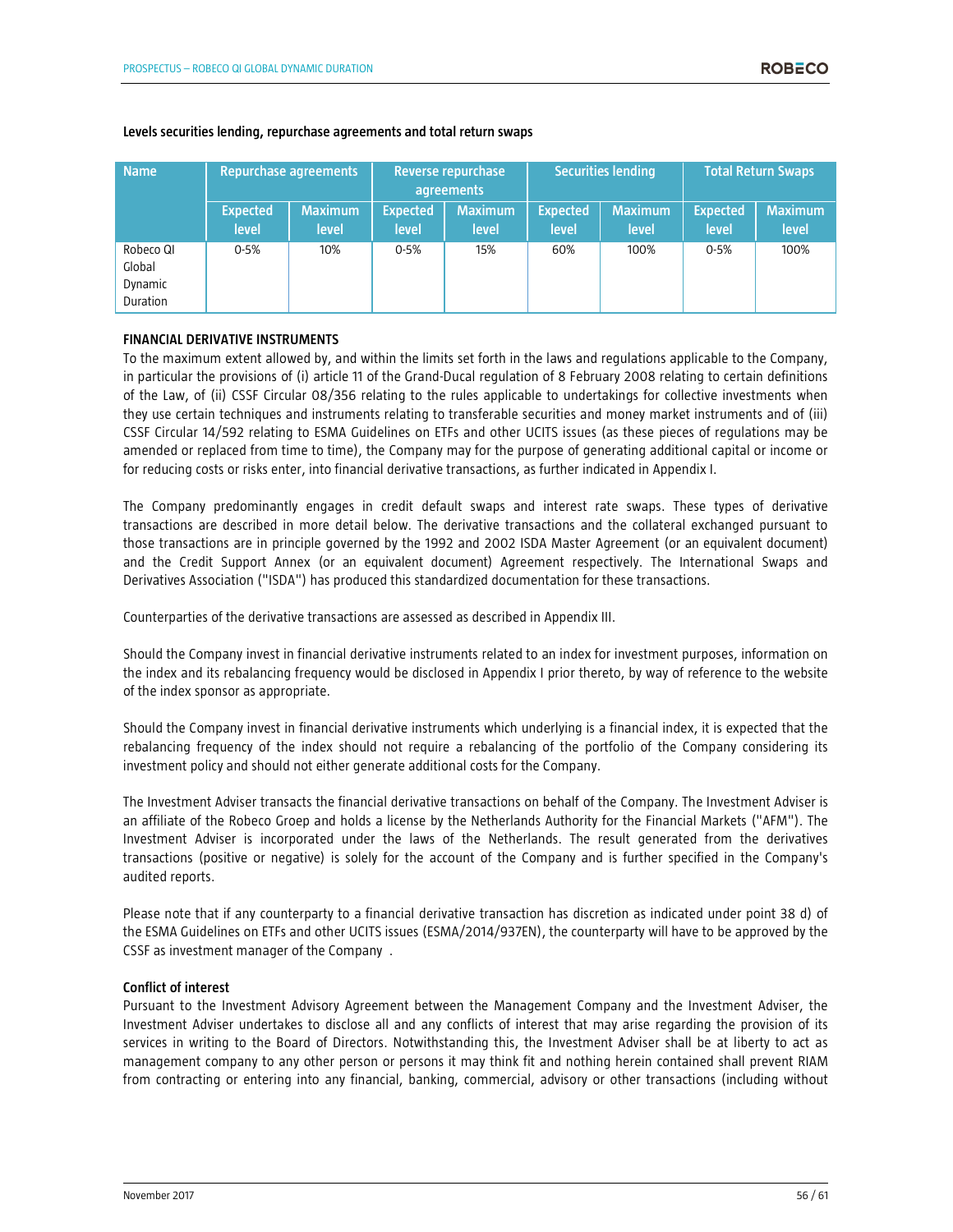limitation financial derivative transactions) whether on its own account or on the account of others as may be allowable by law and regulation.

#### **Credit Default Swaps**

The Company may use credit default swaps. A credit default swap is a bilateral financial contract in which one counterpart (the protection buyer) pays a periodic fee in return for a contingent payment by the protection seller following a credit event of a reference issuer. The protection buyer must either sell particular obligations issued by the reference issuer at their par value (or some other designated reference or strike price) when a credit event occurs or receive a cash settlement based on the difference between the market price and such reference or strike price. The credit default swaps to be entered into will be marked to market daily on this basis. A credit event is commonly defined as bankruptcy, insolvency, receivership, material adverse restructuring of debt, or failure to meet payment obligations when due.

The Company may buy protection under credit default swaps or sell protection under credit default swaps in order to acquire a specific credit exposure.

The Company will ensure that, at any time, it has the necessary assets in order to pay redemption proceeds resulting from redemption requests and also meet its obligations resulting from credit default swaps and other techniques and instruments.

#### **Interest rate Swaps**

The Company may use interest rate swaps. An interest rate swap is an agreement between two counterparties whereby one stream of future interest payments is exchanged for another based on a specified principal amount. Interest rate swaps often exchange a fixed payment for a floating payment that is linked to an interest rate (most often the LIBOR). A counterparty will typically use interest rate swaps to limit or manage exposure to fluctuations in interest rates, or to obtain a marginally lower interest rate than it would have been able to get without the swap. The interest rate swaps to be entered into will be marked to market daily on this basis.

#### **Details on the use of certain derivatives**

Exchange traded and over-the-counter derivatives used, include but are not limited to futures, options, swaps (including but not limited to interest rate swaps, credit default swaps ("CDS"), index swaps and CDS basket swaps).

CDS basket swaps (such as iTraxx and IBOXX families of CDS basket swaps) are basket swaps that reference a range of securities or derivative instruments. The Company may invest in CDS basket swaps and CDS as protection buyer and seller. The main advantages of CDS basket swaps are instant exposure to a very diversified basket of credits with low bid and offer costs, and use for example as credit hedge for an existing single name credit default swap or cash bond.

TBA instruments are contracts on an underlying mortgage backed security ("MBS") to buy or sell a MBS which will be delivered at an agreed-upon date in the future. In a TBA trade, the buyer and seller decide on general trade parameters, such as agency, coupon, settlement date, par amount, and price, but the buyer typically does not know which pools actually will be delivered until two days before settlement.

# **Specific risks linked to financial derivatives instruments**

Use of financial derivatives involves certain risks, some of which are listed in the following paragraph (in addition to the information generally contained in Section 4 of the prospectus), and there can be no assurance that the objective sought to be obtained from such use will be achieved.

In general, financial derivative transactions may be entered into to increase the overall performance of the Company, but an event of default (and specifically an event of default of a counterparty) may have a negative impact on the performance of the Company. The risk management process implemented by the Management Company (as described above) aims at mitigating such risk.

**COLLATERAL MANAGEMENT FOR SECURITIES LENDING, REPURCHASE AGREEMENTS AND FINANCIAL DERIVATIVE**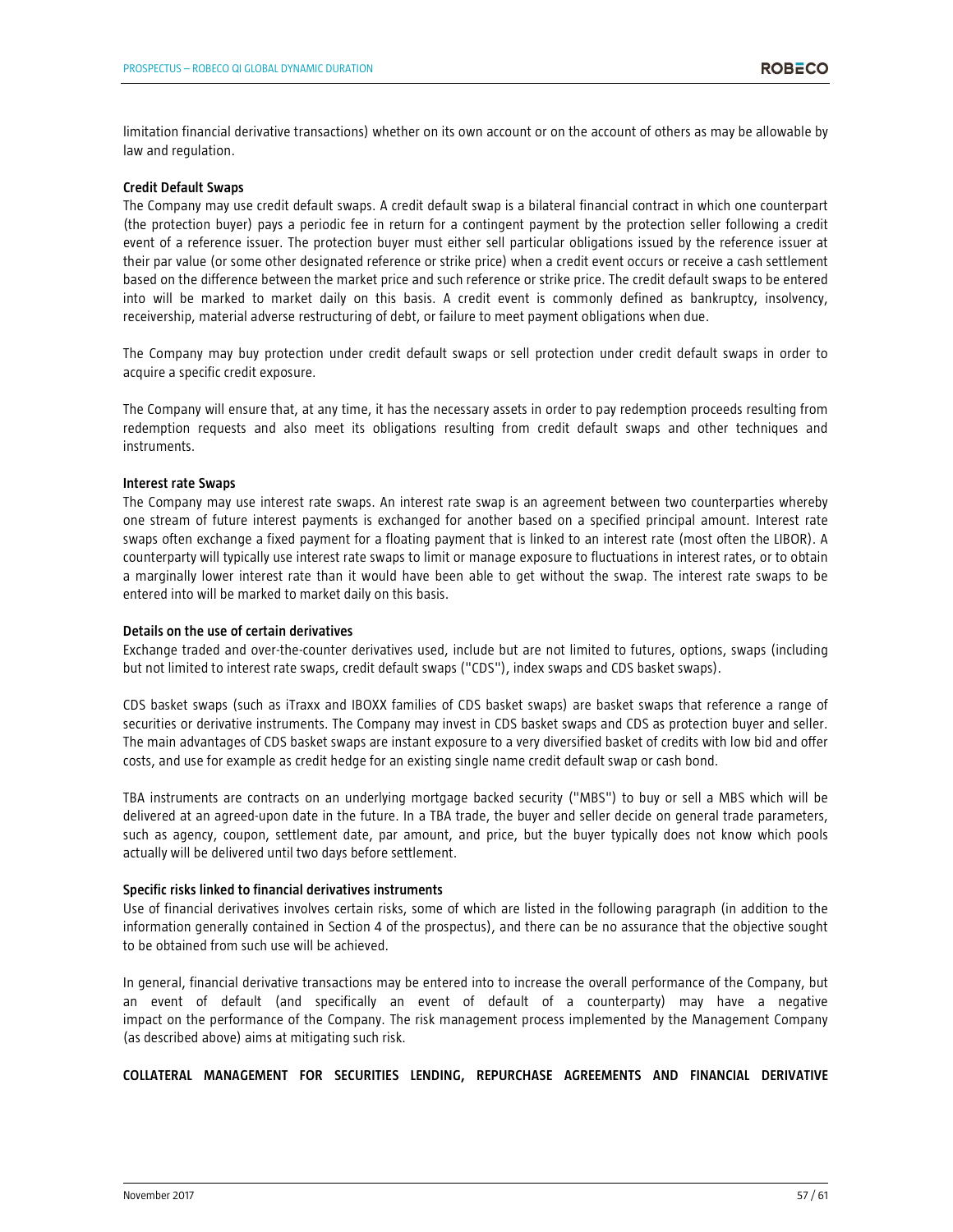#### **TRANSACTIONS**

The collateral received by the Company shall comply with applicable regulatory standards regarding especially liquidity, valuation, issuer credit quality, correlation and diversification.

The criterion of sufficient diversification with respect to issuer concentration is considered to be respected if the Company receives from a counterparty of efficient portfolio management and over-the-counter financial derivative transactions a basket of collateral with a maximum exposure to a given issuer of 20% of its Net Asset Value. When the Company is exposed to different counterparties, the different baskets of collateral shall be aggregated to calculate the 20% limit of exposure to a single issuer. To the extent permitted by the applicable regulation and by way of derogation the Company may be fully collateralised in different transferable securities and money market instruments issued or guaranteed by a Member State, one or more of its local authorities, OECD countries, or a public international body to which one or more Member States belong. In that case the Company shall receive securities from at least six different issues, but securities from any single issue shall not account for more than 30% of the Net Asset Value of the Company.

Non cash collateral received by the Company in respect of any of these transactions may not be sold, reinvested or pledged.

As the case may be, cash collateral received by the Company in relation to any of these transactions may be reinvested in a manner consistent with the investment objectives of the Company in

- (a) shares or units issued by short-term money market undertakings for collective investment as defined in the CESR Guidelines on a Common Definition of European Money Market Funds (Re – CESR/10-049) calculating a daily Net Asset Value and being assigned a rating of AAA or its equivalent,
- (b) short-term bank deposits with a credit institution which has its registered office in a Member State or, if the registered office is located in a third country, provided that it is subject to prudential rules considered by Luxembourg regulator as equivalent to those laid down in community law,
- (c) highly rated bonds issued or guaranteed by an EU member state, Switzerland, Canada, Japan or the United States or by their local authorities or by supranational institutions and undertakings with EU, regional or world-wide scope and
- (d) reverse repurchase agreement transactions provided the transactions are with credit institutions subject to prudential supervision and the Company can recall at any time the full amount of cash on an accrued basis.

Such reinvestment will be taken into account for the calculation of the Company's global exposure, in particular if it creates a leverage effect.

The collateral received in connection with such transactions must meet the criteria set out in the CSSF Circular 08/356 which includes the following collateral:

- (i) bonds issued or guaranteed by an EU member state, an OECD member state, by their local authorities or by supranational bodies and organizations with community, regional or world-wide character, in any case with a minimal rating of BBB and a maturity between 1 and 30 years;
- (ii) investment grade corporate bonds issued by issuers located in an EU member state or an OECD member state and a maturity between 1 and 30 years;
- (iii) shares or units issued by money market UCIs calculating a daily Net Asset Value and being assigned a rating of AAA or its equivalent;
- (iv) shares or units issued by UCITS investing mainly in bonds/shares mentioned in (v) and (vi) below;
- (v) main index equity securities quoted on a stock exchange in an EU member state or an OECD member state;
- (vi) shares admitted to or dealt in on a regulated market of a Member State of the European Union or on a stock exchange of a Member State of the OECD, on the condition that these shares are included in a main index;
- (vii) cash; or
- (viii) the collateral may not consist of securities issued by the borrower or any of its legal entities. The collateral will not be highly correlated to the counterparty's performance.

In respect of securities lending transactions (including Total Return Swaps) and reverse repurchase agreements, the standard approach is that collateral is received by a tri-party agent, whereas in specific cases (e.g. specific government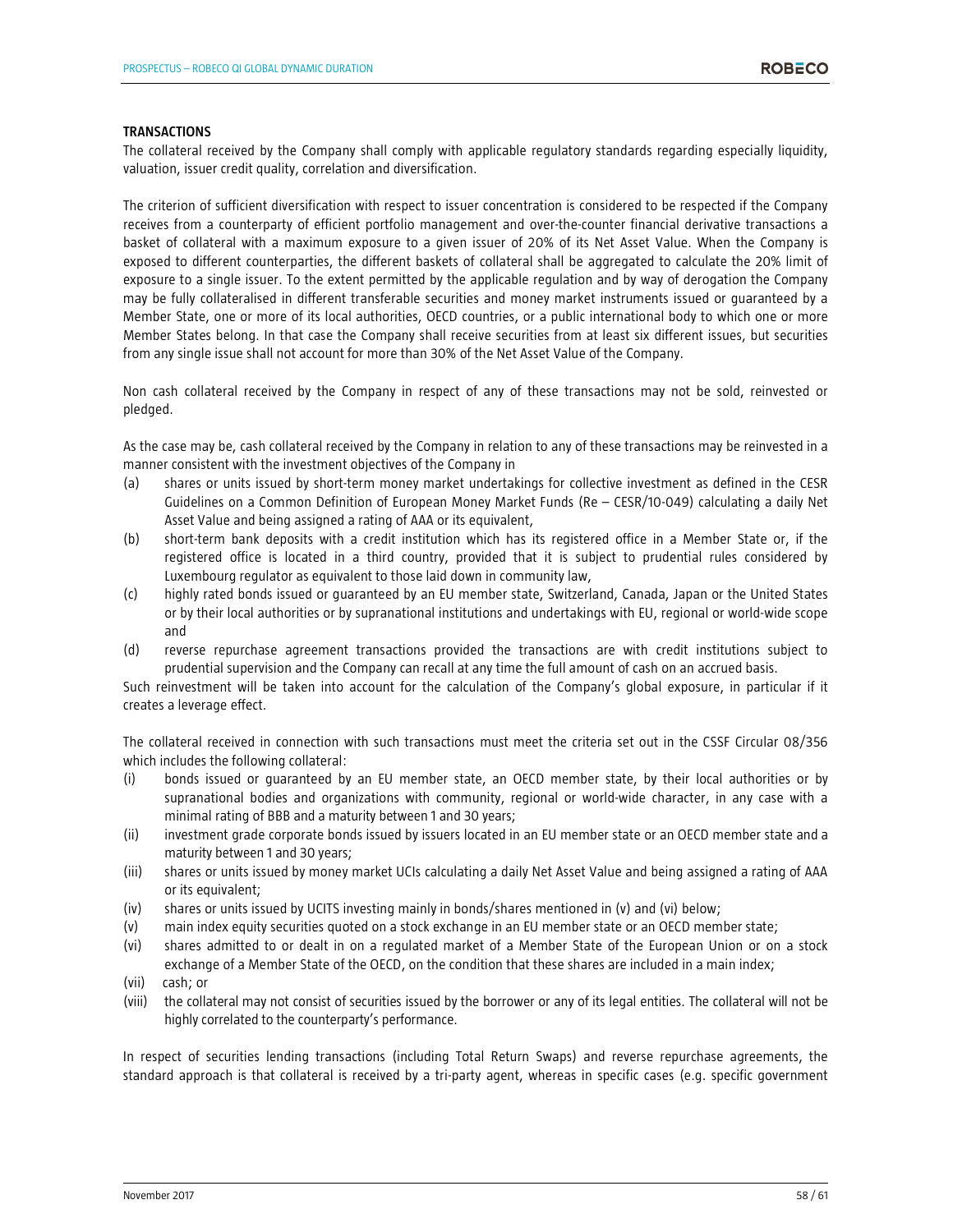bonds) the collateral can also be received bilaterally. In case of a bilateral receipt, which is predominantly applicable to repurchase agreements and Total Return Swaps, the collateral is administrated, monitored and valued by RIAM. The collateral received in case of a bilateral receipt is kept on a segregated account at the Depositary (or sub-custodian on the behalf of the Depositary). Collateral will be received by way of title transfer in the tri-party account and will be held by the Depositary (or sub-custodian on the behalf of the Depositary) on behalf of the Company in accordance with Luxembourg laws and the Depositary's safekeeping duties under the Depositary Agreement. It is valued by a tri-party agent, which acts as an intermediary between the two parties to the securities lending transactions. In this case the tri-party agent is responsible for the administration of the collateral, marking to market, and substitution of collateral. Securities lending positions and collateral are marked-to-market on a daily basis , in a similar manner and frequency as the assets of the Company, and are monitored by RIAM.

Collateral margins (or "haircut") are dependent on the asset type of the out-on-loan securities and collateral received (equities or bonds), on the type of issuers (governments or companies) as well as on the correlation between the out-onloan securities and the collateral received. Under normal circumstances, the collateral received as security for securities lending transactions will be at least 105% of the market value of the securities lent. This percentage will be increased for counterparties with a lower perceived creditworthiness and will represent up to 110% of the market value of the securities lent. The adequacy of the collateral received vis-à-vis the collateral margins, as well as the adequacy of the collateral margins, is assessed on a daily basis. No other re-evaluation of the collateral takes place.

| <b>Eligible Collateral</b>              | <b>Collateral Margin</b> |
|-----------------------------------------|--------------------------|
| Cash                                    | 100%*                    |
| <b>Government bonds and T-Bills</b>     | $\geq 105\%$             |
| Supranational bonds and municipal bonds | $\geq 105\%$             |
| Other bonds                             | $\geq 105\%$             |
| <b>Equities</b>                         | $\geq 105\%$             |

\*Due to MTA's (Minimal Transfer Amounts) the actual percentage can be lower.

The collateral received as security for (reverse) repurchase agreement transactions will be at least 90% of the value of the outstanding (or incoming) money under the relevant (reverse) repurchase agreement.

In respect of financial derivative transactions, the Investment Adviser is responsible for the administration of the transactions and the collateral, marking to market, and substitution of collateral. The transactions and collateral are marked-to-market on a daily basis. Currently the Company solely demands cash collateral (EUR or USD). No haircuts are applied to the cash irrespective of the currency of the cash received as collateral (see table above).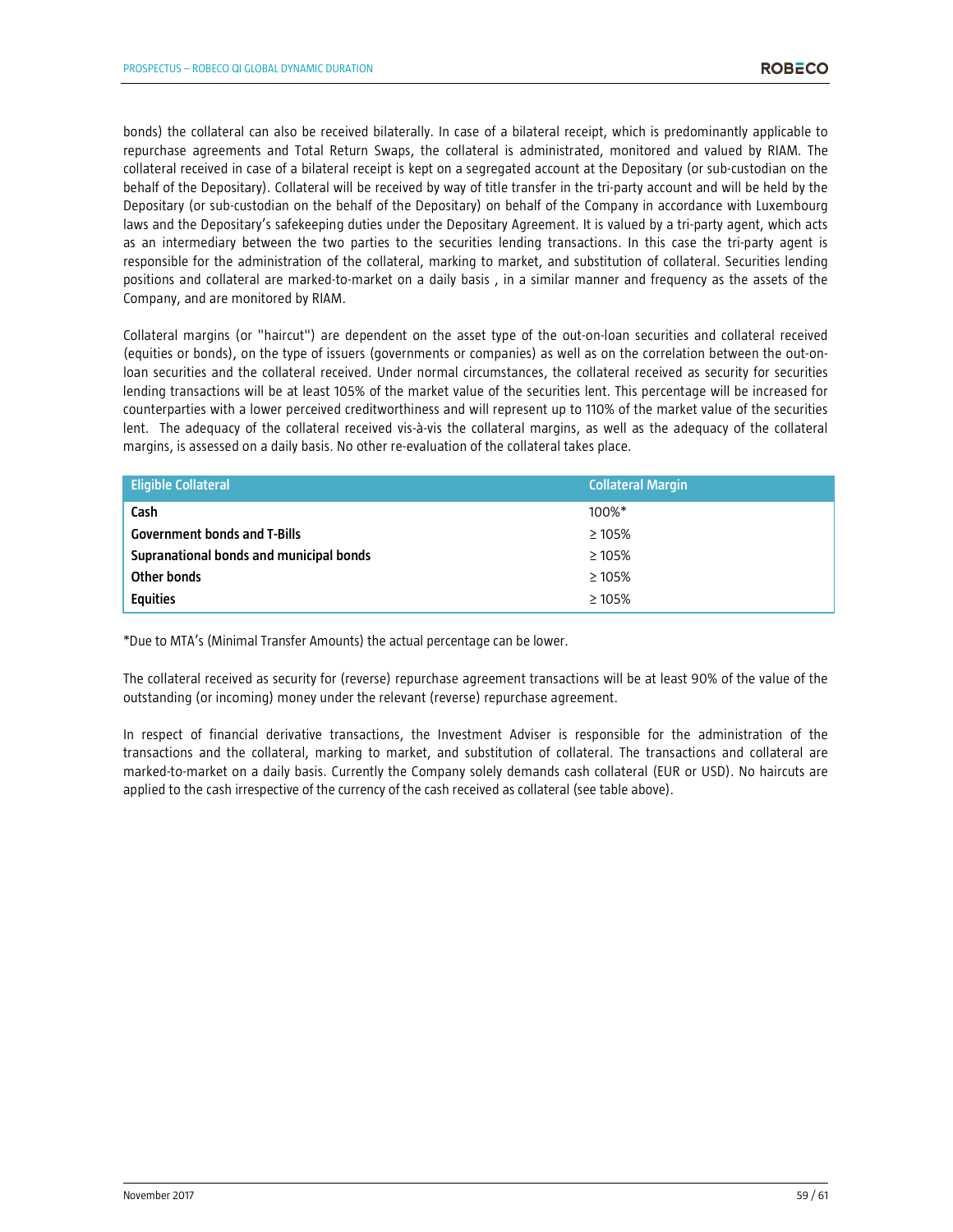# **APPENDIX V - OVERVIEW PAYING AGENTS, REPRESENTATIVE OFFICES, FACILITY AGENTS**

# **AUSTRIA - Paying Agent**

Raiffeisen Bank International AG Am Stadtpark 9 A-1030 Wien

# **BELGIUM - Paying Agent**

CACEIS Belgium SA Avenue du Port 86C b 320 1000 Brussel

# **GERMANY – Information agent**

Robeco Deutschland, Zweigniederlassung der Robeco Institutional Asset Management B.V. Taunusanlage 17 60325 Frankfurt am Main

#### **FRANCE - Centralising and Financial agent**

BNP PARIBAS SECURITIES SERVICES 3 rue d'Antin 75002 Paris

# **IRELAND - Facility agent**

RBC Investor Services Ireland Limited 4th floor, One George's Quay Plaza George's Quay Dublin 2

# **ITALY – Paying agent**

BNP Paribas Securites Services Via Ansperto 5 21123 Milan

Société Générale Securities Services S.p.A. Via Benigno Crespi 19A-MAC2 20159 Milan

# **SPAIN – Information office**

Robeco Spain, branch office of Robeco Institutional Asset Management B.V. Netherlands Paseo de la Castellana 42, 4 Planta Madrid 28046